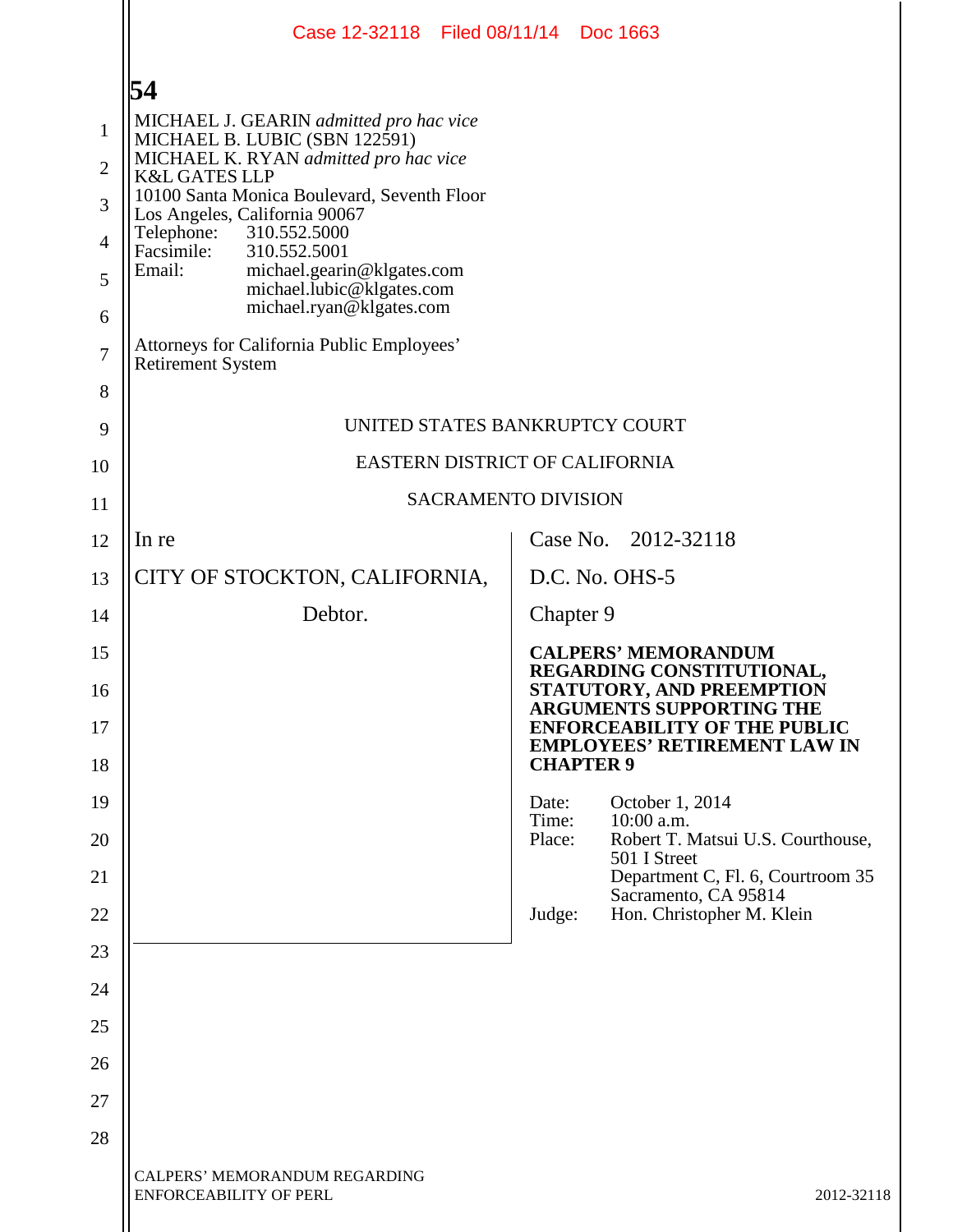|                |      |                 |                                                                |     |     | Case 12-32118 Filed 08/11/14 Doc 1663                                                                                                                   |
|----------------|------|-----------------|----------------------------------------------------------------|-----|-----|---------------------------------------------------------------------------------------------------------------------------------------------------------|
| 1              |      |                 |                                                                |     |     | <b>TABLE OF CONTENTS</b>                                                                                                                                |
| $\overline{2}$ |      |                 |                                                                |     |     | Page                                                                                                                                                    |
| 3              | 1.   |                 |                                                                |     |     |                                                                                                                                                         |
| 4              | Π.   |                 |                                                                |     |     |                                                                                                                                                         |
| 5              | III. |                 |                                                                |     |     |                                                                                                                                                         |
| 6              |      | A.              |                                                                |     |     | A Chapter 9 Debtor Cannot Adjust its Statutory Pension Obligations to CalPERS,<br>a State-Run Governmental Pension System, in Violation of State Law  4 |
| 7<br>8         |      |                 | 1.                                                             |     |     | Unilateral Adjustment or Modification of a Debtor's Obligations to<br>CalPERS through a Bankruptcy Plan Would Violate Section 903 of the                |
| 9              |      |                 |                                                                | i.  |     |                                                                                                                                                         |
| 10             |      |                 |                                                                | ii. |     |                                                                                                                                                         |
| 11             |      |                 |                                                                | iii |     | The Constitutionality of Chapter 9 Depends on Section 903 10                                                                                            |
| 12             |      |                 | 2.                                                             |     |     | Unilateral Adjustment or Modification of a Municipal Debtor's                                                                                           |
| 13             |      |                 |                                                                |     |     |                                                                                                                                                         |
| 14             |      |                 | 3.                                                             |     |     | Section 943(b)(4) of the Bankruptcy Code Precludes Confirmation of a                                                                                    |
| 15             |      | <b>B.</b>       |                                                                |     |     |                                                                                                                                                         |
| 16             |      |                 | 1.                                                             |     |     |                                                                                                                                                         |
| 17<br>18       |      | $\mathcal{C}$ . |                                                                |     |     | California Government Code § 20487 is Constitutionally Valid and is Not                                                                                 |
| 19             |      |                 | 1.                                                             |     |     | Section 20487 Is Part of the State's "Consent" to File for Chapter 9                                                                                    |
| 20             |      |                 |                                                                |     |     |                                                                                                                                                         |
| 21             |      |                 | 2.                                                             |     |     | California's Municipal Bankruptcy Authorization Statute, Cal. Gov. Code                                                                                 |
| 22             |      |                 | 3.                                                             |     |     | Section 20487 Is Protected by Section 903 of the Code and Is Not                                                                                        |
| 23             |      |                 |                                                                |     |     |                                                                                                                                                         |
| 24             |      |                 |                                                                | i.  |     | Section 20487 Is Protected From Preemption By Section 903 30                                                                                            |
| 25             |      |                 |                                                                | ii. |     | In Any Event, Section 20487 Is Not Preempted by the Bankruptcy                                                                                          |
| 26             |      |                 |                                                                |     | (a) | Physical Impossibility Preemption Does Not Apply  32                                                                                                    |
| 27             |      |                 |                                                                |     | (b) |                                                                                                                                                         |
| 28             |      |                 |                                                                |     |     |                                                                                                                                                         |
|                |      |                 | CALPERS' MEMORANDUM REGARDING<br><b>ENFORCEABILITY OF PERL</b> |     |     | $\mathbf{i}$<br>2012-32118                                                                                                                              |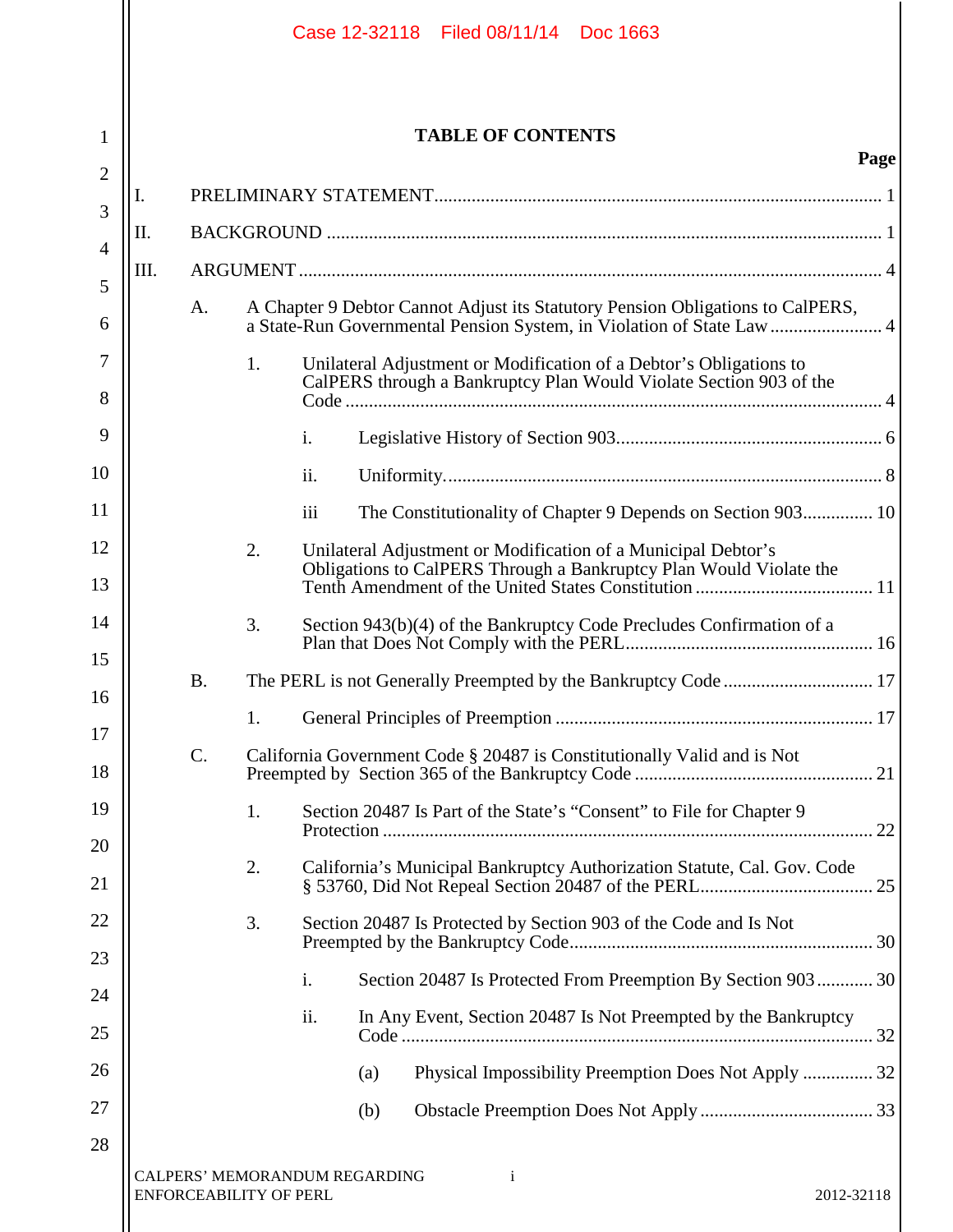|                |      |    |                                                         |  | Case 12-32118 Filed 08/11/14 Doc 1663 |  |  |            |  |
|----------------|------|----|---------------------------------------------------------|--|---------------------------------------|--|--|------------|--|
| $\mathbf{1}$   |      | D. |                                                         |  |                                       |  |  |            |  |
| $\mathbf{2}$   |      | Ε. |                                                         |  |                                       |  |  |            |  |
| $\mathfrak{Z}$ | III. |    |                                                         |  |                                       |  |  |            |  |
| $\overline{4}$ |      |    |                                                         |  |                                       |  |  |            |  |
| 5              |      |    |                                                         |  |                                       |  |  |            |  |
| 6              |      |    |                                                         |  |                                       |  |  |            |  |
| 7              |      |    |                                                         |  |                                       |  |  |            |  |
| 8              |      |    |                                                         |  |                                       |  |  |            |  |
| 9              |      |    |                                                         |  |                                       |  |  |            |  |
| 10             |      |    |                                                         |  |                                       |  |  |            |  |
| 11             |      |    |                                                         |  |                                       |  |  |            |  |
| 12             |      |    |                                                         |  |                                       |  |  |            |  |
| 13             |      |    |                                                         |  |                                       |  |  |            |  |
| 14             |      |    |                                                         |  |                                       |  |  |            |  |
| 15             |      |    |                                                         |  |                                       |  |  |            |  |
| 16             |      |    |                                                         |  |                                       |  |  |            |  |
| 17             |      |    |                                                         |  |                                       |  |  |            |  |
| 18<br>19       |      |    |                                                         |  |                                       |  |  |            |  |
| 20             |      |    |                                                         |  |                                       |  |  |            |  |
| 21             |      |    |                                                         |  |                                       |  |  |            |  |
| 22             |      |    |                                                         |  |                                       |  |  |            |  |
| 23             |      |    |                                                         |  |                                       |  |  |            |  |
| 24             |      |    |                                                         |  |                                       |  |  |            |  |
| 25             |      |    |                                                         |  |                                       |  |  |            |  |
| 26             |      |    |                                                         |  |                                       |  |  |            |  |
| 27             |      |    |                                                         |  |                                       |  |  |            |  |
| 28             |      |    |                                                         |  |                                       |  |  |            |  |
|                |      |    | CALPERS' MEMORANDUM REGARDING<br>ENFORCEABILITY OF PERL |  | $\mathbf{ii}$                         |  |  | 2012-32118 |  |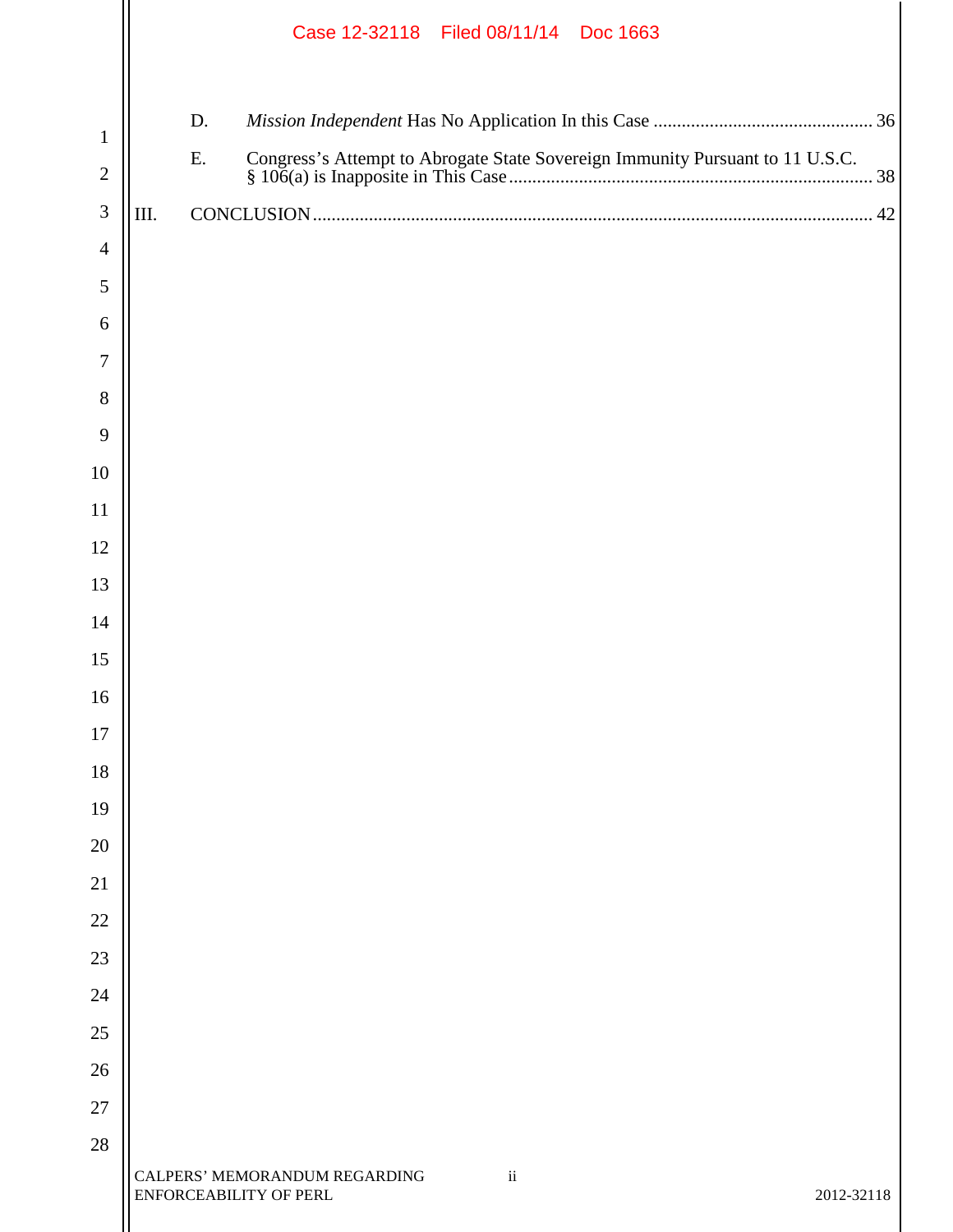|                | Case 12-32118 Filed 08/11/14 Doc 1663                                                      |  |
|----------------|--------------------------------------------------------------------------------------------|--|
| 1<br>2         | <b>TABLE OF AUTHORITIES</b><br>Page(s)                                                     |  |
| 3              | <b>FEDERAL CASES</b>                                                                       |  |
| $\overline{4}$ | Accord Morton v. Mancari,                                                                  |  |
| 5              | Alden v. Maine,                                                                            |  |
| 6              | Allied Structural Steel Co. v. Spannaus,                                                   |  |
| 7              |                                                                                            |  |
| 8              | Arizona v. United States,                                                                  |  |
| 9              | Ashton v. Cameron Cnty. Water Improvement Dist. No. 1,                                     |  |
| 10             | Bd. of Governors of the Fed. Reserve Sys. v. Dimension Fin. Corp.,                         |  |
| 11             | Bd. of Trustees of Univ. of Alabama v. Garrett,                                            |  |
| 12<br>13       | BFP v. Resolution Trust Corp.,                                                             |  |
| 14             | Bond v. United States,                                                                     |  |
| 15             | Buffalo Teachers Federation v. Tobe,                                                       |  |
| 16<br>17       | California v. ARC America. Corp.,                                                          |  |
| 18             | Chamber of Commerce of the U.S. v. Whiting,                                                |  |
| 19             | Ching Young v. City & Cnty. of Honolulu,                                                   |  |
| 20             | City of Pontiac Retired Emps. Ass'n. v. Schimmel,                                          |  |
| 21<br>22       | City of Trenton v. New Jersey,                                                             |  |
| 23             | Close v. State of New York,                                                                |  |
| 24             | Commerce Bank of Kansas City, N.A. v. Housing Auth. of Kansas City, Mo.,                   |  |
| 25             | Crosby v. City of Gastonia,                                                                |  |
| 26             | CSX Transp., Inc. v. Easterwood,                                                           |  |
| 27             |                                                                                            |  |
| 28             | <b>CALPERS' MEMORANDUM REGARDING</b><br>iii<br><b>ENFORCEABILITY OF PERL</b><br>2012-32118 |  |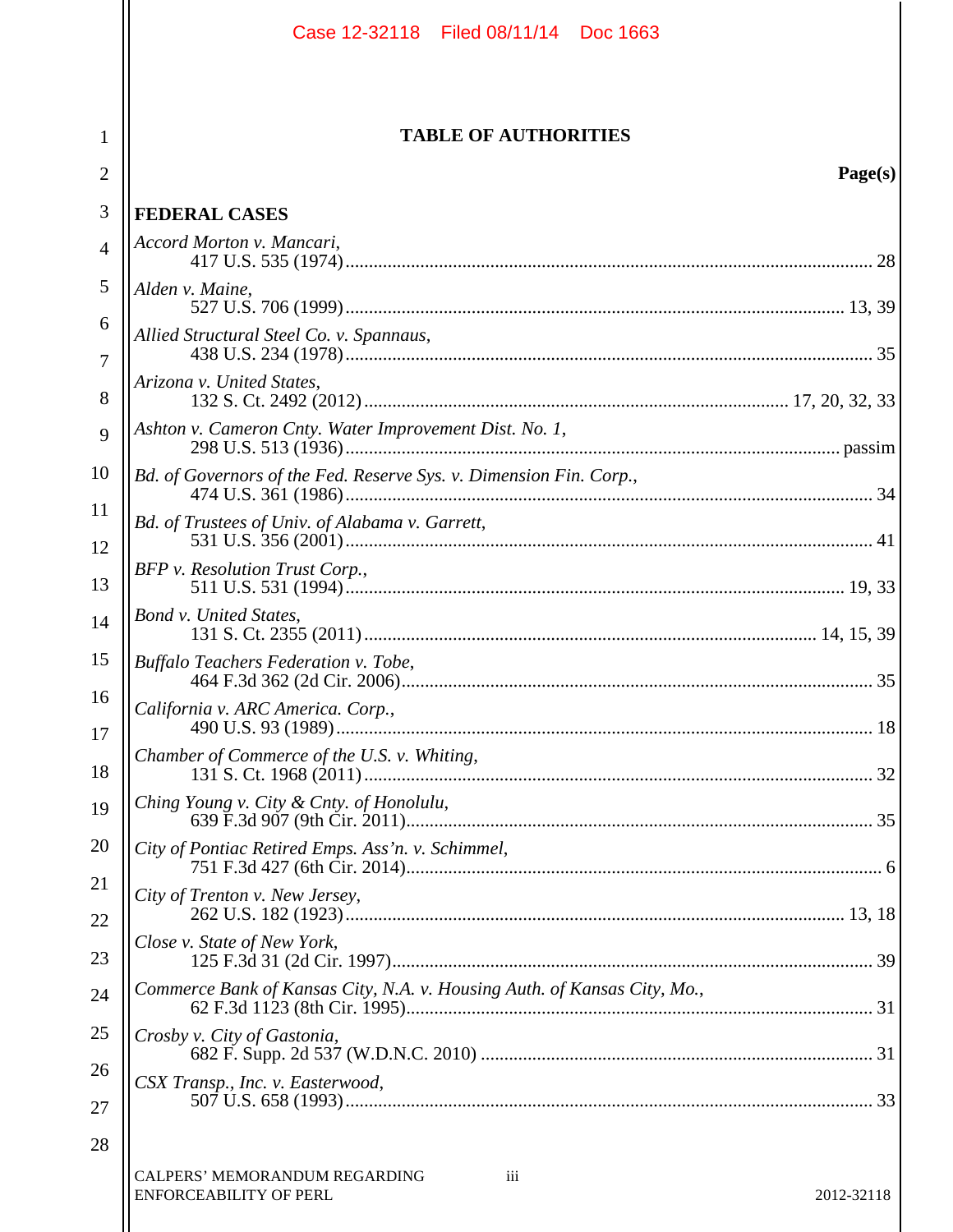|                     | Case 12-32118 Filed 08/11/14 Doc 1663                                                                   |
|---------------------|---------------------------------------------------------------------------------------------------------|
| 1                   | CTS Corp. v. Waldburger,                                                                                |
| $\overline{2}$<br>3 | Dir., Office of Workers' Comp. Programs, Dep't of Labor v. Newport News Shipbuilding &<br>Dry Dock Co., |
| $\overline{4}$      | Energy Reserves Group, Inc. v. Kansas Power & Light Co.,                                                |
| 5                   | Exxon Shipping Co. v. Airport Depot Diner, Inc.,                                                        |
| 6                   | Faitoute Iron & Steel Co. v. City of Asbury Park,                                                       |
| 7                   | Faitoute v. Iron & Steel Co. et. al. v. City of Asbury Park,                                            |
| 8<br>9              | Florida Dep't of Revenue. v. Piccadilly Cafeterias, Inc.,                                               |
| 10                  | Florida Prepaid Postsecondary Educ. Expense Bd. v. Coll. Sav. Bank,                                     |
| 11                  | Gade v. Nat'l Solid Wastes Mgmt. Ass'n.,                                                                |
| 12<br>13            | Garcia v. San Antonio Metropolitan Transit Authority,                                                   |
| 14                  | Gardner v. New Jersey,                                                                                  |
| 15                  | Gonzalez v. Arizona,                                                                                    |
| 16                  | Gregory v. Ashcroft,                                                                                    |
| 17<br>18            | Hanover Nat'l Bank v. Moyses,                                                                           |
| 19                  | Hoffman v. Connecticut Dep't of Income Maint.,                                                          |
| 20                  | Holley v. Cal. Dep't of Corrections,                                                                    |
| 21                  | Hunter v. Pittsburgh,                                                                                   |
| 22                  | In re Applebaum,                                                                                        |
| 23<br>24            | In re Baker & Drake, Inc.,                                                                              |
| 25                  | In re City of Colorado Springs Spring Creek Gen. Improvement Dist.,                                     |
| 26                  | In re City of Detroit,                                                                                  |
| 27                  | In re City of Harrisburg,                                                                               |
| 28                  | CALPERS' MEMORANDUM REGARDING<br>iv                                                                     |
|                     | <b>ENFORCEABILITY OF PERL</b><br>2012-32118                                                             |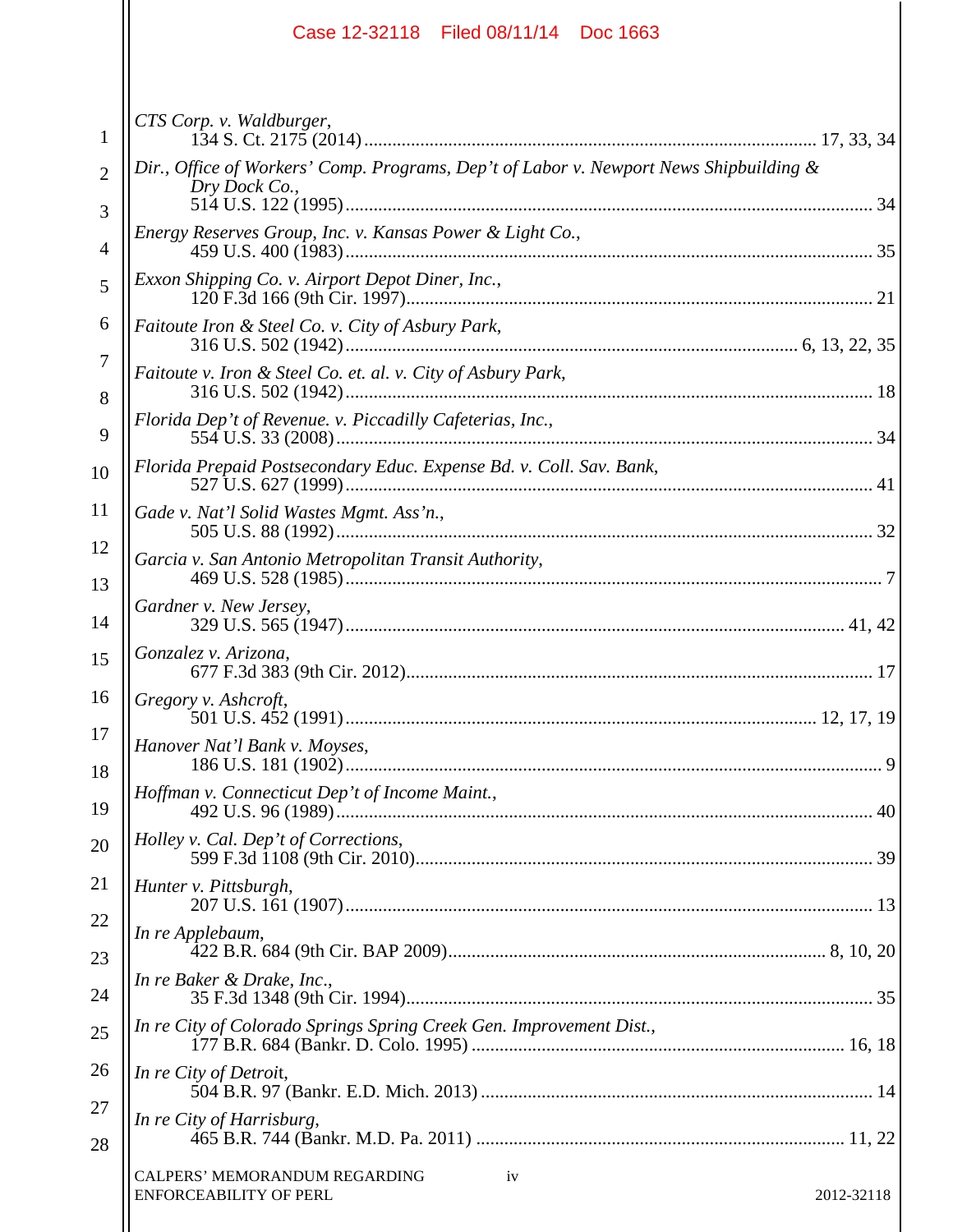|                | Case 12-32118 Filed 08/11/14 Doc 1663                                      |
|----------------|----------------------------------------------------------------------------|
| 1              | In re City of San Bernardino,                                              |
| $\overline{2}$ | In re City of Stockton,                                                    |
| 3              | In re City of Stockton,                                                    |
| $\overline{4}$ | In re City of Vallejo,                                                     |
| 5              |                                                                            |
| 6              | In re Cnty. of Orange,                                                     |
| $\overline{7}$ | In re Death Row Records, Inc.,                                             |
| 8              | In re Dumont,                                                              |
| 9              | In re First T.D. & Investment, Inc.,                                       |
| 10<br>11       | In re Flores,                                                              |
| 12             | In re Jackson,                                                             |
| 13             | In re Jefferson Cnty.,                                                     |
| 14             | In re Kirkland,                                                            |
| 15             |                                                                            |
| 16             | In re Miles,                                                               |
| 17             | In re Mission Independent School Dist.,                                    |
| 18             | In re Mitchell,                                                            |
| 19             | In re New York City Off-Track Betting Corp.,                               |
| 20             | In re Pegasus Gold Corp.,                                                  |
| 21<br>22       | In re Reese,                                                               |
| 23             |                                                                            |
| 24             | In re Richmond Unified Sch. Dist.,                                         |
| 25             | In re Sanitary & Improvement Dist., No. 7,                                 |
| 26             | In re Schaffer,                                                            |
| 27             | In re Thorpe Insulation Co.,                                               |
| 28             |                                                                            |
|                | CALPERS' MEMORANDUM REGARDING<br>V<br>ENFORCEABILITY OF PERL<br>2012-32118 |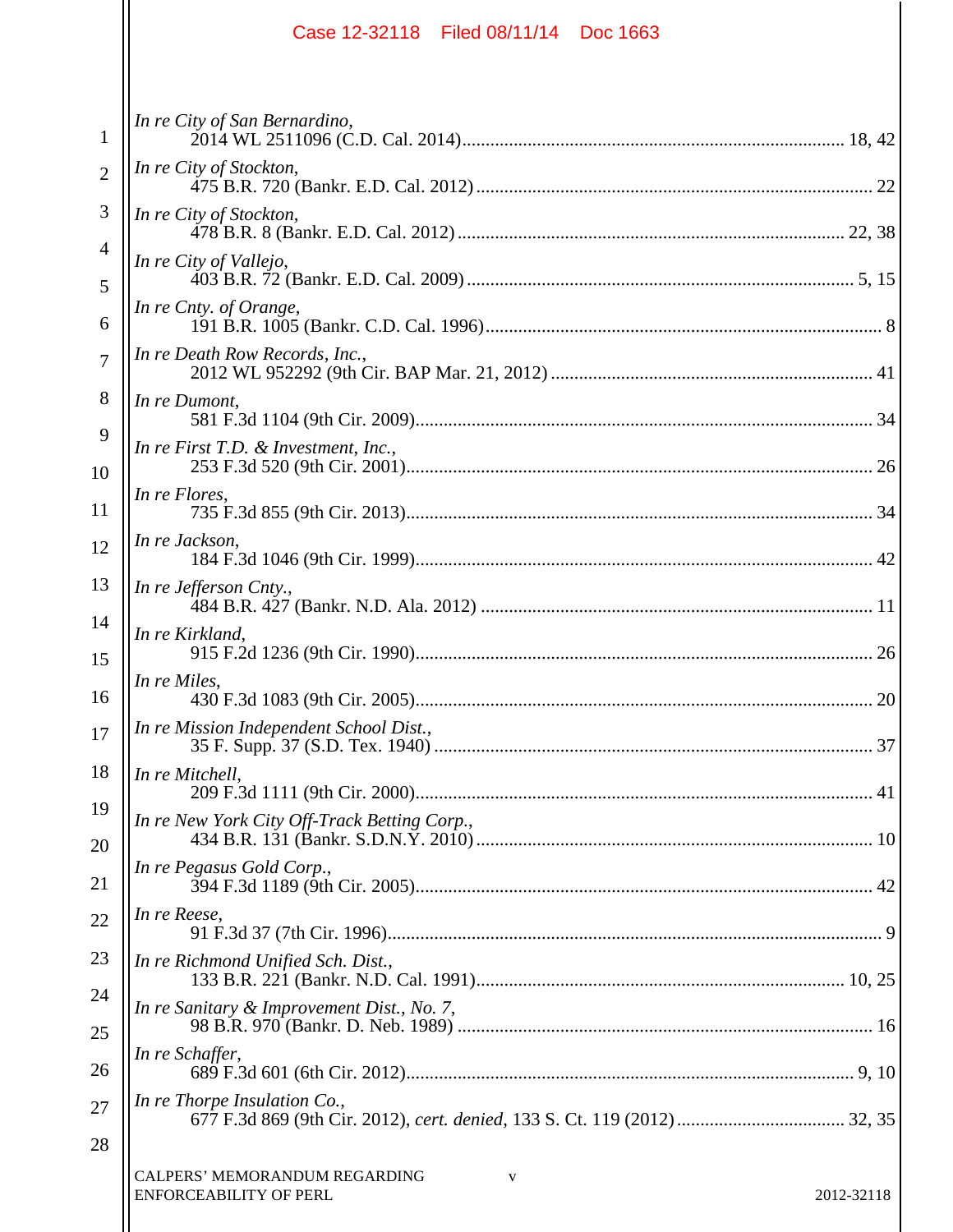|                     | Case 12-32118 Filed 08/11/14 Doc 1663                                                               |  |
|---------------------|-----------------------------------------------------------------------------------------------------|--|
| $\mathbf{1}$        | In re Tippett,                                                                                      |  |
| $\overline{2}$      | In re Transcon Lines,                                                                               |  |
| 3                   | In re Wetsby,<br>473 B.R. 392 (Bankr. D. Kan. 2012), aff'd, 486 B.R. 509 (10th Cir. BAP 2013) 9, 10 |  |
| 4                   | Jinks v. Richland Cnty., S.C.,                                                                      |  |
| 5                   | Jones v. Rath Packing Co.,                                                                          |  |
| 6<br>$\overline{7}$ | Kimel v. Florida Bd. of Regents,                                                                    |  |
| 8                   | Louisiana ex rel. Folsom v. Mayer & Administrators of New Orleans,                                  |  |
| 9                   | Medtronic, Inc. v. Lohr,                                                                            |  |
| 10                  | 518 U.S. 470 (1996)), aff'd, Arizona v. Inter Tribal Council of Arizona, Inc., 133 S.               |  |
| 11                  | Midlantic Nat'l Bank v. New Jersey Dep't of Envtl. Prot.,                                           |  |
| 12<br>13            | Mission Independent School District v. Texas,                                                       |  |
| 14                  | Monell v. Dep't of Social Servs. of City of New York,                                               |  |
| 15                  | Myers v. TooJay's Mgmt. Corp.,                                                                      |  |
| 16                  | National League of Cities v. Usery,                                                                 |  |
| 17                  | New York v. Irving Trust Co.,                                                                       |  |
| 18<br>19            | New York v. United States,                                                                          |  |
| 20                  | Nixon v. Missouri Muni. League,                                                                     |  |
| 21                  | Pac. Gas & Elec. Co. v. California,                                                                 |  |
| 22                  | Palmer v. Massachusetts,                                                                            |  |
| 23                  | Powell's Books Inc. v. Kroger,                                                                      |  |
| 24                  | Printz v. United States,                                                                            |  |
| 25<br>26            | Pub. Serv. Comm'n v. Wycoff Co., Inc.,                                                              |  |
| 27                  |                                                                                                     |  |
| 28                  | Puerto Rico Aqueduct & Sewer Auth. v. Metcalf & Eddy, Inc.,                                         |  |
|                     | CALPERS' MEMORANDUM REGARDING<br>vi<br><b>ENFORCEABILITY OF PERL</b><br>2012-32118                  |  |
|                     |                                                                                                     |  |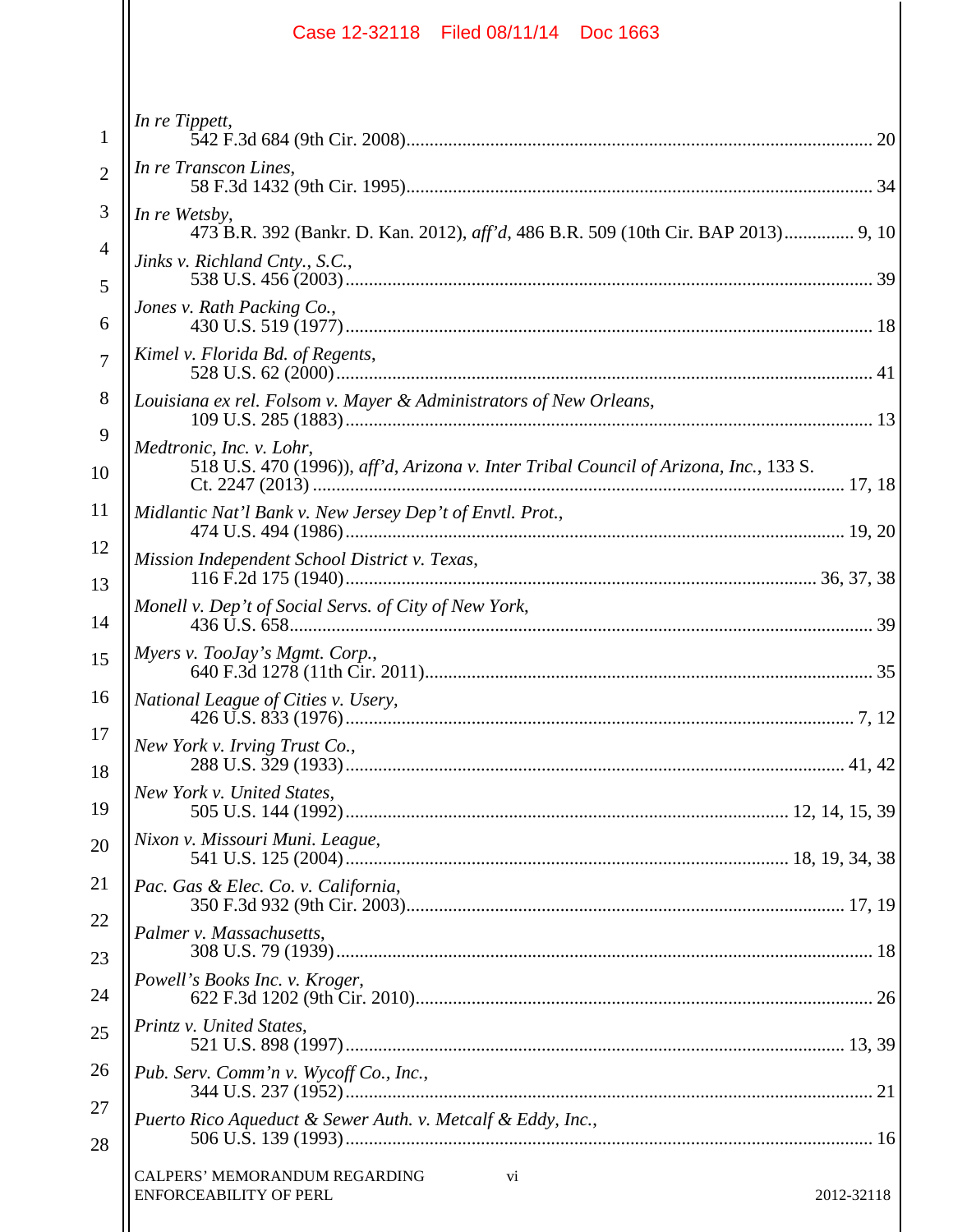|                     | Case 12-32118 Filed 08/11/14 Doc 1663                                               |
|---------------------|-------------------------------------------------------------------------------------|
|                     | Reynolds v. Sims,                                                                   |
| $\mathbf{1}$        | Rice v. Santa Fe Elevator Corp.,                                                    |
| $\overline{2}$      |                                                                                     |
| 3                   | Riegel v. Medtronic, Inc.,                                                          |
| $\overline{4}$<br>5 | Rodriguez v. United States,                                                         |
| 6                   | Ropico, Inc. v. City of New York,                                                   |
| $\overline{7}$      | Ry. Labor Executives' Ass'n v. Gibbons,                                             |
| 8                   | Schneidewind v. ANR Pipeline Co.,                                                   |
| 9                   | Schwab v. Reilly,                                                                   |
| 10<br>11            | Seminole Indian Tribe v. Florida,                                                   |
| 12                  | Seminole Tribe of Florida v. Florida,                                               |
| 13                  | Siler v. Louisville & Nashville R. Co.,                                             |
| 14                  |                                                                                     |
| 15                  | Silkwood v. Kerr-McGee Corp.,<br>22                                                 |
| 16                  | Smith v. Hill,                                                                      |
| 17                  | Sossaman v. Texas,                                                                  |
| 18                  | St. Angelo v. Victoria Farms, Inc.,                                                 |
| 19                  | Stellwagen v. Clum,                                                                 |
| 20                  | Tennessee Student Assistance Corp. v. Hood,                                         |
| 21                  |                                                                                     |
| 22                  | U.S. Term Limits, Inc. v. Thornton,                                                 |
| 23                  | United States v. Bekins,                                                            |
| 24                  | United States v. Nordic Village, Inc.,                                              |
| 25                  | United States v. Salerno,                                                           |
| 26                  | Van Huffel v. Harklerode,                                                           |
| 27<br>28            |                                                                                     |
|                     | CALPERS' MEMORANDUM REGARDING<br>vii<br><b>ENFORCEABILITY OF PERL</b><br>2012-32118 |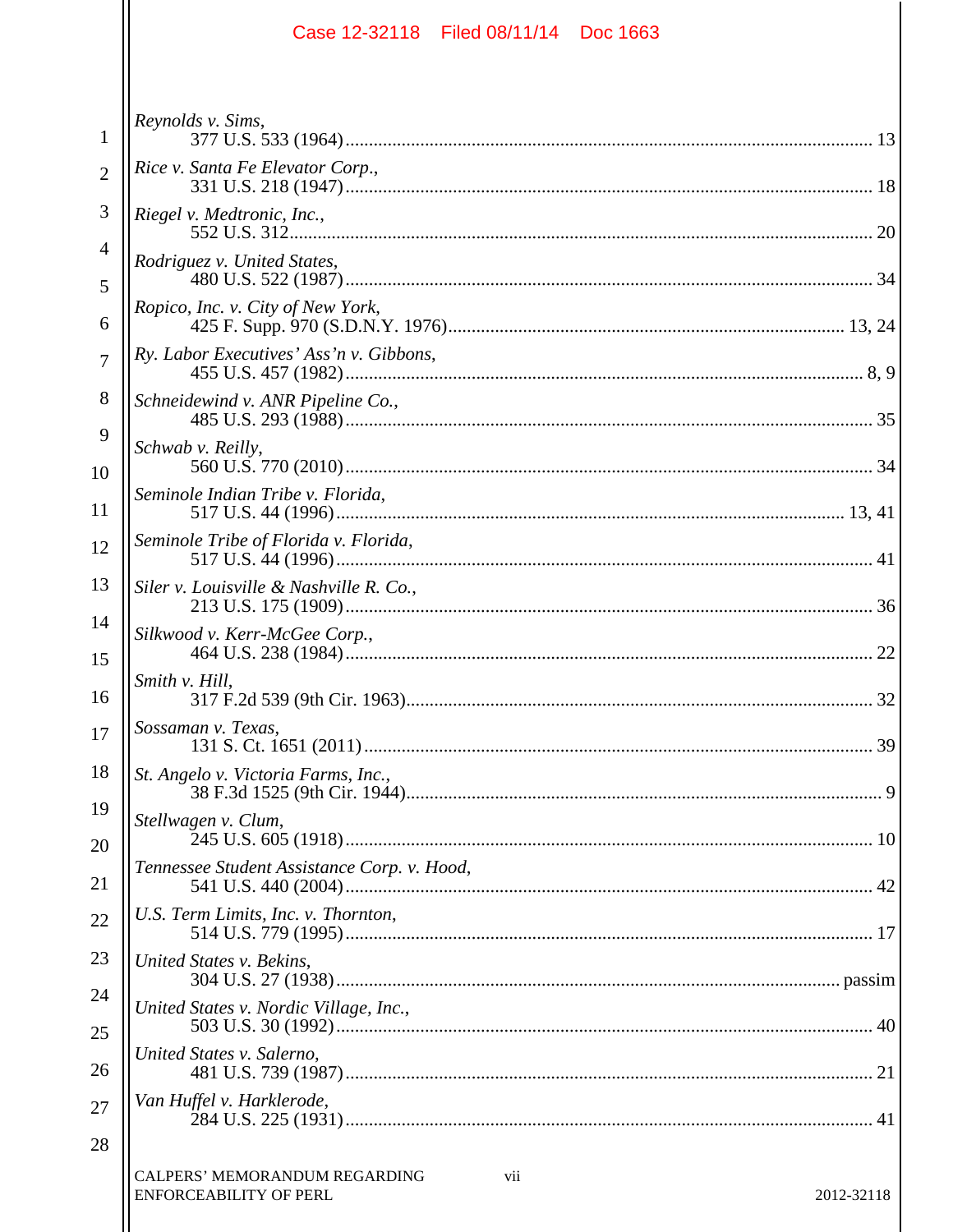|                | Case 12-32118 Filed 08/11/14 Doc 1663                                                       |
|----------------|---------------------------------------------------------------------------------------------|
| 1              | Vanston Bondholders Protective Comm. v. Green,                                              |
| $\overline{2}$ | Wyeth v. Levine,                                                                            |
| 3              | Ysursa v. Pocatello Educ. Ass'n,                                                            |
| 4              | <b>STATE CASES</b>                                                                          |
| 5              | Ayers v. City of Tacoma,                                                                    |
| 6<br>7         | Bd. of Admin. v. Wilson,                                                                    |
| 8              | Bd. of Trustees of Police Pension Fund of Glen Ellyn v. Village of Glen Ellyn,              |
| 9              | Bellus v. City of Eureka,                                                                   |
| 10             | Cal. Ass'n of Prof'l Scientists v. Schwarzenegger,                                          |
| 11<br>12       | Cal. Fed. Savings & Loan Ass'n v. City of Los Angeles,                                      |
| 13             | CalFarm Ins. Co. v. Deukmejian,                                                             |
| 14             | Cent. Delta Water Agency v. State Water Res. Control Bd.,                                   |
| 15<br>16       | City of Oakland v. Pub. Emps. Ret. Sys.,                                                    |
| 17             | Currigan v. Stone,                                                                          |
| 18             | Glassman v. Glassman,                                                                       |
| 19             | In re Marriage of Cutler,                                                                   |
| 20<br>21       | Klajic v. Castaic Lake Water Agency,                                                        |
| 22             | Palermo v. Stockton Theatres, Inc.,                                                         |
| 23             | People v. Massie,                                                                           |
| 24             | Richards v. Wheeler,                                                                        |
| 25             | Royalty Carpet Mills, Inc. v. City of Irvine,                                               |
| 26<br>27       | Shirk v. Vista Unified Sch. Dist.,                                                          |
| 28             |                                                                                             |
|                | <b>CALPERS' MEMORANDUM REGARDING</b><br>viii<br><b>ENFORCEABILITY OF PERL</b><br>2012-32118 |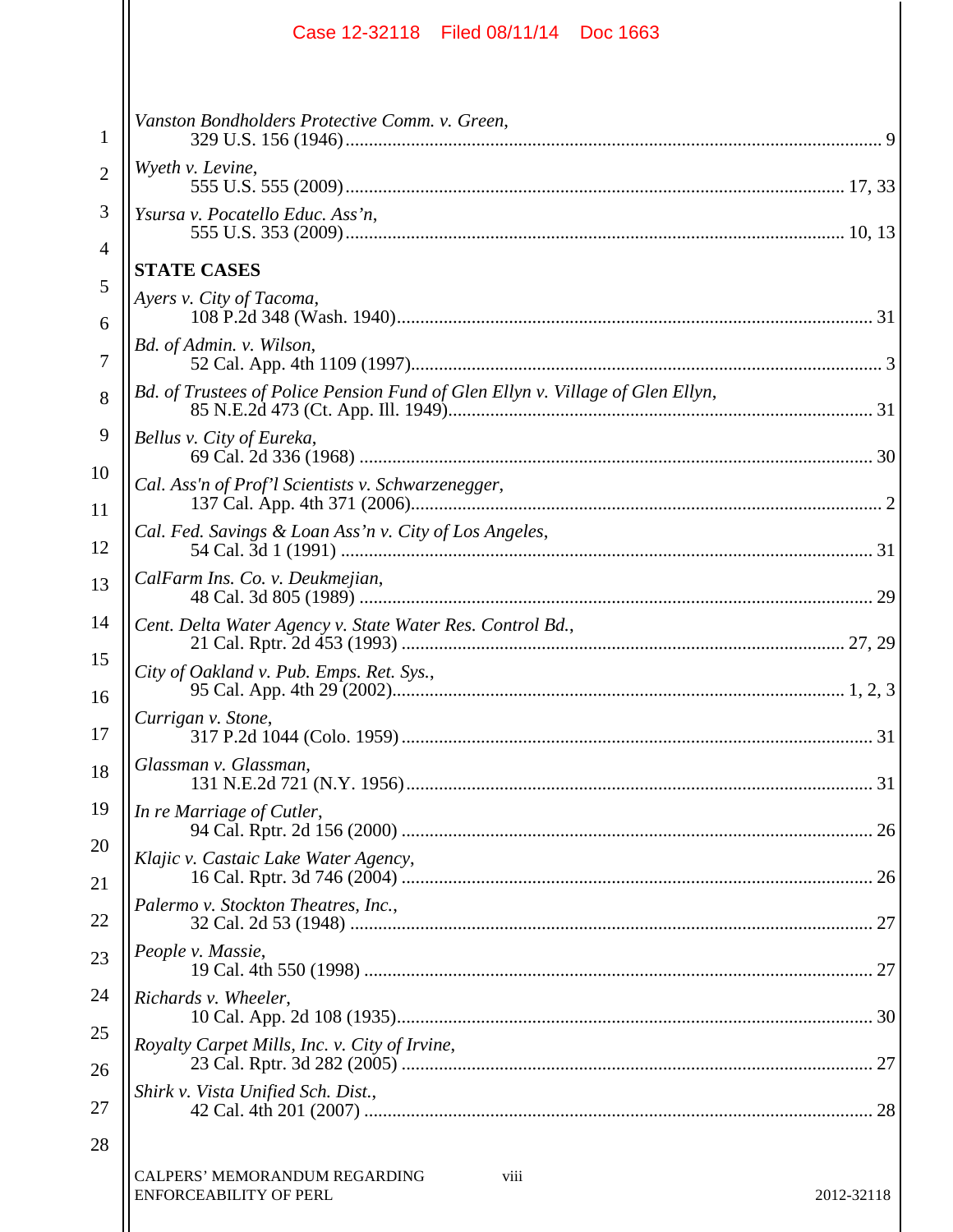|                | Filed 08/11/14 Doc 1663<br>Case 12-32118                                |            |
|----------------|-------------------------------------------------------------------------|------------|
| 1              | Sonoma Cnty. Org. of Pub. Emps v. Cnty of Sonoma,                       |            |
| $\overline{2}$ | W. Oil & Gas Ass'n v. Monterey Bay Unified Air Pollution Control Dist., |            |
| 3              | Watkins v. Cnty. of Alameda,                                            |            |
| $\overline{4}$ |                                                                         |            |
| 5              | <b>FEDERAL STATUTES</b>                                                 |            |
|                |                                                                         |            |
| 6              |                                                                         |            |
| $\overline{7}$ |                                                                         |            |
| 8              |                                                                         |            |
| 9              |                                                                         |            |
|                |                                                                         |            |
| 10             |                                                                         |            |
| 11             |                                                                         |            |
| 12             |                                                                         |            |
| 13             |                                                                         |            |
|                |                                                                         |            |
| 14             |                                                                         |            |
| 15             |                                                                         |            |
| 16             |                                                                         |            |
|                |                                                                         |            |
| 17             | <b>STATE STATUTES</b>                                                   |            |
| 18             |                                                                         |            |
| 19             |                                                                         |            |
| 20             |                                                                         |            |
|                |                                                                         |            |
| 21             |                                                                         |            |
| 22             |                                                                         |            |
| 23             |                                                                         |            |
| 24             |                                                                         |            |
|                |                                                                         |            |
| 25             |                                                                         |            |
| 26             |                                                                         |            |
| 27             |                                                                         |            |
| 28             |                                                                         |            |
|                | CALPERS' MEMORANDUM REGARDING<br>ix<br><b>ENFORCEABILITY OF PERL</b>    | 2012-32118 |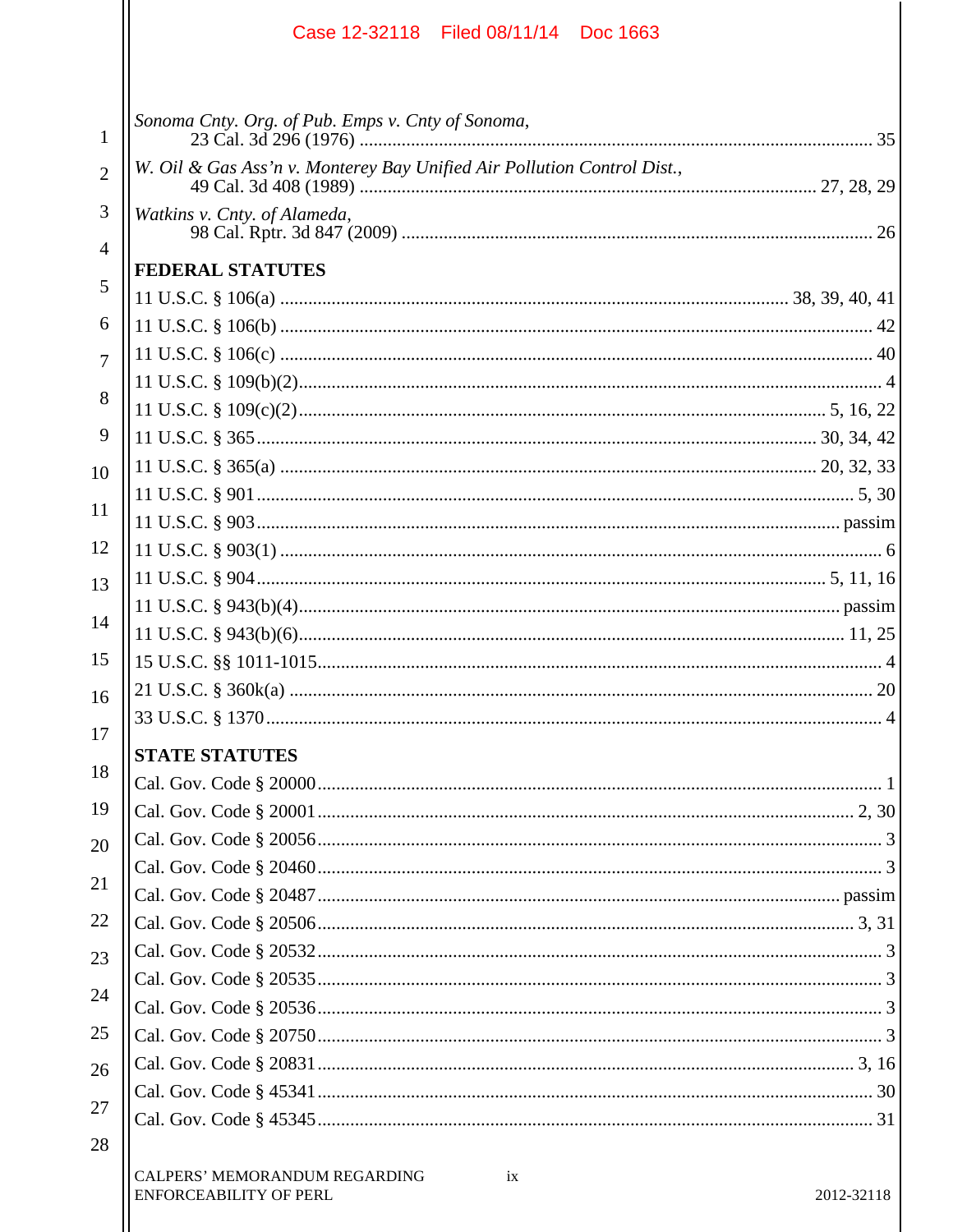| $\mathbf{1}$   |                                                                                           |
|----------------|-------------------------------------------------------------------------------------------|
| $\overline{2}$ | <b>CONSTITUTIONAL PROVISIONS</b>                                                          |
| 3              |                                                                                           |
| $\overline{4}$ |                                                                                           |
| 5              |                                                                                           |
|                |                                                                                           |
| 6              |                                                                                           |
| 7              | <b>OTHER AUTHORITIES</b>                                                                  |
| 8              | Ballot Pamp., Analysis by the Legislative Analyst, Proposition 162, Gen. Election         |
| 9              | David L. Dubrow, Chapter 9 of the Bankruptcy Code: A Viable Option for Municipalities in  |
| 10<br>11       | Giles J. Patterson, Municipal Debt Adjustment Under the Bankruptcy Act, 90 U. PA. L. REV. |
|                |                                                                                           |
| 12             |                                                                                           |
| 13             |                                                                                           |
| 14             |                                                                                           |
| 15             |                                                                                           |
| 16             | M. McConnell & R. Picker, When Cities Go Broke: A Conceptual Introduction to Municipal    |
|                | MARC A. LEVINSON, ET AL., MUNICIPALITIES IN PERIL, THE ABI GUIDE TO CHAPTER 9 75-88  22   |
| 17             |                                                                                           |
| 18             | 30 <sup>1</sup>                                                                           |
| 19             |                                                                                           |
| 20             |                                                                                           |
| 21             |                                                                                           |
| 22             |                                                                                           |
| 23             |                                                                                           |
| 24             |                                                                                           |
| 25             |                                                                                           |
| 26             |                                                                                           |
| 27             |                                                                                           |
| 28             |                                                                                           |
|                | CALPERS' MEMORANDUM REGARDING<br>$\mathbf X$<br>ENFORCEABILITY OF PERL<br>2012-32118      |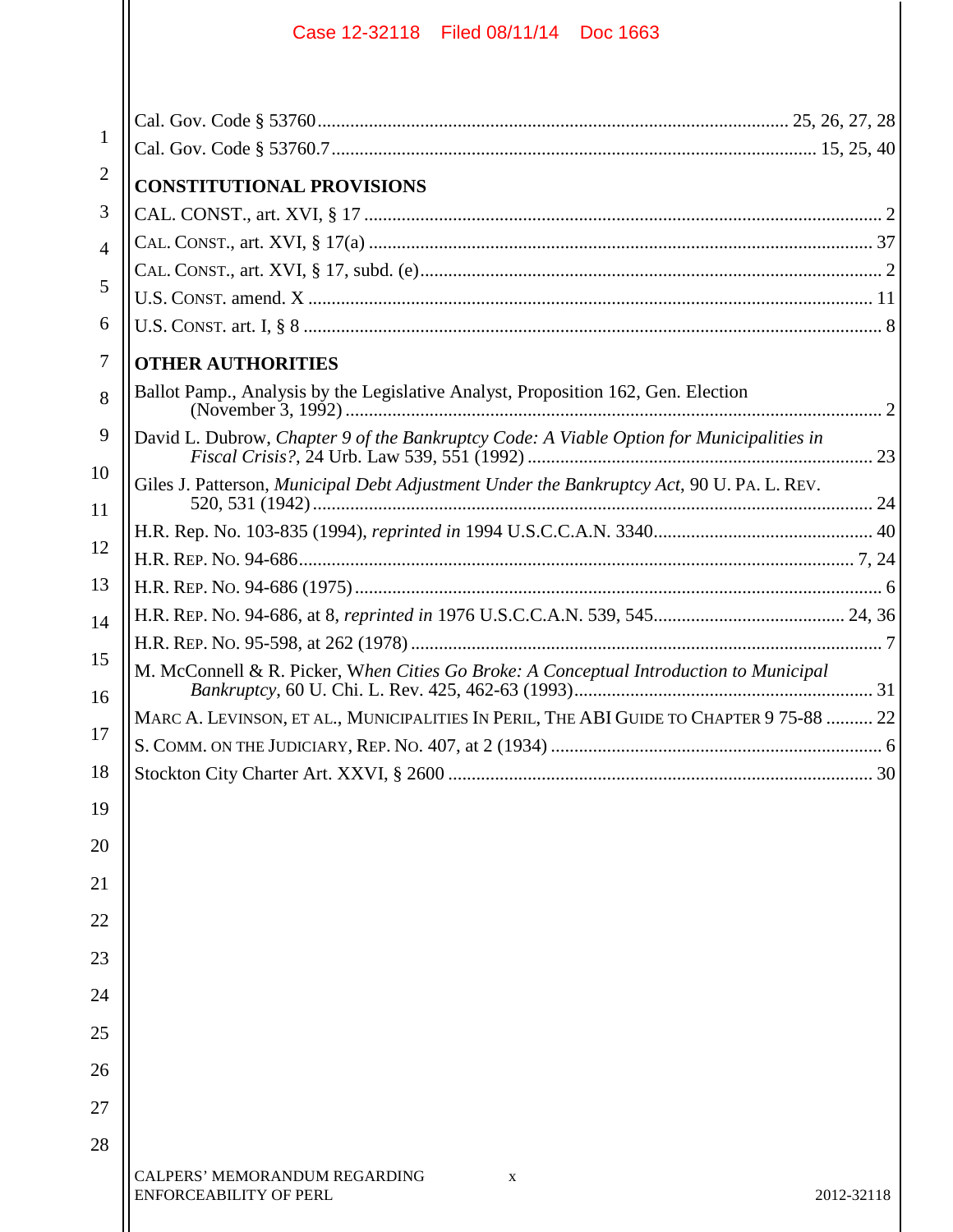4

5

6

7

1

The California Public Employees' Retirement System ("CalPERS") files this memorandum concurrently with its Supplemental Brief in Support of the City of Stockton's First Amended Plan of Adjustment ("Plan"). In that memorandum, the "Supplemental PERL Brief," CalPERS addresses the interpretation of California's Public Employees' Retirement Law ("PERL"). This memorandum, on the other hand, addresses issues involving constitutional law, the Bankruptcy Code, and preemption law, responsive to the Court's request for briefing regarding the enforceability of specific provisions of the PERL. $<sup>1</sup>$ </sup>

8 9 10

# **I. PRELIMINARY STATEMENT**

11 12 13 14 15 16 17 The Court has raised questions regarding whether CalPERS can be impaired in a hypothetical chapter 9 case, or alternatively, whether pension obligations can be adjusted. The Court has also questioned whether a specific provision of the PERL, section 20487, has any effect, suggesting that provision is preempted by the Bankruptcy Code. CalPERS requests that the Court refrain from deciding these issues, because deciding them is unnecessary to confirmation of the City's Plan. If the Court believes it is necessary to decide these issues, the analysis below demonstrates that, while there are multiple avenues to reach the same conclusion, there can be but one conclusion: a municipal debtor's obligations to CalPERS cannot be impaired or adjusted in a hypothetical chapter 9 bankruptcy case, and the PERL, including section 20487, is not preempted by the Bankruptcy Code.

18

### **II. BACKGROUND**

19 20 21 22 23 As explained in CalPERS' Supplemental PERL Brief, CalPERS is a State agency and, as such, enjoys the sovereign rights of the State of California. The PERL (Cal. Gov. Code § 20000 *et seq.*) establishes a retirement system for State and local government employees. *City of Oakland v. Pub. Emps. Ret. Sys.*, 95 Cal. App. 4th 29, 33 (2002). The purpose of the PERL is to "effect economy and efficiency in the public service" by providing a pension system to pay retirement compensation

24

 $\overline{a}$ 

25

<sup>26</sup> 27 <sup>1</sup> For the convenience of the Court and parties in interest, CalPERS will file a separate pleading that attaches the pertinent parts of exhibits and trial transcripts cited herein. In the case of transcripts, the pleading(s) will attach copies of only the pages cited and surrounding pages for context as necessary. In the case of declarations, the pleading(s) will attach only the declaration itself and those exhibits referred to in the brief, rather than all exhibits to the declaration.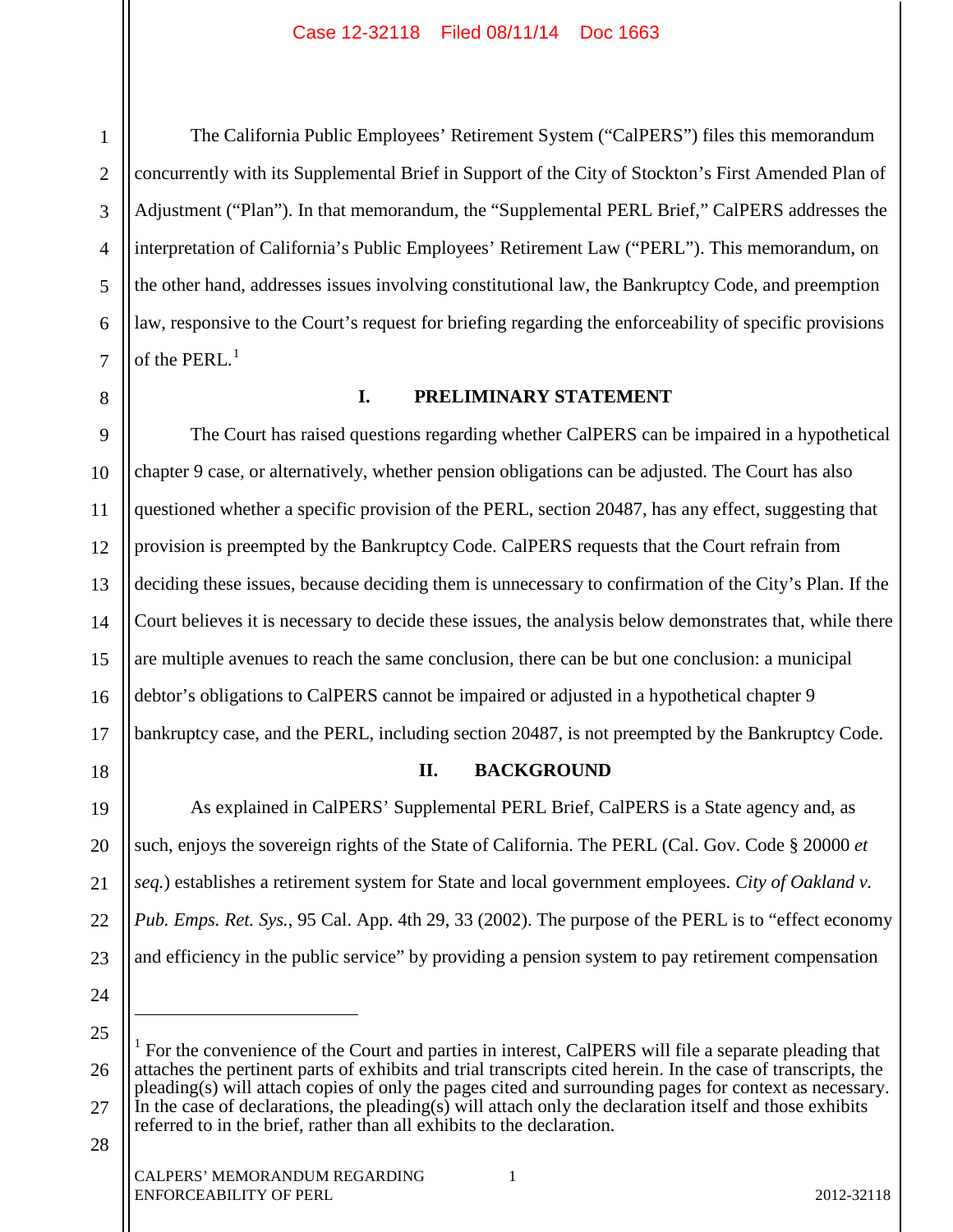| $\mathbf{1}$   | and death benefits. Cal. Gov. Code § 20001.                                                                                                                          |  |
|----------------|----------------------------------------------------------------------------------------------------------------------------------------------------------------------|--|
| $\overline{2}$ | The CalPERS Board of Administration ("CalPERS Board") has responsibility for the                                                                                     |  |
| 3              | administration of the Public Employees' Retirement System (the "System"). The CalPERS Board is                                                                       |  |
| 4              | governed by State statutes and the California Constitution. City of Oakland, 95 Cal. App. 4th at 39. In                                                              |  |
| 5              | 1992, California voters approved Proposition 162, which gave the CalPERS Board exclusive                                                                             |  |
| 6              | authority over the administration and investment of pension funds. <sup>2</sup> Cal. Ass'n of Prof'l Scientists v.                                                   |  |
| 7              | Schwarzenegger, 137 Cal. App. 4th 371, 375 (2006). In enacting Proposition 162, the electorate                                                                       |  |
| 8              | amended article XVI, section 17 of the California Constitution, to read in part as follows:                                                                          |  |
| 9              | Notwithstanding any other provisions of law or this Constitution to the                                                                                              |  |
| 10             | contrary, the retirement board of a public pension or retirement system shall<br>have <i>plenary authority and fiduciary responsibility</i> for investment of moneys |  |
| 11             | and administration of the system, subject to $\dots$ the following: (a) $\dots$ The<br>retirement board shall have sole and exclusive responsibility to administer   |  |
| 12             | the system in a manner that will assure prompt delivery of benefits and related<br>services to the participants and their beneficiaries.                             |  |
| 13             | (emphasis added). Proposition 162 also amended the California Constitution to provide that the                                                                       |  |
| 14             | CalPERS Board has "the sole and exclusive power to provide for actuarial services in order to assure                                                                 |  |
| 15             | the competency of the assets" of the System. CAL. CONST., art. XVI, § 17, subd. (e). The intent                                                                      |  |
| 16             | behind the measure was to protect public pension funds by vesting the authority to direct actuarial                                                                  |  |
| 17             | determinations solely with the governing board of the System. See Direct Testimony Declaration Of                                                                    |  |
| 18             | David Lamoureux In Support Of CalPERS' Response To Franklin's Objection To Confirmation Of                                                                           |  |
| 19             | The City Of Stockton's First Amended Plan Of Adjustment (the "Lamoureux Decl.") [Dkt. Nos. 1439-                                                                     |  |
| 20             | 1444], Ex. 3 at 35 (Ballot Pamp., Analysis by the Legislative Analyst, Proposition 162, Gen. Election                                                                |  |
| 21             | (November 3, 1992)). By granting the CalPERS Board sole authority to administer the System,                                                                          |  |
| 22             | Proposition 162 prevents the legislative and executive branches from "raiding" pension funds to                                                                      |  |
| 23             | balance the State budget. <i>Id.</i> at 376-37. It also prevents other outside interference with the                                                                 |  |
| 24             | management of the System.                                                                                                                                            |  |
| 25             |                                                                                                                                                                      |  |
| 26             | The ballot pamphlet accompanying Proposition 162 explained that pension system boards should                                                                         |  |
| 27             | give "highest priority" to providing benefits to members and their beneficiaries. Lamoureux Decl.,                                                                   |  |

28

27

Ex. 3 at 35; *City of Oakland*, 95 Cal. App. 4th at 54.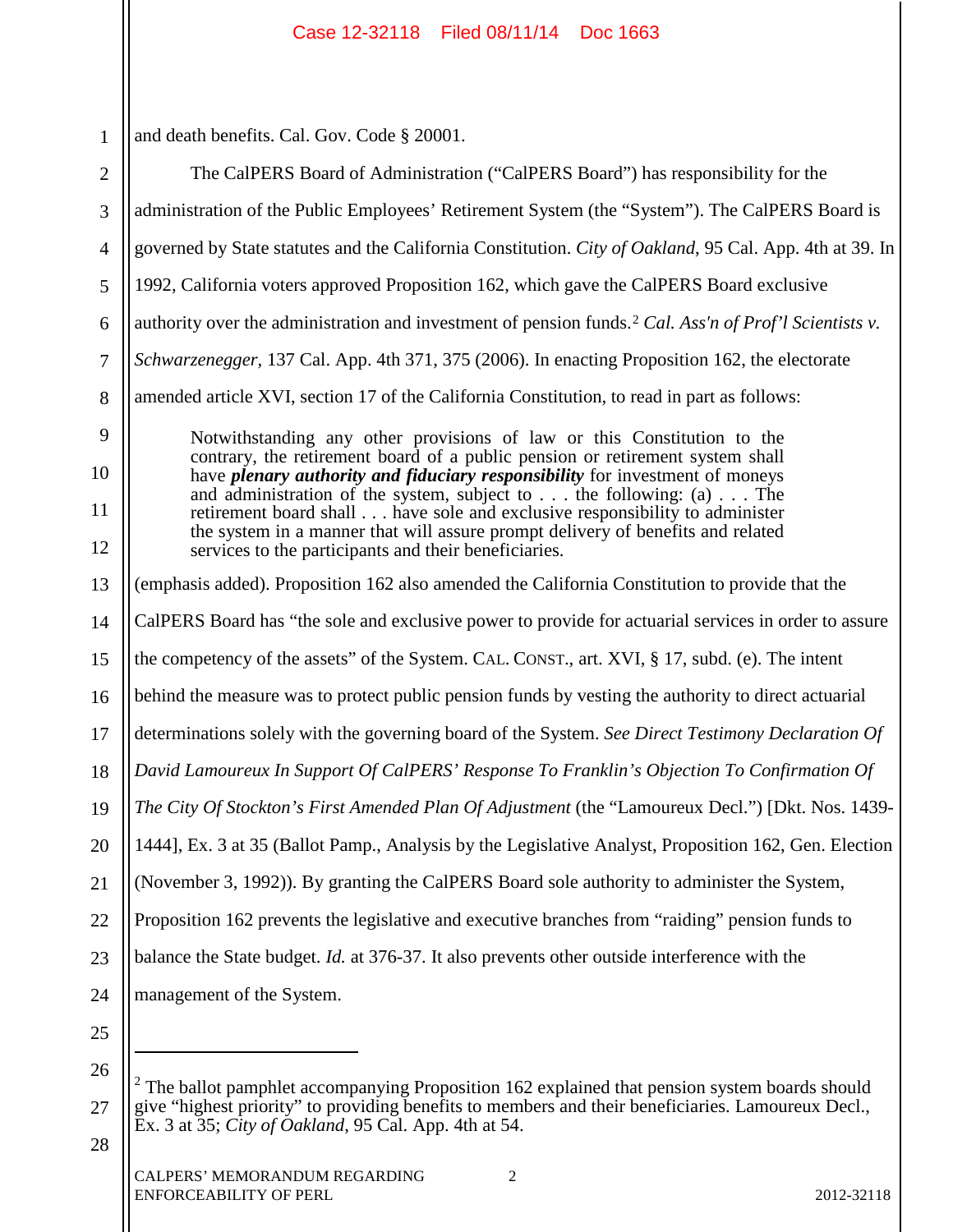1 2 3 4 5 6 7 8 9 10 11 12 13 14 15 16 17 18 19 20 21 22 23 24 25 26 27 28 Cities and other public agencies<sup>3</sup> may elect to participate in and make all or part of their employees members of the System. *See* Cal. Gov. Code § 20460. Once a city elects to participate in the System, the participating city is bound by the statutory provisions governing the System and the decisions of the CalPERS Board. Cal. Gov. Code § 20506; *City of Oakland*, 95 Cal. App. 4th at 55. Those provisions include a prohibition against failure to pay timely required employer contributions. Cal. Gov. Code § 20831. Participating cities cannot alter their funding obligations to CalPERS. *Bd. of Admin. v. Wilson*, 52 Cal. App. 4th 1109, 1122 (1997).4 The PERL requires a public agency contracting with CalPERS to make contributions for the public agency's employees in amounts recommended by CalPERS' actuary and approved by the CalPERS Board. Cal. Gov. Code § 20532. A public agency is also responsible to CalPERS for the expenses of determining the approximate and actual contributions, as well as of administering the System. Cal. Gov. Code §§ 20535, 20536. The PERL expressly prohibits rejection of any contract or agreement between a chapter 9 debtor and the CalPERS Board. Section 20487 provides: Notwithstanding any other provision of law, no contracting agency or public agency that becomes the subject of a case under the bankruptcy provisions of chapter 9 . . . shall reject any contract or agreement between that agency and the board pursuant to Section 365 of Title 11 of the United States Code or any similar provision of law . . . . Accordingly, a municipal debtor that sought to reject its relationship with CalPERS through the bankruptcy process would violate express State law. A plan of adjustment proposing to do so would not be confirmable under the Bankruptcy Code. 11 U.S.C. § 943(b)(4) (confirmation allowed only if "the debtor is not prohibited by law from taking any action necessary to carry out the plan"). Stockton, in its Plan, has not proposed to modify its relationship with CalPERS. Stockton has exercised its sound business judgment in reaching the conclusion that its citizens are best served by a stable and fairly compensated employee base. However, the Court has directed the parties to address  $\overline{a}$ <sup>3</sup> "Public agency" is generally defined in the PERL as "any city, county, district, other local authority or public body of or within this State." Cal. Gov. Code § 20056. <sup>4</sup> A participating agency may elect to terminate its participation in the retirement system prospectively, but such termination does not affect contribution obligations for benefits accrued prior to termination. *See* Cal. Gov. Code §§ 20750, 20577.

CALPERS' MEMORANDUM REGARDING 3 ENFORCEABILITY OF PERL 2012-32118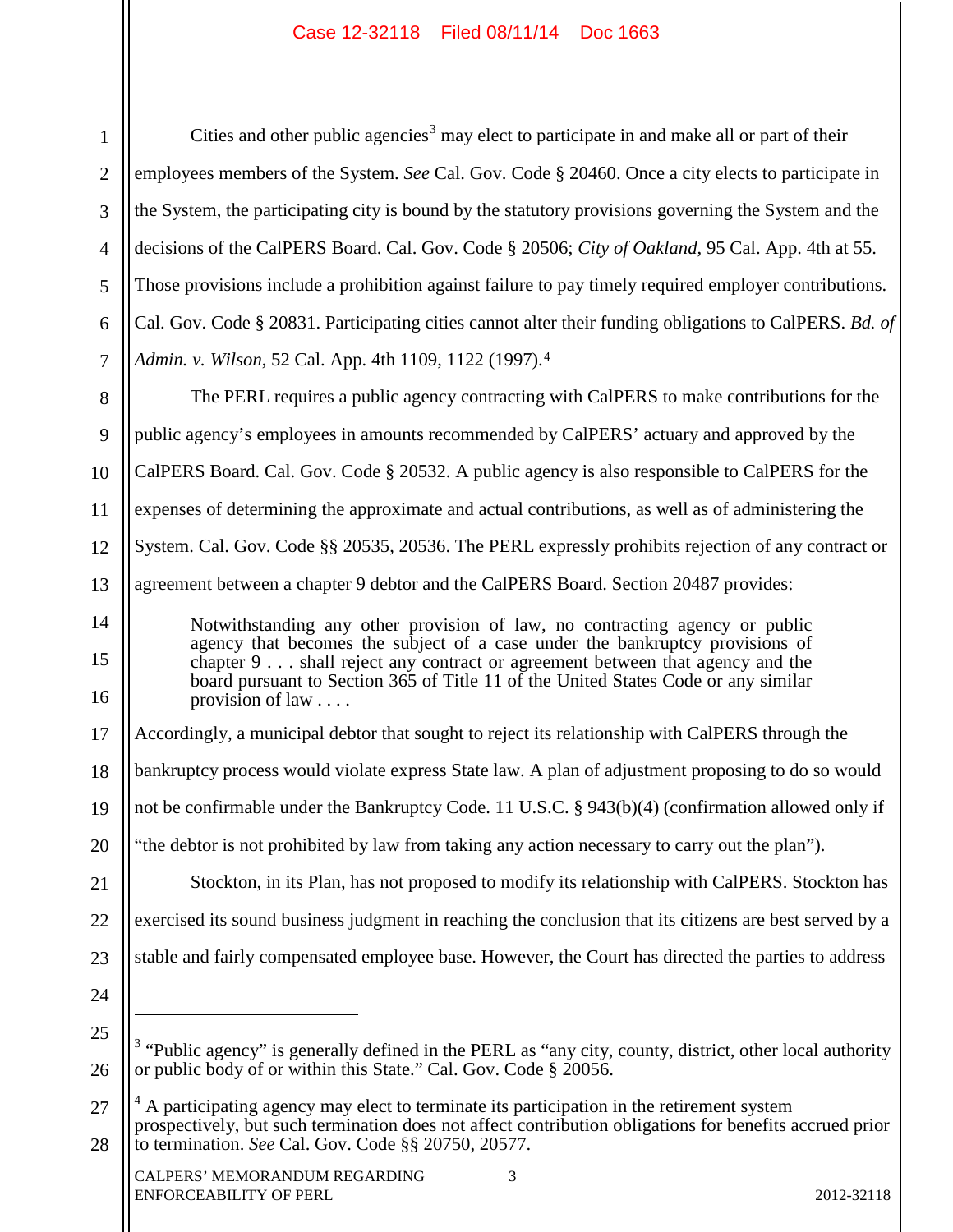|                | Case 12-32118 Filed 08/11/14 Doc 1663                                                                                                                                                              |  |  |  |  |  |  |  |
|----------------|----------------------------------------------------------------------------------------------------------------------------------------------------------------------------------------------------|--|--|--|--|--|--|--|
| $\mathbf{1}$   | the hypothetical question of whether pension obligations can be adjusted in chapter 9.                                                                                                             |  |  |  |  |  |  |  |
| $\overline{2}$ | <b>ARGUMENT</b><br>III.                                                                                                                                                                            |  |  |  |  |  |  |  |
| 3              | A Chapter 9 Debtor Cannot Adjust its Statutory Pension Obligations to CalPERS, a<br>A.<br>State-Run Governmental Pension System, in Violation of State Law.                                        |  |  |  |  |  |  |  |
| 4<br>5         | 1.<br>Unilateral Adjustment or Modification of a Debtor's Obligations to CalPERS through<br>a Bankruptcy Plan Would Violate Section 903 of the Code.                                               |  |  |  |  |  |  |  |
| 6              | As shown above, and in CalPERS' Supplemental PERL Brief, the PERL imposes obligations                                                                                                              |  |  |  |  |  |  |  |
| $\tau$         | on a municipality participating in the System that are facially mandatory, whether the municipality is                                                                                             |  |  |  |  |  |  |  |
| 8              | in or out of chapter 9. These obligations cannot be set aside in a chapter 9 case because of section 903                                                                                           |  |  |  |  |  |  |  |
| 9              | of the Bankruptcy Code, which says:                                                                                                                                                                |  |  |  |  |  |  |  |
| 10             | Section 903. Reservation of State power to control municipalities                                                                                                                                  |  |  |  |  |  |  |  |
| 11             | This chapter does not limit or impair the power of a State to control, by                                                                                                                          |  |  |  |  |  |  |  |
| 12<br>13       | legislation or otherwise, a municipality of or in such State in the exercise of the<br>political or governmental powers of such municipality, including expenditures for<br>such exercise, but—    |  |  |  |  |  |  |  |
| 14<br>15       | (1) a State law prescribing a method of composition of indebtedness of<br>such municipality may not bind any creditor that does not consent to such<br>composition; and                            |  |  |  |  |  |  |  |
| 16<br>17       | (2) a judgment entered under such a law may not bind a creditor that does<br>not consent to such composition.                                                                                      |  |  |  |  |  |  |  |
| 18             | In section 903, Congress has expressly preserved the power of a State to control its municipal                                                                                                     |  |  |  |  |  |  |  |
| 19             | creatures during the pendency of a chapter 9 case. Section 903 is the diametrical opposite of federal                                                                                              |  |  |  |  |  |  |  |
| 20             | preemption. <sup>5</sup> It is an explicit instruction by Congress to the federal courts that State laws governing                                                                                 |  |  |  |  |  |  |  |
| 21             | municipalities cannot be set aside, even when State laws deal with municipal expenditures. It does                                                                                                 |  |  |  |  |  |  |  |
| 22             | not even qualify the laws that may apply to expenditures. State laws may limit municipal                                                                                                           |  |  |  |  |  |  |  |
| 23             | Section 903 is not unique in federal law as an anti-preemption measure. In 1945, Congress passed                                                                                                   |  |  |  |  |  |  |  |
| 24             | the McCarren-Ferguson Act, 15 U.S.C. §§ 1011-1015, to exempt the business of insurance from<br>federal regulation. In 1972 Congress enacted § 510 of the Clean Water Act, which says, "nothing in  |  |  |  |  |  |  |  |
| 25             | this chapter shall preclude or deny the right of any State to adopt or enforce" any more<br>stringent limitations on the discharge of pollutants. 33 U.S.C. § 1370. Other examples exist.          |  |  |  |  |  |  |  |
| 26             | McCarren-Fergusen underlies the policy that keeps federal bankruptcy courts from presiding over<br>insolvency cases where insurers are the petitioners. Instead, insolvent insurers come under the |  |  |  |  |  |  |  |
| 27<br>28       | supervision of State insurance commissioners in "rehabilitations" and "liquidations." See also 11<br>U.S.C. § 109(b)(2), which aligns the Bankruptcy Code with McCarren-Ferguson.                  |  |  |  |  |  |  |  |
|                | CALPERS' MEMORANDUM REGARDING<br>$\overline{4}$<br><b>ENFORCEABILITY OF PERL</b><br>2012-32118                                                                                                     |  |  |  |  |  |  |  |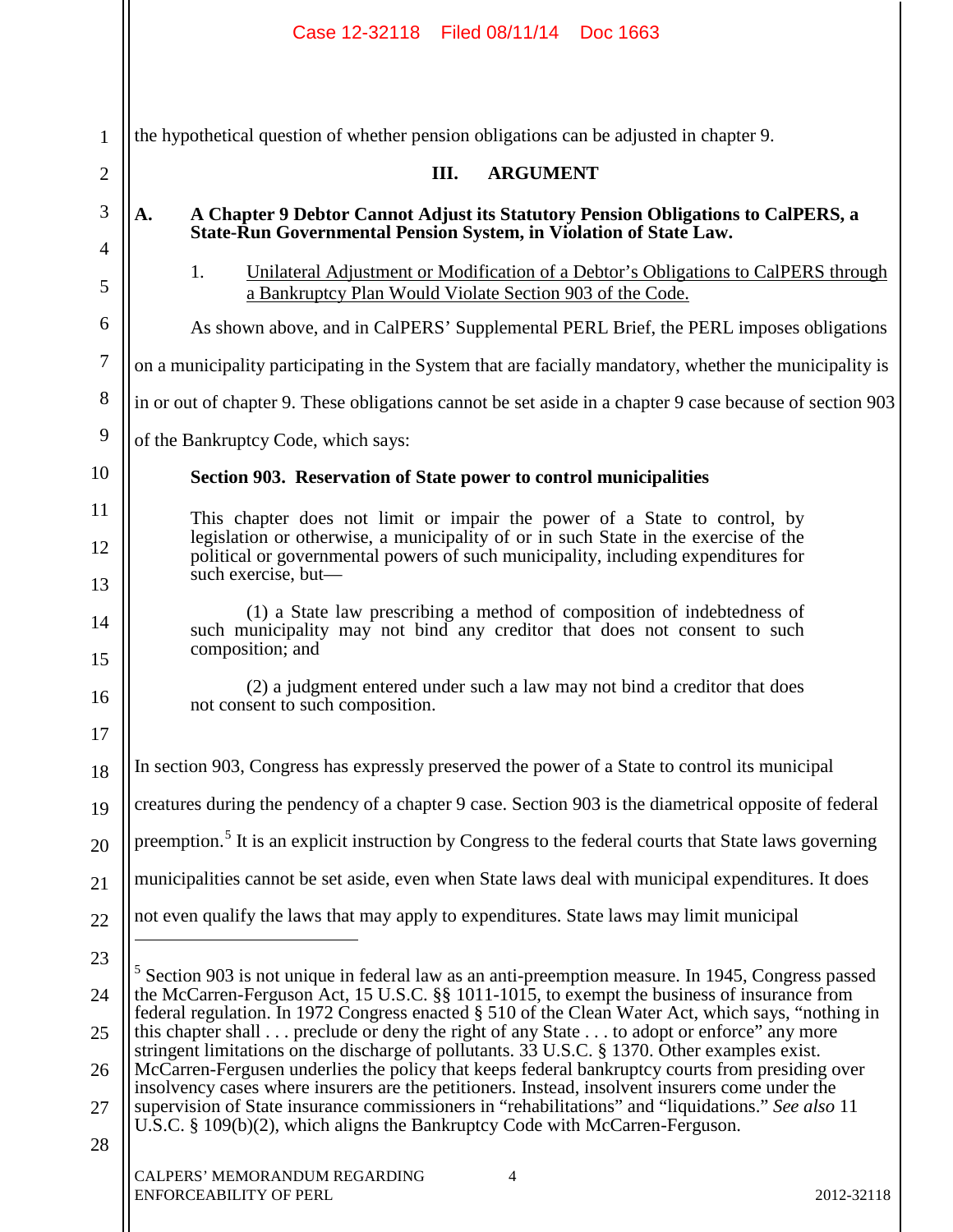1 2 3 4 5 6 expenditures, by creating debt ceilings, for example. But State laws may also mandate expenditures, as the PERL does. Section 903 does not exclude either category from its scope. Section 903, moreover, applies to the whole of chapter 9, including 11 U.S.C. § 901, which makes other provisions of the Bankruptcy Code applicable to chapter 9 cases. Accordingly, every provision which, standing alone, might be used to impair the State's control over a municipal debtor is restricted in its application by section 903.

7 8 9 10 11 12 13 14 15 16 17 18 19 20 21 22 23 24 25 26 27 28 CALPERS' MEMORANDUM REGARDING 5 A State's consent to a municipal bankruptcy under 11 U.S.C. § 109(c)(2) does not negate section 903. To say that a State waives its rights under section 903 when it consents to bankruptcy would mean that section 903 would never have any effect, because State consent is required for a municipality to become a debtor in chapter 9. By consenting to a chapter 9 filing by a municipality, a State waives nothing, neither under the terms of the statutes nor by implication. Yet certain courts have equated State consent to file for bankruptcy under section  $109(c)(2)$  with the State ceding all control over its charge during a chapter 9 case. *See, e.g.*, *In re City of Vallejo*, 403 B.R. 72, 76 (Bankr. E.D. Cal. 2009). These cases are wrong. They make section 903 a nullity, which is contrary to the canons of statutory construction. Section 903 makes practical sense in light of 11 U.S.C. § 904, which states: Notwithstanding any power of the court, unless the debtor consents or the plan so provides, the court may not, by any stay, order, or decree, in the case or otherwise, interfere with— (1) any of the political or governmental powers of the debtor; (2) any of the property or revenues of the debtor; or (3) the debtor's use or enjoyment of any income-producing property. Without the preservation of State-law controls by section 903, a municipal debtor would be freed from practically any constraints merely by filing a petition, because section 904 severely restricts a court's ability to interfere with the actions of a municipal debtor. Although a court cannot interfere with the debtor's use of its property by virtue of section 904, under section 903 the State *can—*"by legislation or otherwise" including controlling its "expenditures."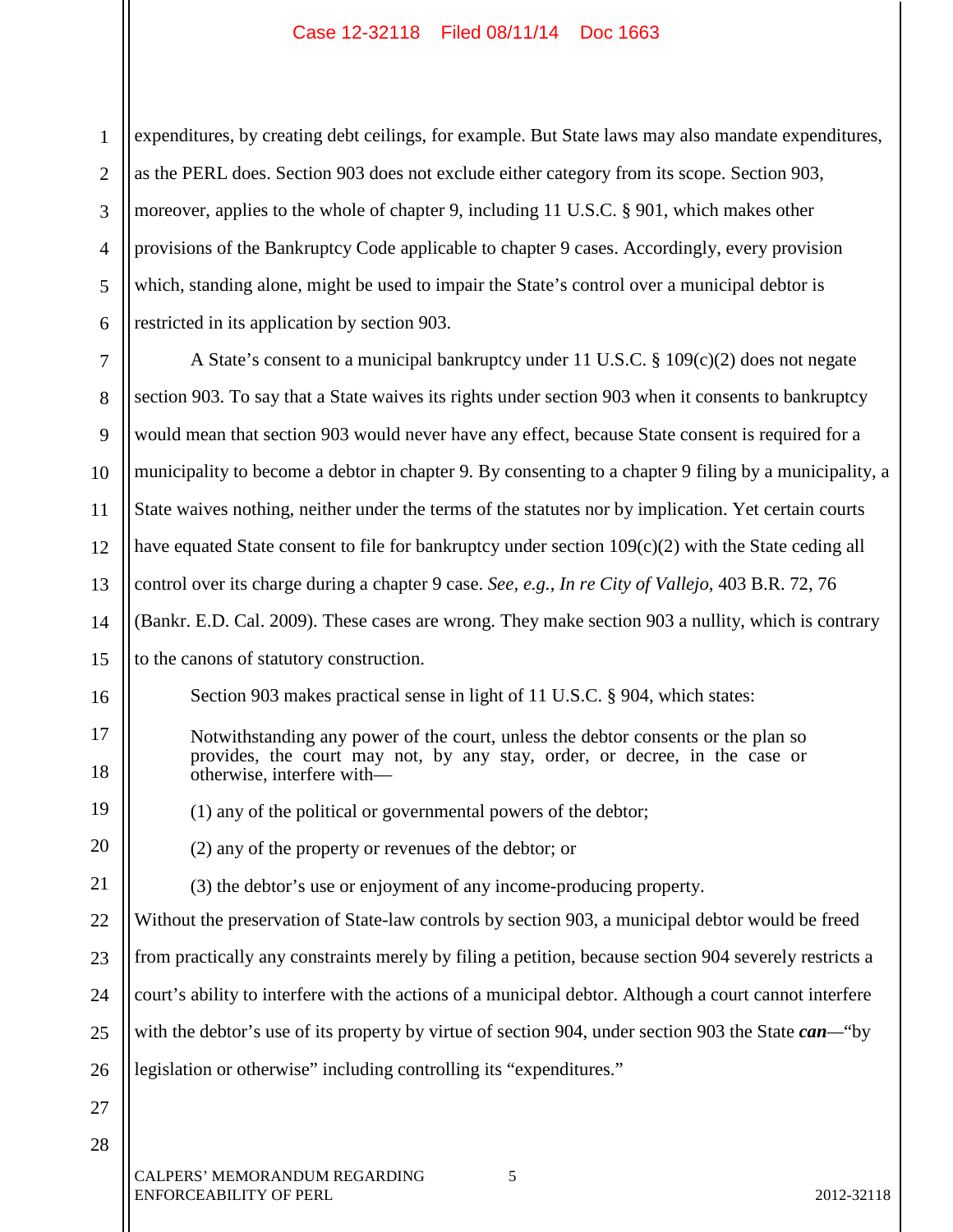| $^{\prime}$ |  |
|-------------|--|
| ζ           |  |

4

5

6

7

8

9

10

11

12

13

14

15

16

17

18

## *i. Legislative History of Section 903.*

This construction of the meaning and effect of section 903 is not new; it is consistent with the legislative history surrounding section 903 and its precursors. From the outset, Congress was aware that municipal bankruptcy laws created significant potential for interference in State affairs; thus, the first such law enacted in 1934 contained a provision similar to section 903. *Ashton v. Cameron Cnty. Water Improvement Dist. No. 1*, 298 U.S. 513, 526 (1936) (quoting Section 80(k)). Legislative history from the 1934 Act explains that this language was put into the law "as a further limitation upon Federal power and in respect for the rights and responsibilities of the States[.]" S. COMM. ON THE JUDICIARY, REP. NO. 407, at 2 (1934). Similar language was carried over into the 1937 Act, which the Court upheld in *United States v. Bekins*, 304 U.S. 27 (1938).

In 1946, subparts (1) and (2) were added to section 903 in an effort to overrule *Faitoute Iron & Steel Co. v. City of Asbury Park*, 316 U.S. 502 (1942), where the Court upheld a state bankruptcy (composition) law regarding municipal bonds against Contract and Supremacy Clause challenges.<sup>6</sup> At that time, Congress did not amend the operative language of that is relevant here. Congress's stated concern in adding subparts (1) and (2) was one of uniformity. H.R. REP. NO. 94-686, at 19 (1975), *reprinted in* 1976 U.S.C.C.A.N. 539, 557 (discussing prior legislative history of section 83(i)). Thus, section 903's primary language, and its application, did not, at least in Congress's eyes, raise uniformity or Supremacy Clause concerns.

19 20 21 In the 1970s, Congress reworked federal bankruptcy laws, culminating in the creation of the Bankruptcy Code in 1978. The legislative history of section 903's precursor notes the original purpose of the provision:

22

23

24

 $\overline{a}$ 

It is to prevent the statute or the court from interfering with the power constitutionally reserved to the State by the Tenth Amendment. . . . *Any State law that governs municipalities or regulates the way in which they may conduct their* 

27 *Metropolitan Transit Authority*, 469 U.S. 528, 531 (1985), its holding is still important because it provides the backdrop against which Congress was legislating.

<sup>25</sup> 26 <sup>6</sup> Whether this attempted restriction on State power is constitutional given its intrusion into State affairs remains an open question. *See, e.g.*, *City of Pontiac Retired Emps. Ass'n. v. Schimmel*, 751 F.3d 427, 431 (6th Cir. 2014) (en banc) (questioning whether "principles of state sovereignty preclude application of § 903(1)").<sup>7</sup> Although *Usery* was overruled in part by *Garcia v. San Antonio*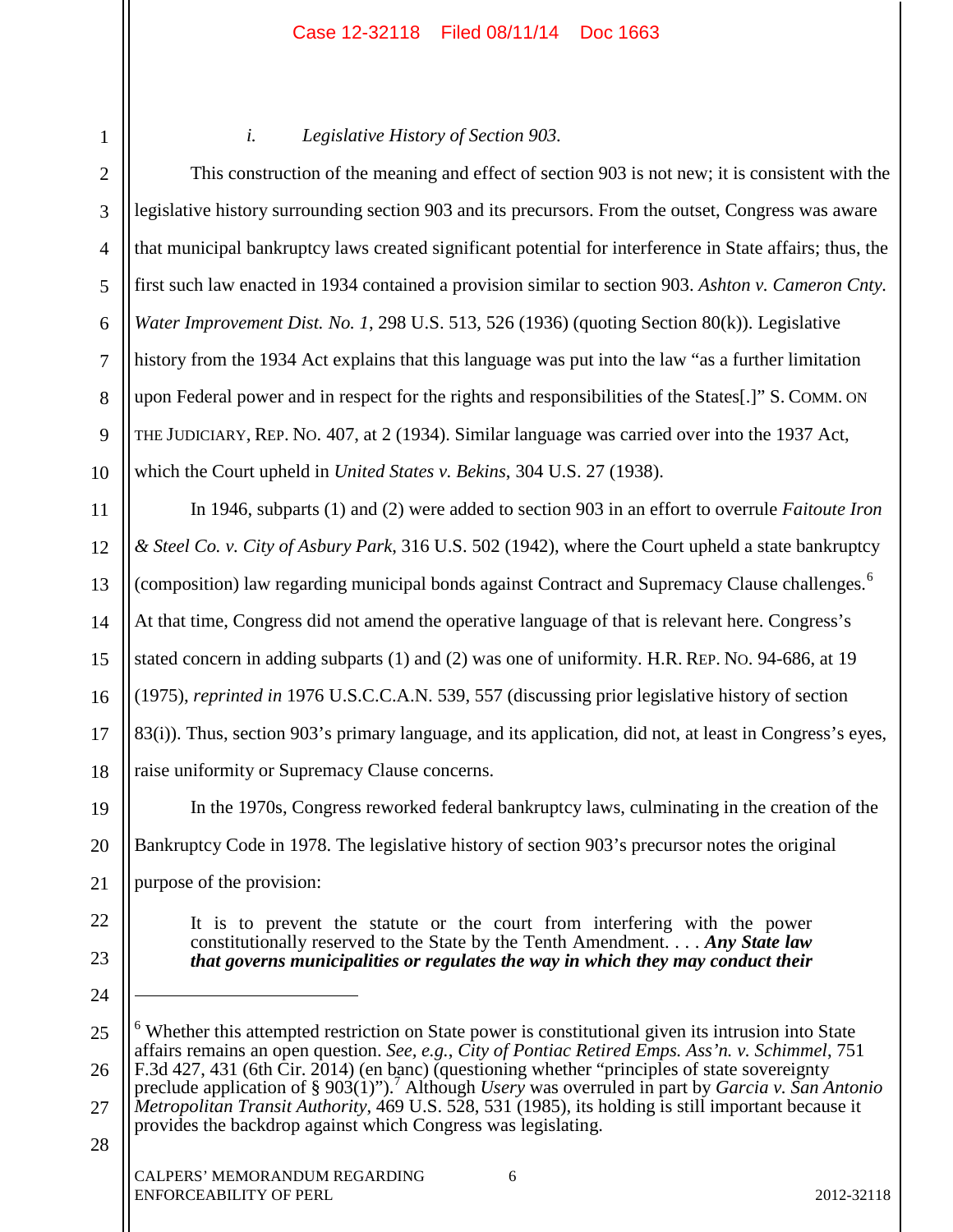*affairs controls in all cases. Likewise, any State agency that has been given control over any of the affairs of a municipality will continue to control the municipality in the same way, in spite of a Chapter IX petition.*

H.R. REP. NO. 94-686, at 19 (emphasis added). Thus, Congress intended that State laws like the PERL and State constitutional provisions would continue to control the actions of a municipal debtor during a chapter 9 proceeding.

During this same period, Congress was acutely aware of the Supreme Court's decision in *National League of Cities v. Usery*, in which the Court held that there are certain "attributes of sovereignty" that "may not be impaired by Congress, not because Congress may lack an affirmative grant of legislative authority to reach the matter, but because the Constitution prohibits it from exercising the authority in that manner." 426 U.S. 833, 845 (1976).<sup>7</sup> Aware of the Court's "developing ideas of Federalism," Congress re-affirmed its commitment to State sovereignty by including section 903 in the Code. H.R. REP. NO. 95-598, at 262-64 (1978), *reprinted in* 1978 U.S.C.C.A.N. 4717, 6220-22.<sup>8, 9</sup>

Under the plain terms of section 903 and its legislative history (dating back to its inception), the States retain control over their political subdivisions even during a chapter 9 case. State control is so absolute that the legislative history indicates that "withdrawal of State consent at any time will terminate the case . . . ." H.R. REP. NO. 94-686, at 8, *reprinted in* 1976 U.S.C.C.A.N. 539, 545.

The form of control that States retain over their subdivisions varies. For example, and as explained in greater detail below, California has expressly chosen to control its municipalities in

1

2

3

4

5

6

7

8

9

10

11

12

13

14

15

16

17

18

19

20

 $\overline{a}$ 

21

<sup>7</sup> Although *Usery* was overruled in part by *Garcia v. San Antonio Metropolitan Transit Authority*, 469 U.S. 528, 531 (1985), its holding is still important because it provides the backdrop against which Congress was legislating.

<sup>23</sup> 24 25 26 <sup>8</sup> The Court in *Usery* ultimately determined that the extension of the minimum wage and maximum hour provisions of the Fair Labor Standards Act were unconstitutional as applied to the States because "the challenged amendments operate to directly displace the States' freedom to structure integral operations in areas of traditional governmental functions . . . ." 426 U.S. at 852. During the 1970s when Congress was amending the bankruptcy laws, including section 903, the legislative history demonstrates that certain changes were made to comport with the Court's decision in *Usery*. H.R. Rep. No. 95-595, at 397-98 (1977), *reprinted in* 1978 U.S.C.C.A.N. 5963, 6353-54.

<sup>27</sup> <sup>9</sup> Relevant portions of legislative history cited herein will be included in the separately filed compendium described in footnote 1.

<sup>28</sup>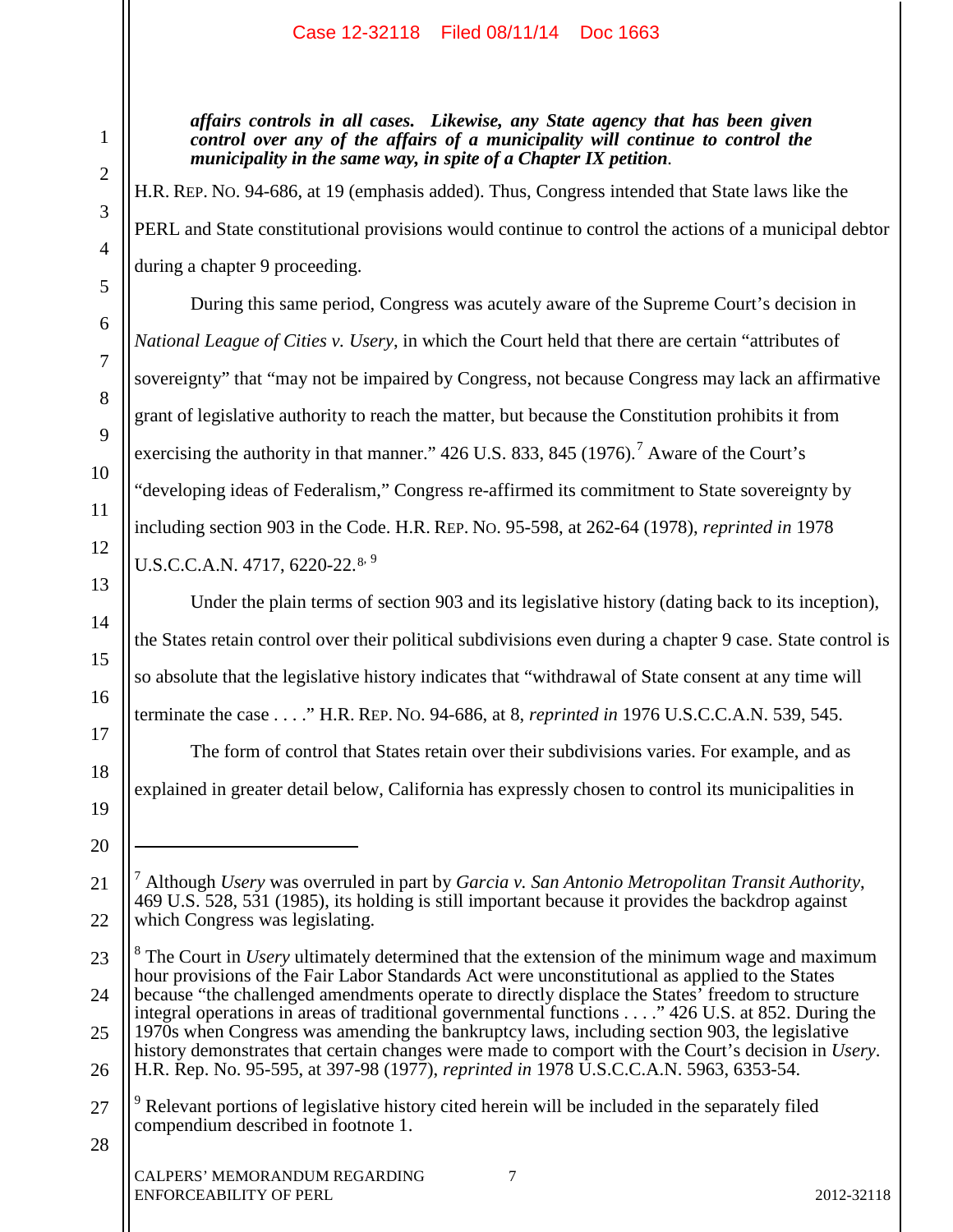1 2 3 4 5 6 7 8 9 10 11 12 13 14 15 chapter 9 by preventing municipalities from rejecting their relationship with CalPERS under section 365 of the Bankruptcy Code. *See* Cal. Gov. Code § 20487. The fact that a municipality is in bankruptcy does not alter the State's control over the municipality through section 20487. Other aspects of the PERL are of equal force and effect with respect to a municipal debtor who participates in CalPERS. Congress did not intend to provide municipal debtors with a license to ignore State laws governing their conduct simply because those laws may make it harder for them to adjust their debts. Such adjustment cannot be done at the expense of State law. Section 903 of the Code makes this clear, as do other portions of chapter 9, particularly, in the context of the confirmation decision facing the court here, section 943(b)(4). By including section 903 in the Code, Congress expressed its intent that the federal bankruptcy power would not be used to upset the special relationship between a municipal debtor and its parent State. In this way, section 903 functions as a broad anti-preemption statute, ensuring that the relationship between the municipal debtor and the State, which is protected by the Tenth Amendment, is not disturbed. Section 903 ensures that state agencies like CalPERS are free from interference to enforce State law with respect to a municipal debtor because State law continues to be valid and not overridden merely because a chapter 9 case has been filed.

16

## *ii. Uniformity.*

17 18 19 20 21 22 23 Franklin and some courts suggest that respecting State law during a chapter 9 case in connection with section 903 of the Code runs afoul of Congress's power to enact uniform laws on the subject of bankruptcies. Section 903 must be applied to protect the PERL just as it does other State laws governing a municipality. In any event, the suggestion demonstrates a fundamental misunderstanding of the Bankruptcy Clause of the United States Constitution. *See, e.g.*, Franklin's Reply Regarding Pension Liabilities [Dkt. No. 1397] (citing *In re Cnty. of Orange*, 191 B.R. 1005, 1020 (Bankr. C.D. Cal. 1996)).

24 25 26 27 The Constitution states that Congress has the power "[t]o establish . . . uniform Laws on the subject of Bankruptcies throughout the United States." U.S. CONST. art. I, § 8, cl. 4. "The uniformity requirement pertains *only* to Congress: it is an affirmative limit or restriction upon *Congress's power, not a limitation on the states*." *In re Applebaum*, 422 B.R. 684, 692 (9th Cir. BAP 2009) (emphasis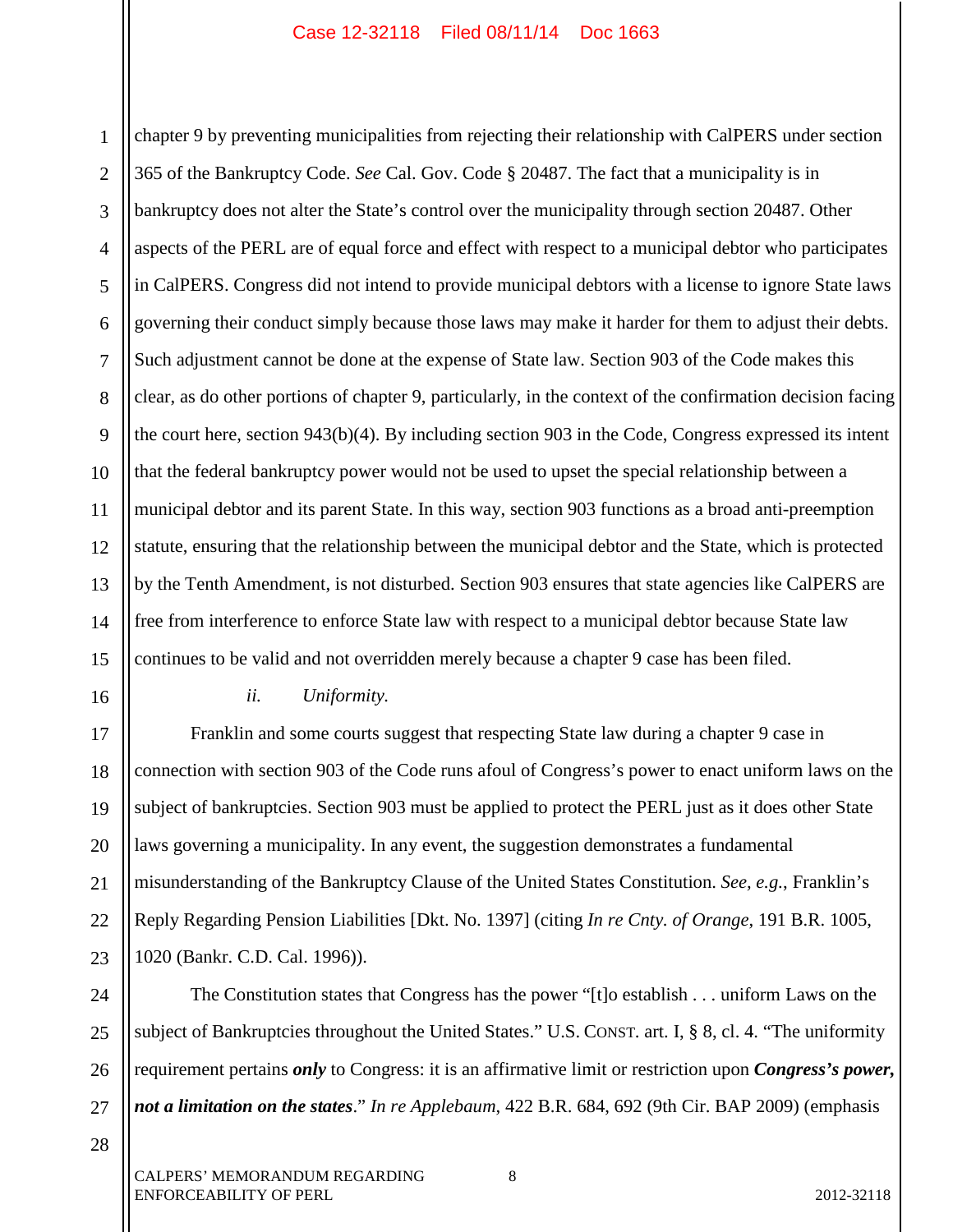1 2 3 4 5 6 added) (citing *Ry. Labor Executives' Ass'n v. Gibbons*, 455 U.S. 457, 468-69 (1982)); *see also Gibbons*, 455 U.S. at 472 ("Bankruptcy Clause's uniformity requirement was drafted in order to prevent Congress from enacting private bankruptcy laws."); *In re Reese*, 91 F.3d 37, 39 (7th Cir. 1996) (holding uniformity clause prohibits two things: (1) "arbitrary regional differences in the provisions of the Bankruptcy Code"; and (2) "private bankruptcy bills—that is, bankruptcy laws limited to a single debtor—or the equivalent.").

Given the uniformity requirement is a limitation imposed on Congress, any claim that section 20487 of the PERL violates the uniformity clause fails because Congress did not pass section 20487; the California Legislature did. In fact, the Supreme Court has only once invalidated an act of Congress on uniformity grounds (in *Gibbons*), and that was because the act in question singled out a particular railroad for particular treatment. *See In re Wetsby*, 473 B.R. 392, 405-06 (Bankr. D. Kan. 2012), *aff'd*, 486 B.R. 509, 515 (10th Cir. BAP 2013). By contrast, "the Uniformity Clause has never been the basis for striking down a *state* enactment." *In re Wetsby*, 473 B.R. at 407 (emphasis in original). This case should not be the first.

15 16 17 18 19 20 21 22 23 24 25 26 27 Enforcing section 903 as written would also not implicate the uniformity clause. "The Uniformity Clause requires that bankruptcy laws enacted by Congress be geographically uniform." *St. Angelo v. Victoria Farms, Inc.*, 38 F.3d 1525, 1531 (9th Cir. 1944) (citing *Vanston Bondholders Protective Comm. v. Green*, 329 U.S. 156 (1946) & *Hanover Nat'l Bank v. Moyses*, 186 U.S. 181 (1902)); *see also In re Schaffer*, 689 F.3d 601, 610 (6th Cir. 2012) (("Rather, the Supreme Court held that the laws passed on the subject of bankruptcy must be uniform throughout the United States, but that uniformity is geographical, and not personal, and further stated we do not think that the provision of the Bankruptcy Act as to exemptions is incompatible with this rule.") (quoting *Moyses*, 186 U.S. at 188) (quotations & internal alterations omitted)). As such, "the general rule of law laid down by the Supreme Court in *Moyses* was that the uniformity requirement is geographical and that variations resulting from differences in state law are not unconstitutional." *Schaffer*, 689 F.3d at 610. As the Sixth Circuit said: "[S]tates and the federal government 'have concurrent jurisdiction in bankruptcy, although only Congress has the power to establish a uniform system of bankruptcy. And once

28

7

8

9

10

11

12

13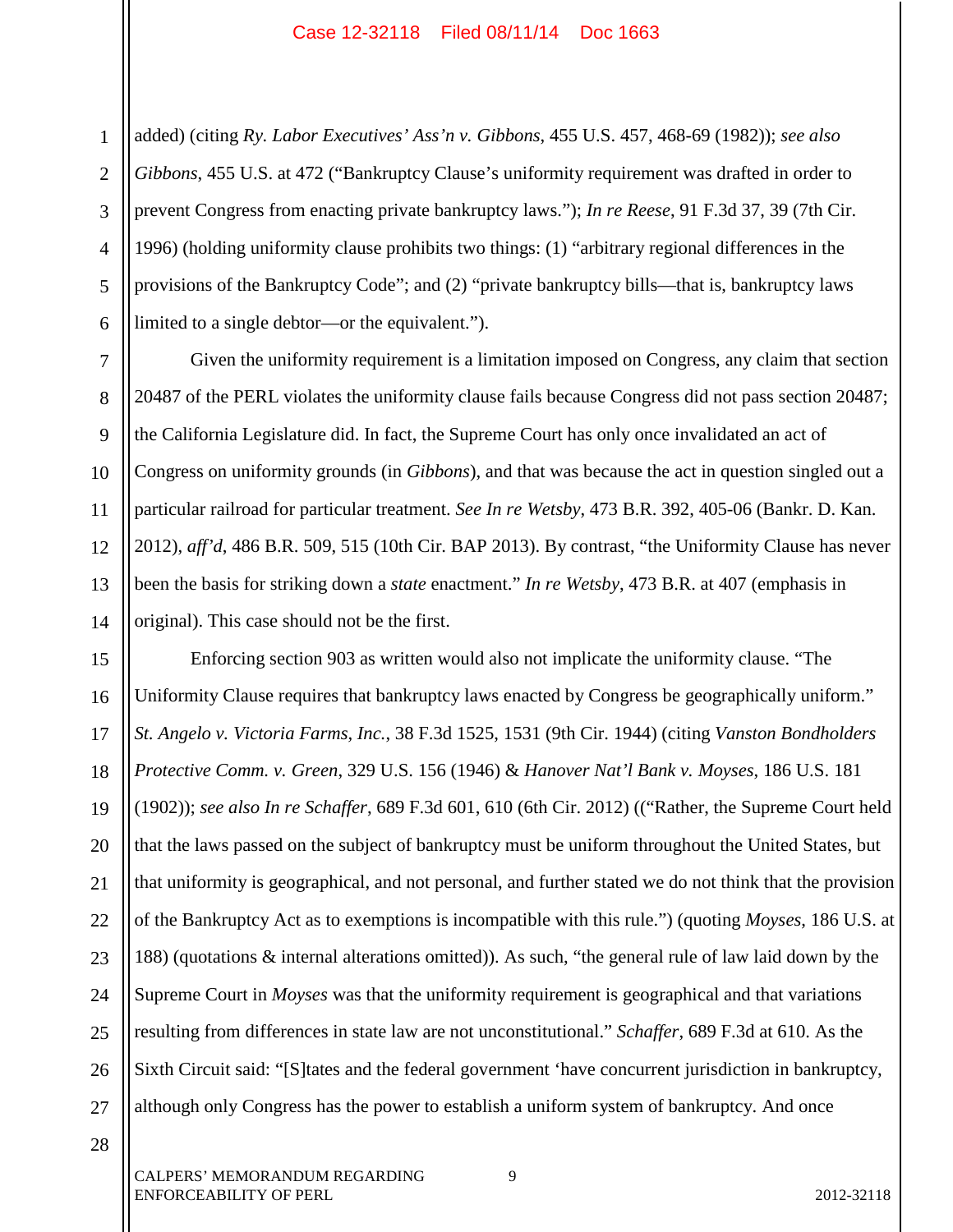Congress passes one uniform act, if that system has differing effects on citizens based on a particular state's laws, that result is acceptable.'" *Id.* at 611 (quoting *In re Wetsb*y, 473 B.R. at 403).

4 6 10 12 13 Any complaint that applying the plain meaning of section 903 would violate uniformity concerns because of variations in the types of State laws that section 903 was designed to protect rings hollow. Congress passed a uniform law in section 903. This should end the inquiry. Section 903 applies equally in all municipal bankruptcy cases. The fact that different States may have different laws that "control" their subdivisions, and therefore the result in different cases would not be uniform, is not a concern for purposes of the Bankruptcy Clause. *See, e.g.*, *Stellwagen v. Clum*, 245 U.S. 605, 613 (1918) (holding that bankruptcy law may be uniform and yet "may recognize the laws of the State in certain particulars, although such recognition may lead to different results in different States."); *In re Applebaum*, 422 B.R. at 692 ("The concept of uniformity requires that federal bankruptcy laws apply equally in form (but not necessarily in effect) to all creditors and debtors, or to 'defined classes' of debtors and creditors.") (citations omitted).

14

1

2

3

5

7

8

9

11

*iii. The Constitutionality of Chapter 9 Depends on Section 903*.

15 16 17 18 19 20 21 22 23 24 Section 903 preserves the Bankruptcy Code from constitutional infirmity. Given the structure of our Nation's constitutional design, and the control States have over their municipalities, "any federal debt relief legislation affecting municipalities must be sufficiently narrow in scope to avoid intrusion by the federal courts on the sovereign power of the states." *In re Richmond Unified Sch. Dist.*, 133 B.R. 221, 224 (Bankr. N.D. Cal. 1991). Section 903 reflects this overriding principle by protecting the rights of States *qua* States to control the affairs of their political subdivisions even while such subdivisions are in chapter 9. Thus, section 903 honors the long-standing principle that municipalities are merely instrumentalities of the State, to which a "State may withhold, grant or withdraw powers and privileges as it sees fit." *Ysursa v. Pocatello Educ. Ass'n*, 555 U.S. 353, 362 (2009) (quotations omitted); *see also Ashton*, 298 U.S. at 529-30.

25 26 27 Section 903 preserves such control because it is an express limit on a municipality's ability to consent to the interference of the Federal court in the internal affairs of a municipal debtor. *In re New York City Off-Track Betting Corp.*, 434 B.R. 131, 141 (Bankr. S.D.N.Y. 2010) ("The ability of a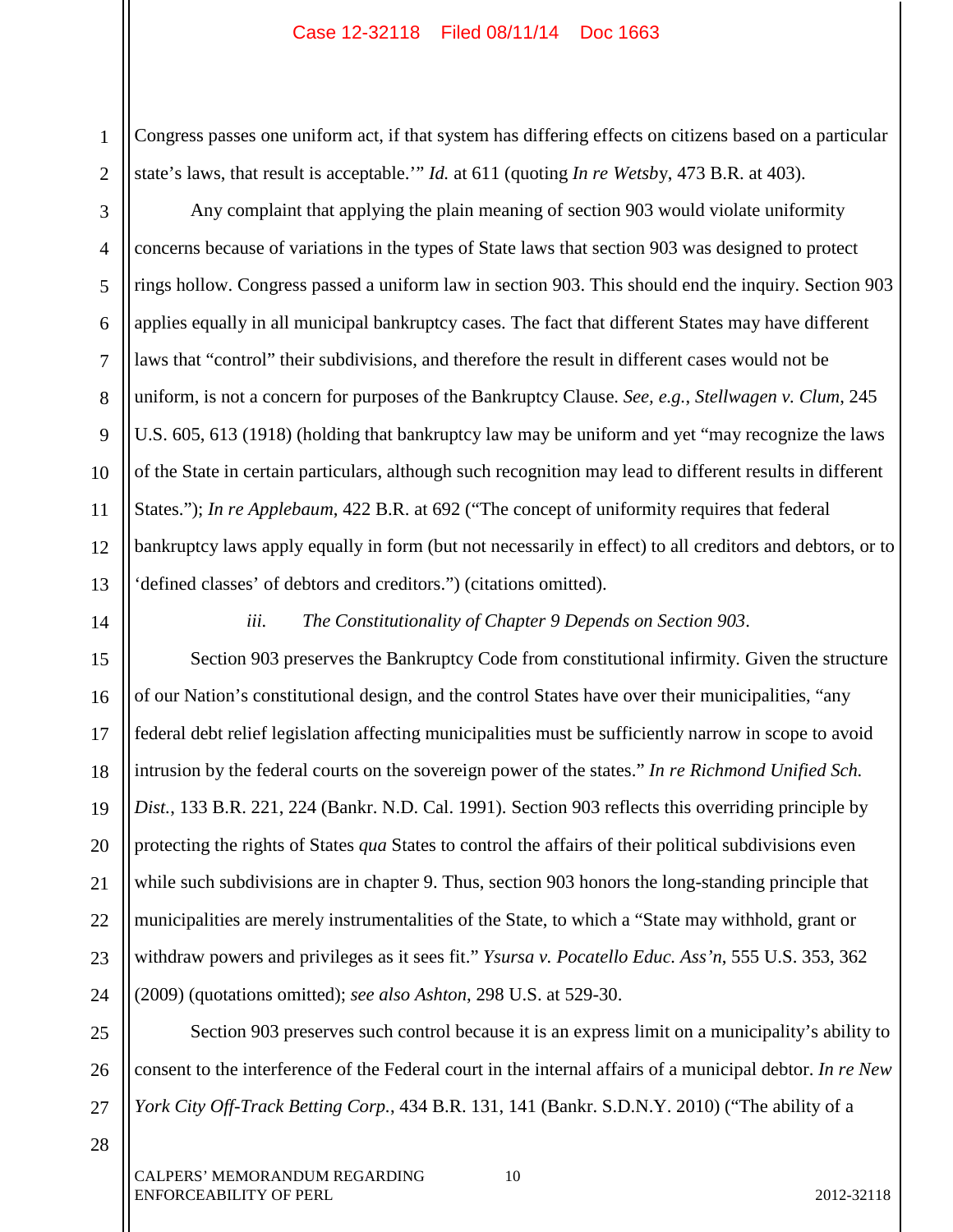1 2 3 4 5 chapter 9 debtor to consent under section 904 is limited by section 903 of the Bankruptcy Code and federalism concerns."); *see also In re Jefferson Cnty.*, 484 B.R. 427, 463 (Bankr. N.D. Ala. 2012); *In re City of Harrisburg*, 465 B.R. 744, 755 (Bankr. M.D. Pa. 2011). In other words, a municipal debtor, as a creature of state law, cannot validly even ask permission to violate State law, because of section 903.

6 7 8 9 10 11 12 13 14 15 16 17 18 *Bekins* upheld the constitutionality of the 1937 revised law precisely because it protected State control over its municipalities. "The statute is carefully drawn so as not to impinge upon the sovereignty of the State. . . . The bankruptcy power is exercised . . . *only* in a case where the action of the taxing agency *in carrying out a plan of composition* approved by the bankruptcy court is authorized by *state law*." 304 U.S. at 51 (emphasis added). The Court determined that "the exercise of the federal bankruptcy power *in dealing with a composition of the debts* of the irrigation district, upon its voluntary application and *with the State's consent*," did not violate the essential sovereignty of the State. *Id.* at 49 (emphasis added). The State must do more than simply consent to a municipality's filing of its bankruptcy petition in order to satisfy this essential underpinning of the constitutionality of chapter 9. *Bekins* made it clear that the *scope* of the State's consent includes State consent to the terms of the municipality's plan for adjustment of debts. Section 903 is the reflection in the Code of this important principle, and it is backstopped by sections 943(b)(4) and (6), which preclude confirmation of a plan that is at variance with State law.

19 20 2. Unilateral Adjustment or Modification of a Municipal Debtor's Obligations to CalPERS Through a Bankruptcy Plan Would Violate the Tenth Amendment of the United States Constitution.

21 22 23 24 25 If this Court concludes, contrary to State law, that Stockton could impair its obligations to CalPERS, it would be interjecting the federal bankruptcy power between the State and one of its subdivisions and be interfering with the State's fiscal affairs. Thus, *in application*, chapter 9 would violate the Tenth Amendment because those two powers are reserved to the States under the Tenth Amendment.<sup>10</sup>

26

 $\overline{a}$ 

<sup>27</sup> 28 The Tenth Amendment states: "The powers not delegated to the United States by the Constitution, nor prohibited by it to the States, are reserved to the States respectively, or the people." U.S. CONST. amend. X.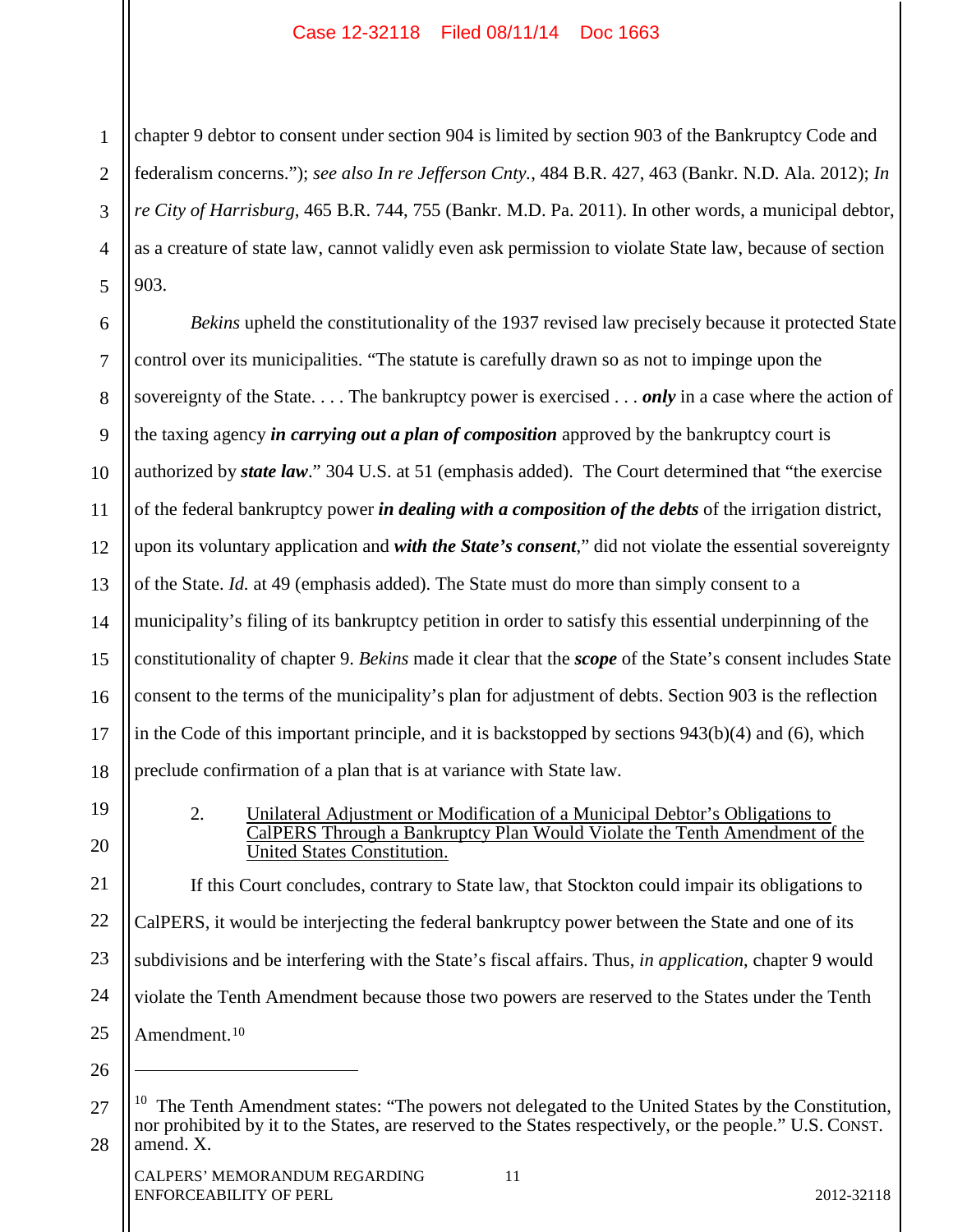17

18

19

20

21

22

1 3 5 6 7 8 9 As a State agency, CalPERS enjoys the sovereign rights of the State of California. The Tenth Amendment reflects the "dual sovereignty" between the States and Federal government that is at the heart of our Nation's constitutional structure. *See, e.g.*, *Gregory v. Ashcroft*, 501 U.S. 452, 457 (1991). Any Federal law that interferes with a sovereign function of the State, even if exercised through a constitutionally delegated power, is subject to exacting scrutiny. *See, e.g.*, *New York v. United States*, 505 U.S. 144, 157 (1992); *Usery*, 426 U.S. at 845 (quoted above); *In re City of Harrisburg*, 465 B.R. at 753 ("where federal bankruptcy law intersects with the rights of states to regulate the activities of political subdivisions created by the state, principles of dual sovereignty as defined by the Tenth Amendment must be considered.").

10 11 12 13 14 15 16 The Tenth Amendment imposes an affirmative restriction on Congress's powers under the Bankruptcy Clause. The fact that California may have authorized its municipalities to file for chapter 9 protection does not mean that a federal court can interfere with the affairs between a State and one of its subdivisions. The authority of the State, through its laws or otherwise, to control its political subdivisions is a power reserved to the States under the Tenth Amendment and any interference with that control by a bankruptcy court, or any federal court for that matter, would violate the Tenth Amendment. As the Supreme Court explained:

Congress exercises its conferred powers subject to the limitations contained in the Constitution. Thus, for example, under the Commerce Clause Congress may regulate publishers engaged in interstate commerce, but Congress is constrained in the exercise of that power by the First Amendment. *The Tenth Amendment likewise restrains the power of Congress*, but this limit is not derived from the text of the Tenth Amendment itself, which, as we have discussed is essentially a tautology. Instead, the Tenth Amendment confirms that the power of the Federal Government is subject to limits that may, in a given instance, reserve power to the States. *The Tenth Amendment thus directs us to determine, as in this case, whether an incident of state sovereignty is protected by a limitation on an Article I power.*

23 24 25 26 27 28 *New York v. United States*, 505 U.S. at 156-57 (emphasis added). In other words, simply because Congress acts pursuant to an Article I power—here, the Bankruptcy Clause—it does not mean that every action taken under that enumerated power is necessarily constitutional. *Id.* at 166 ("[E]ven where Congress has the authority under the Constitution to pass laws requiring or prohibiting certain acts, it lacks the power to directly compel the States to require or prohibit those acts."). Rather, such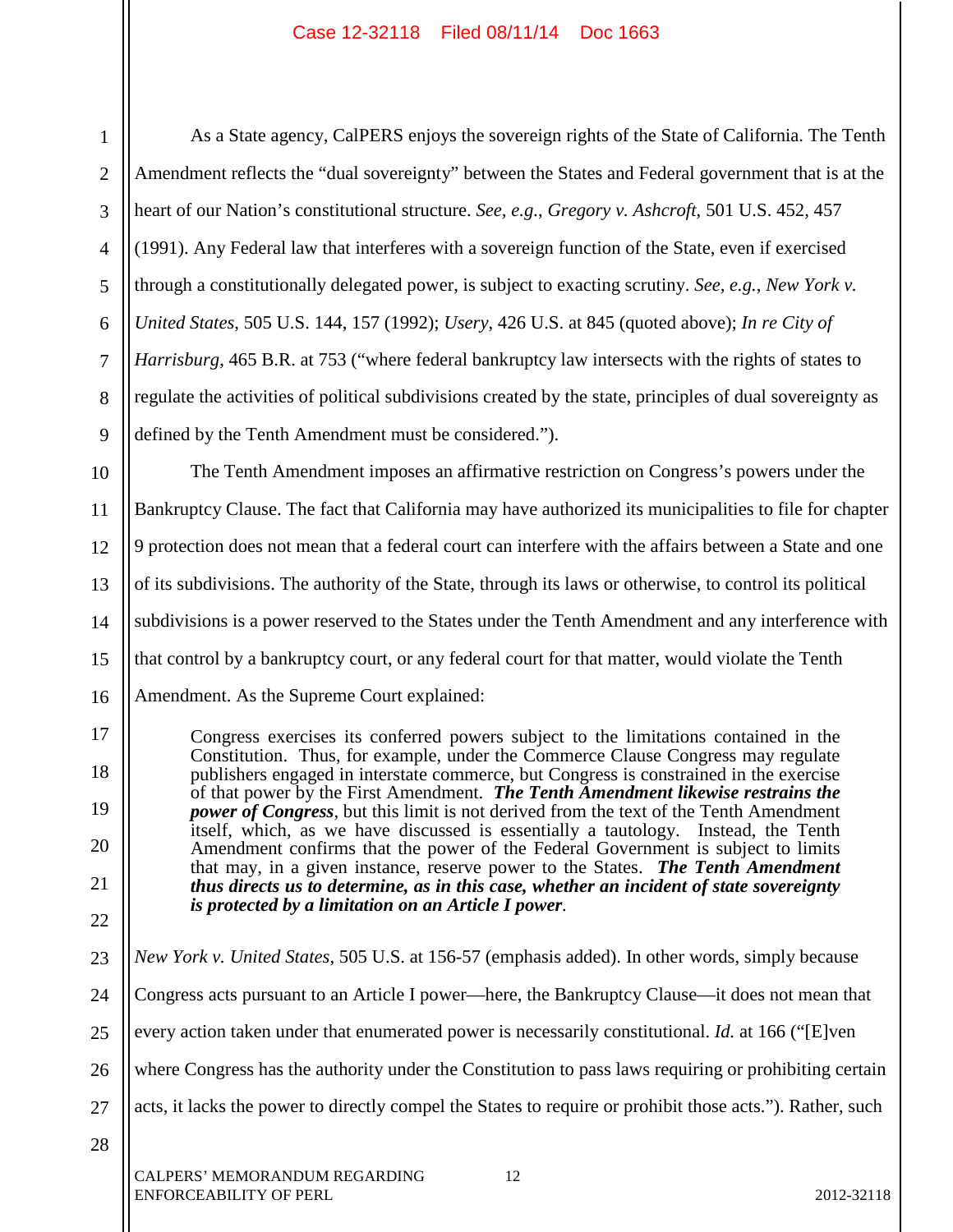acts and directives must also be consistent with the Tenth Amendment. *See, e.g.*, *Alden v. Maine*, 527 U.S. 706, 731 (1999) (noting that Supremacy Clause "enshrines as 'the supreme Law of the Land' only those Federal Acts that accord with the constitutional design.") (citing *Printz v. United States*, 521 U.S. 898, 924-25 (1997)); *see also Seminole Indian Tribe v. Florida*, 517 U.S. 44 (1996) (Article I power (Indian Commerce Clause) constrained by subsequent amendment (the Eleventh)).

6 7 8 9 10 11 12 13 14 15 16 17 It cannot be disputed that under Federal law "[p]olitical subdivisions of States—counties, cities, or whatever—never were and never have been considered as sovereign entities." *Ysursa*, 555 U.S. at 362 (quoting *Reynolds v. Sims*, 377 U.S. 533, 575 (1964)). An unbroken string of cases, dating back to the 1800s, recognize that municipalities are "subordinate governmental instrumentalities created by the State to assist in carrying out state governmental functions." *Id.*; *see also City of Trenton v. New Jersey*, 262 U.S. 182, 187-90 (1923) (discussing cases); *Hunter v. Pittsburgh*, 207 U.S. 161, 178 (1907) (citing cases); *Louisiana ex rel. Folsom v. Mayer & Administrators of New Orleans*, 109 U.S. 285, 287 (1883). Thus, controlling the actions of political subdivisions is one of the powers reserved to the States by the Tenth Amendment. As the Supreme Court recognized in *Faitoute*: "The intervention of the state in the fiscal affairs of its cities is plainly an exercise of its essential reserve power to protect the vital interest of its people . . . ." 316 U.S. at 512.

The court in *Ropico, Inc. v. City of New York*, recognized that sovereignty is ever-present in chapter 9, and that courts presiding over chapter 9 cases must constantly walk a constitutional tightrope, when it stated the following:

In the area of municipal reorganizations the thin line between the federal bankruptcy power and state sovereignty has been particularly difficult to draw. Both Congress and the Supreme Court have thus been careful to stress that the federal municipal Bankruptcy Act is not in any way intended to infringe on the sovereign power of a state to control its political subdivisions; for as the Supreme Court held in the Ashton and Bekins cases, to the extent that the federal Bankruptcy Act does infringe on a state or municipality's function it is unconstitutional.

425 F. Supp. 970, 983 (S.D.N.Y. 1976). The provision and administration of a State pension system

26 is an incident of sovereignty, which is protected from federal intrusion in chapter 9 by the Tenth

- 27 Amendment and the federalism it reflects. *See, e.g.*, *Printz*, 521 U.S. at 928 (overturning
- 28

18

19

20

21

22

23

24

25

1

2

3

4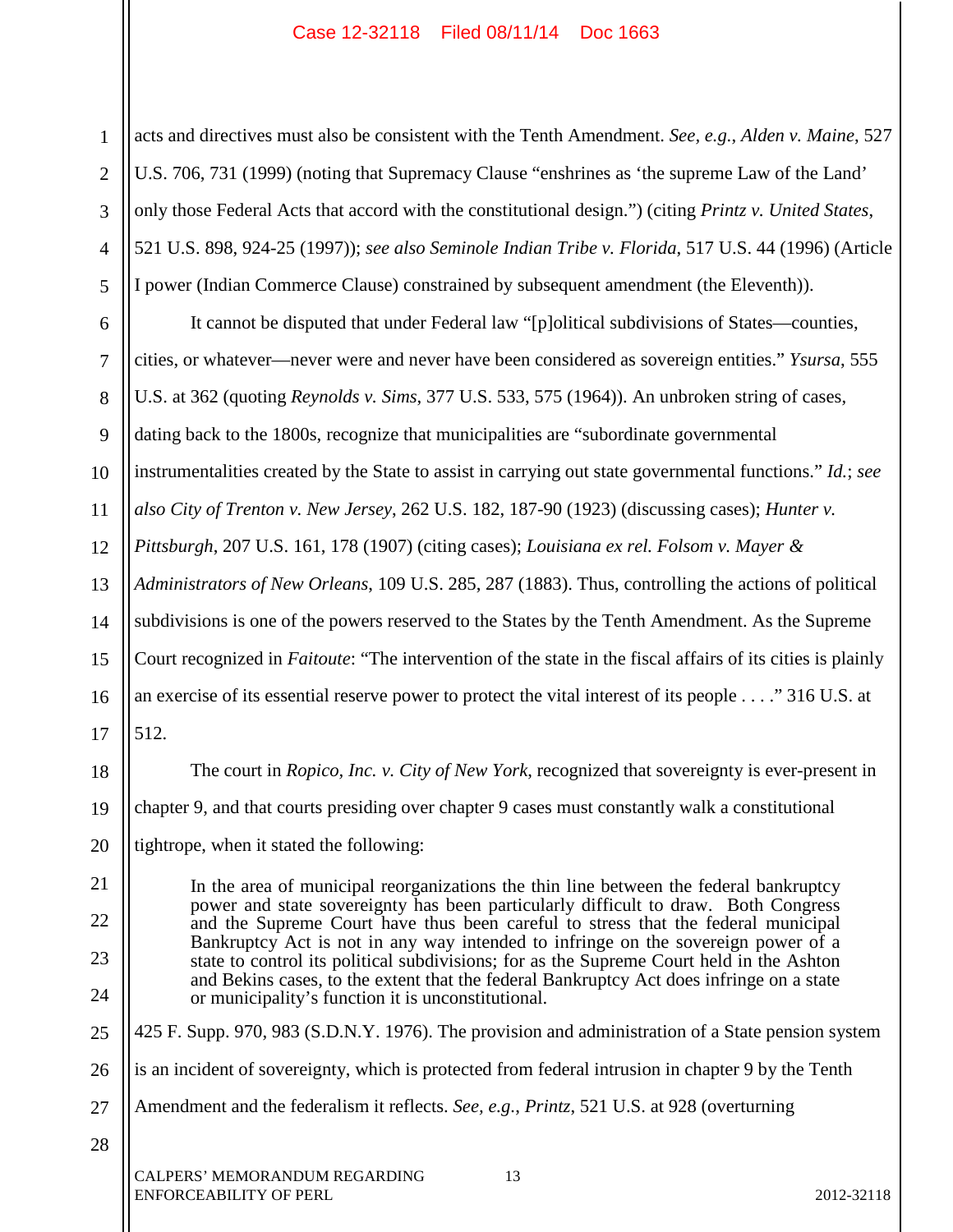1 2 3 4 5 6 7 congressional mandate to state officers and stating "[i]t is an essential attribute of the States' retained sovereignty that they remain independent and autonomous within their proper sphere of authority."). It is for this precise reason that Congress chose to exempt governmental plans, like CalPERS pension plans, from Title I and IV of ERISA. *See* CalPERS' Supplemental PERL Brief, section II.A.1. If a bankruptcy court were to tinker with California's complex statutory scheme regarding the provision of public pensions under the auspices of the Bankruptcy Clause, it would be interfering in the fiscal affairs of the State. This is expressly forbidden under *Bekins*.

8 9 10 11 12 13 14 15 16 17 18 19 20 Some courts, however, have suggested that by simply authorizing municipalities to file for chapter 9, the authorizing State waived its sovereignty. *See, e.g.*, *In re City of Detroi*t, 504 B.R. 97, 150 (Bankr. E.D. Mich. 2013). This conclusion, however, rests on a misreading of the relevant Supreme Court decisions. In *New York*, the Supreme Court held: "State officials thus *cannot* consent to the enlargement of the powers of Congress beyond those enumerated in the Constitution." 505 U.S. at 182 (emphasis added); *see also Ashton*, 298 U.S. at 531 ("The sovereignty of the state essential to its proper functioning under the Federal Constitution cannot be surrendered; it cannot be taken away by any form of legislation."). The Supreme Court's pronouncement in *New York* followed on the heels of its acknowledgment that federalism, at its core, was designed "for the protection of individuals." *Id.* at 181. Despite the clarity of the Court's language, to get around this clear language, the *Detroit* court said the Supreme Court did not really mean what it said. *Detroit*, 504 B.R. at 149 ("states *can* 'consent to the enlargement of the powers of Congress beyond those enumerated in the Constitution.'") (emphasis added) (quoting *New York*, but changing "cannot" to "can").

21 22 23 24 25 26 27 Inherent in this view is an unsupportable assumption that rights emanating from the Tenth Amendment belong to the States and to the States alone. Not only did *New York* reject this view, but the Supreme Court recently unanimously rejected an identical argument that "States and States alone" can assert a challenge that "state sovereignty" has been violated under the Tenth Amendment. *Bond v. United States*, 131 S. Ct. 2355, 2363 (2011) ("*Bond I*") ("Fidelity to principles of federalism is not for the States alone to vindicate."). Despite *Bond I's* direct application, the *Detroit* court never addressed *Bond I*, thus, making its analysis deficient.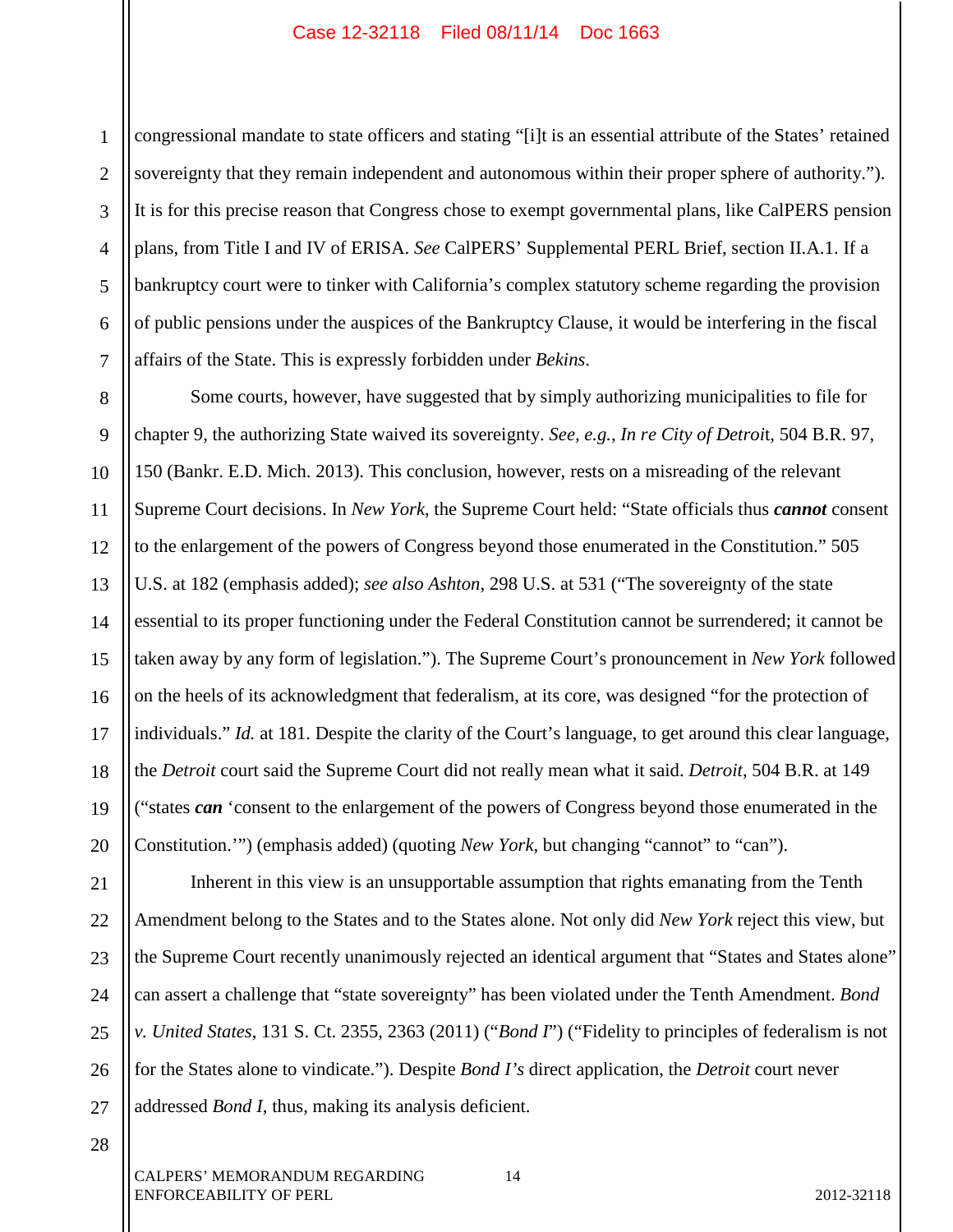4

5

6

7

1

In light of *Bond I*, the *Detroit* court's dismissal of certain "puzzling language in *New York*" is wrong. 504 B.R. at 148-49. *New York*, when read in light of *Bond I*, could not be clearer: because federalism's protections are not designed solely to protect the States alone, those rights cannot be consented away by the State. A State cannot give something away that it does not solely possess. It is too simplistic to say that, by authorizing one of its municipalities to file for chapter 9 protection, California, or any other State, also waives its right to enforce State statutory and constitutional law protecting individuals within the State, simply to benefit a single, financially distressed municipality.

8 9 10 11 12 13 14 15 16 17 Even assuming the protections of federalism could be consented away (which they cannot), any analysis of federalism predicated on consent must consider the *scope* of such consent. Nothing in California's municipal bankruptcy authorization statute suggests a sweeping waiver of the State's sovereign control over its municipal subdivisions and its fiscal affairs. In this regard, the conclusion made by the bankruptcy court in *Vallejo*—without citation to any authority—that "[w]hen a state authorizes its municipalities to file a chapter 9 petition it declares that the benefits of chapter 9 are more important than state control over its municipalities," is particularly troubling. 403 B.R. at 76. In essence, the *Vallejo* court held that, by merely authorizing its municipalities to file for chapter 9 protection, the State of California, through some unspoken "policy," effectively gave away *any and every* measure of control that it has over its municipalities.

18 19 20 21 22 23 24 25 26 27 Such an interpretation improperly engrafts a "state policy" into California's authorization statute that does not appear in the statute. This conclusion makes little sense given that section 903, discussed more fully above, is part of the Bankruptcy Code. Section 903 of the Code provides for retention of the State's control over a municipal debtor in chapter 9. Thus, when California authorized its municipalities to file for chapter 9 it necessarily understood that it continued to maintain control over its municipalities under the express terms of section 903. Nothing in the authorization law provides any "clear declaration" or "unequivocal" expression that California consented to have its sovereignty displaced based on the grant of authority to adjust the financial affairs of a debtor through bankruptcy. On the contrary, the California Legislature expressly reserved its sovereign immunity in Cal. Gov. Code § 53760.7 (the "Municipal Bankruptcy Authorization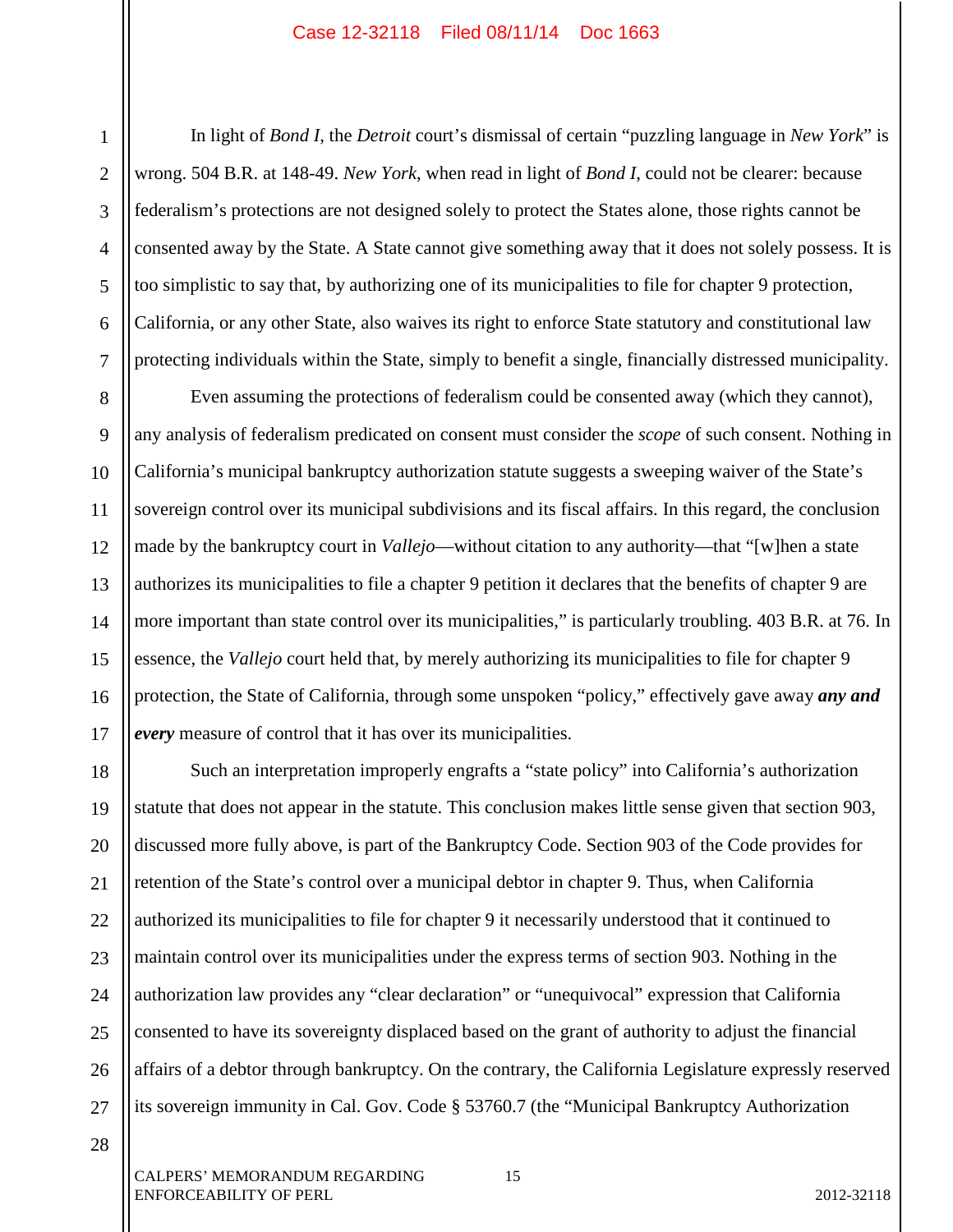1 2 3 Statute"), which the Supreme Court has indicated is an attribute of sovereignty. *Puerto Rico Aqueduct & Sewer Auth. v. Metcalf & Eddy, Inc.*, 506 U.S. 139, 146 (1993) ("States, although a union, maintain certain attributes of sovereignty, including sovereign immunity").

4 5 6 7 8 9 The State of California has not consented to allow its laws regarding the administration of the System to be violated by a chapter 9 debtor. CalPERS, as the statutorily and constitutionally empowered arm of the State tasked with protecting the System, is making that lack of consent abundantly clear. The unilateral adjustment or impairment of pensions in violation of the PERL would violate the State of California's sovereignty and would be unconstitutional under the Tenth Amendment.

10

11

### 3. Section 943(b)(4) of the Bankruptcy Code Precludes Confirmation of a Plan that Does Not Comply with the PERL.

12 13 14 15 16 17 18 19 20 21 An attempt by a municipal debtor to alter its obligations to CalPERS through the confirmation of a plan of adjustment that does not comply with State law would run counter to section 943(b)(4) of the Bankruptcy Code, which prohibits a plan from being confirmed "if it permits a debtor to do something that is prohibited by state law . . . ." *In re Sanitary & Improvement Dist., No. 7*, 98 B.R. 970, 974 (Bankr. D. Neb. 1989); *see also In re City of Colorado Springs Spring Creek Gen. Improvement Dist.*, 177 B.R. 684, 694 (Bankr. D. Colo. 1995) ("Where a plan proposes action not authorized by state law, or without satisfying state law requirements, the plan cannot be confirmed."). Indeed, section 943(b)(4)'s requirement that any confirmable plan must not be inconsistent with State law acts as an additional protection of State sovereignty. Thus, sections 109(c)(2), 903, 904 and 943(b)(4) work in harmony to protect State sovereignty and the States' control over their political subdivisions.

Any plan of adjustment proposing nonpayment of obligations owed to CalPERS would violate Cal. Gov. Code § 20831, which states that "[n]otwithstanding any other provision of law, neither the state, any school employer, nor any contracting agency shall fail or refuse to pay the employers' contribution required by this chapter or to pay the employers' contributions required by this chapter within the applicable time limitations." Therefore, a municipal debtor's plan would

28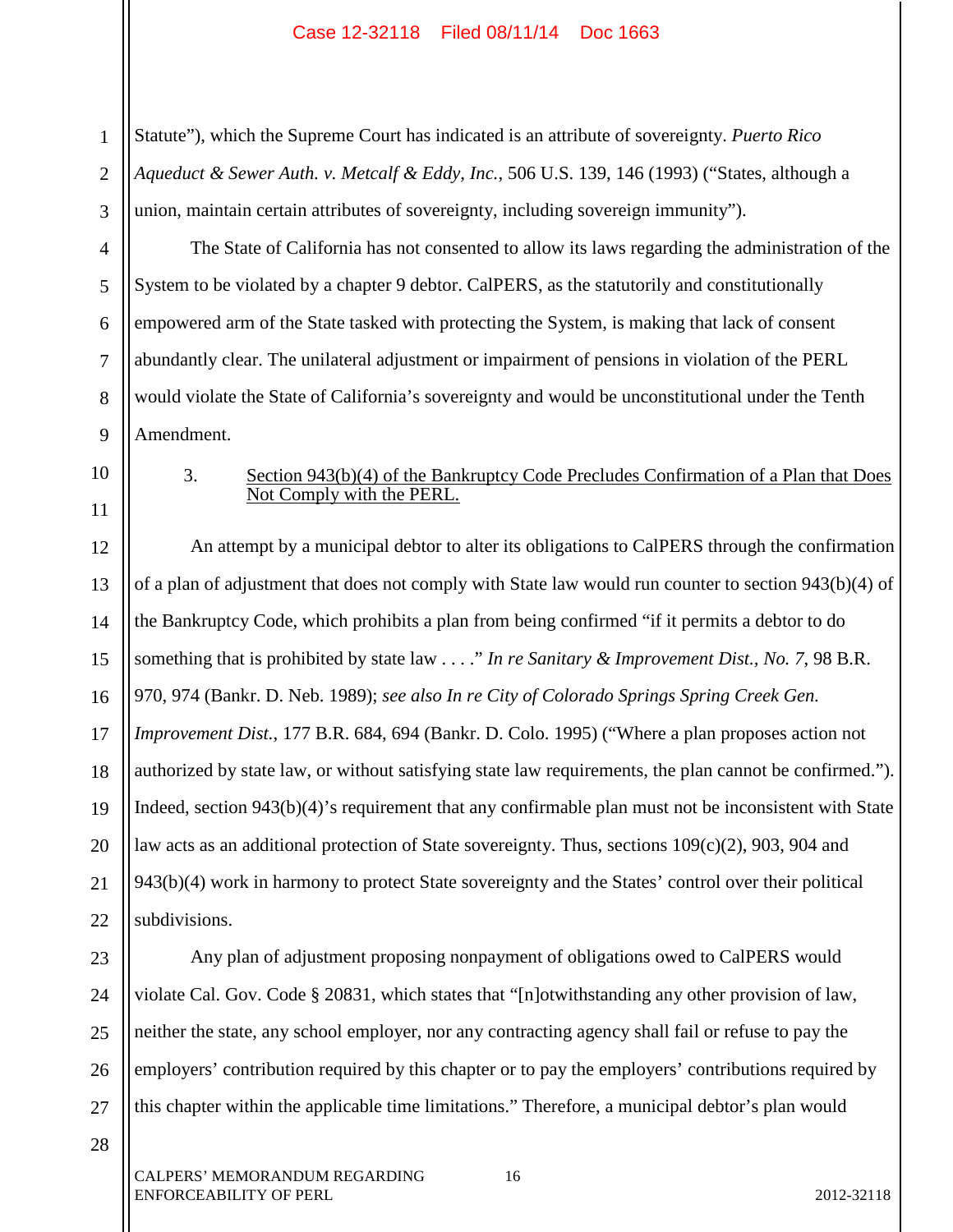1 2 violate section 943(b)(4) to the extent it proposed to adjust its payments to CalPERS in contravention of the PERL through a plan of adjustment.

3

4

**B. The PERL is not Generally Preempted by the Bankruptcy Code.**

1. General Principles of Preemption.

5 6 7 8 9 10 11 12 13 14 15 16 17 18 19 20 21 22 23 "Federalism, central to the constitutional design, adopts the principle that both the National and State Governments have elements of sovereignty the other is bound to respect." *Arizona v. United States*, 132 S. Ct. 2492, 2500 (2012) (citing *Gregory v. Ashcroft*, 501 U.S. 452, 457 (1991) & *U.S. Term Limits, Inc. v. Thornton*, 514 U.S. 779, 838 (1995) (Kennedy, J., concurring)). Although Congress has the power to preempt State law, preemption is a delicate task in light of the dual nature of our constitutional design and structure. *Gonzalez v. Arizona*, 677 F.3d 383, 392 (9th Cir. 2012) (en banc) ("Under our system of dual sovereignty, courts deciding whether a particular state law is preempted under the Supremacy Clause must strive to maintain a 'delicate balance' between the States and the Federal Government . . . .") (citing *Gregory*, 501 U.S. at 460 & *Medtronic, Inc. v. Lohr*, 518 U.S. 470, 485 (1996)), *aff'd*, *Arizona v. Inter Tribal Council of Arizona, Inc.*, 133 S. Ct. 2247 (2013). As the Supreme Court held, there are "two cornerstones" in every preemption analysis: First, the purpose of Congress is the ultimate touchstone in every pre-emption case. Second, in *all* preemption cases, and *particularly in those* in which Congress has legislated in a field which the States have traditionally occupied, we start with the assumption that the historic police powers of the States were not superseded by the Federal Act unless that was the clear and manifest purpose of Congress. *Wyeth v. Levine*, 555 U.S. 555, 565 (2009) (internal citations, quotations & alterations omitted) (emphasis added); *see also Pac. Gas & Elec. Co. v. California*, 350 F.3d 932, 943 (9th Cir. 2003) ("*PG&E*") ("First, we presume that Congress does not undertake lightly to preempt state law, particularly in areas of traditional state regulation.") (citations omitted). After all, the conclusion that

25 26 Just last Term, the Supreme Court reaffirmed this longstanding rule stating that "'[b]ecause States are independent sovereigns in our federal system,' the Court 'assumes that the historic police

a State law is preempted is a conclusion that the State violated the Constitution's Supremacy Clause.

- 27 powers of the States were not to be superseded by the Federal Act unless that was the clear and
- 28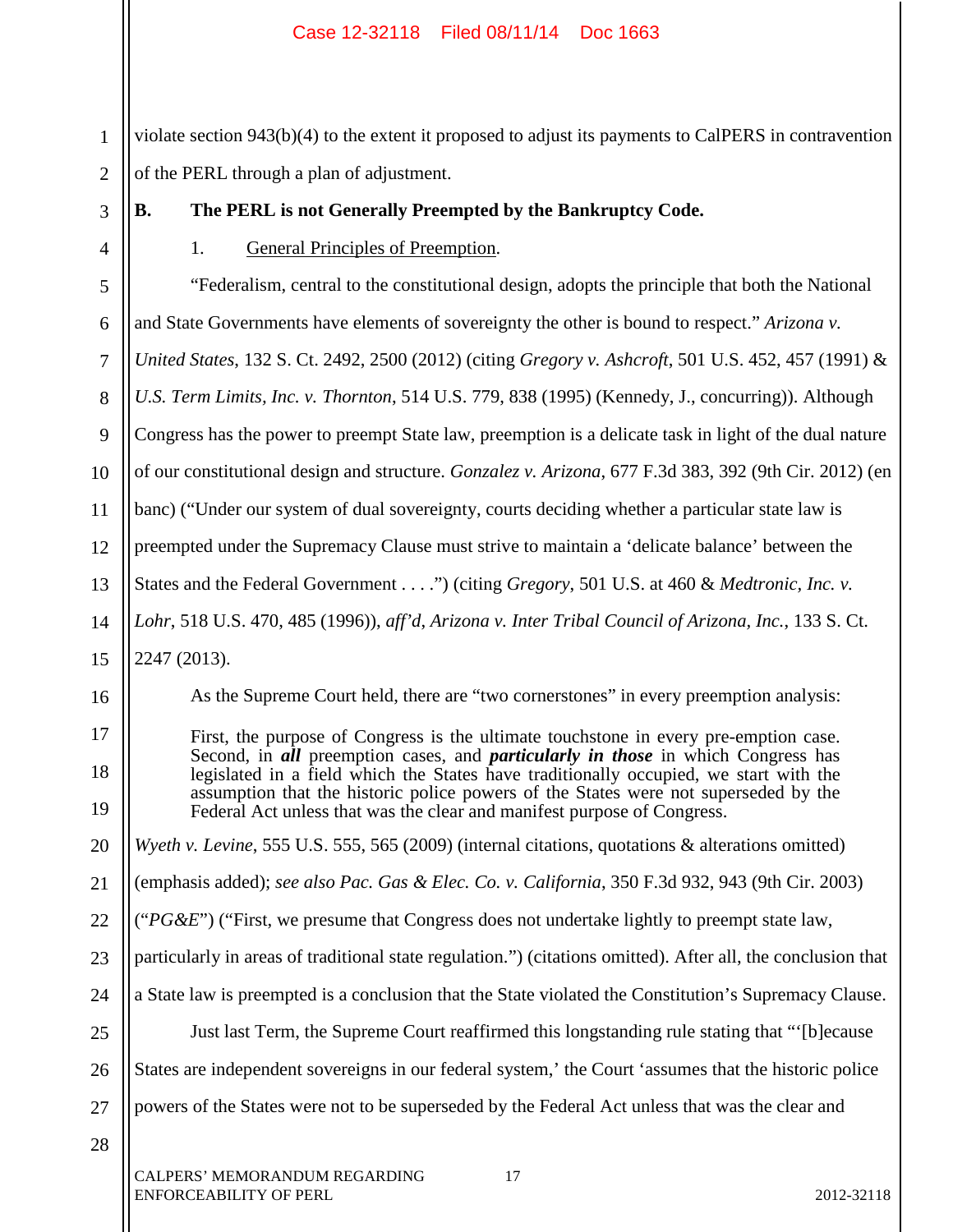1 2 3 4 5 6 manifest purpose of Congress.'" *CTS Corp. v. Waldburger*, 134 S. Ct. 2175, 2188 (2014) ((quoting *Medtronic, Inc. v. Lohr*, 518 U.S. 470, 484-85 (1996) (quoting *Rice v. Santa Fe Elevator Corp*., 331 U.S. 218, 230 (1947)); *see also California v. ARC America. Corp.*, 490 U.S. 93, 101 (1989). "This assumption provides assurances that 'the federal-state balance' will not be disturbed unintentionally by Congress or unnecessarily by the courts." *Jones v. Rath Packing Co.*, 430 U.S. 519, 525 (1977) (citation omitted).

10 13 14 18 Most important here, the presumption against preemption applies with its greatest force when the Federal law in question disrupts the relationship between a State, through its duly enacted laws, and one of the State's creatures. In such cases, the Supreme Court has cautioned that Congress does not lightly, if at all, "interpos[e] federal authority between a State and its municipal subdivisions" because of the total control States have over their municipal creatures. *Nixon v. Missouri Muni. League*, 541 U.S. 125, 140 (2004); *see also Faitoute v. Iron & Steel Co. v. City of Asbury Park*, 316 U.S. 502, 508 (1942) ("It would offend the most settled habits in the relationship between the States and the Nation to imply such a retroactive nullification of state authority over its subordinate organs of government."); *Palmer v. Massachusetts*, 308 U.S. 79, 85 (1939) ("If this old and familiar power of the states [to regulate local, intrastate railroad services] was withdrawn when Congress gave district courts bankruptcy powers over railroads, we ought to find language fitting for so drastic a change.").

19 20 21 22 23 24 25 26 27 Chapter 9 cases are different than cases brought under other chapters of the Bankruptcy Code because of the relationship between a city and a State. *See e.g.*, *In re City of San Bernardino*, 2014 WL 2511096, at \*12 (C.D. Cal. June 4, 2014) ("Municipal bankruptcies implicate a state's sovereignty and Tenth Amendment rights to a greater degree than other bankruptcy contexts because of the special relationship between a state and its municipalities."); *In re City of Colorado Springs Spring Creek Gen. Improvement Dist.*, 177 B.R. 684, 693 (Bankr. D. Colo. 1995) ("The bankruptcy of a public entity is different from that of a private person or concern. Unlike any other chapter of the Bankruptcy Code, Chapter 9 places federal law in juxtaposition to the rights of states to create and govern their own subdivisions."). *Cf. City of Trenton v. New Jersey*, 262 U.S. 183, 185 (1923) ("The

7

8

9

11

12

15

16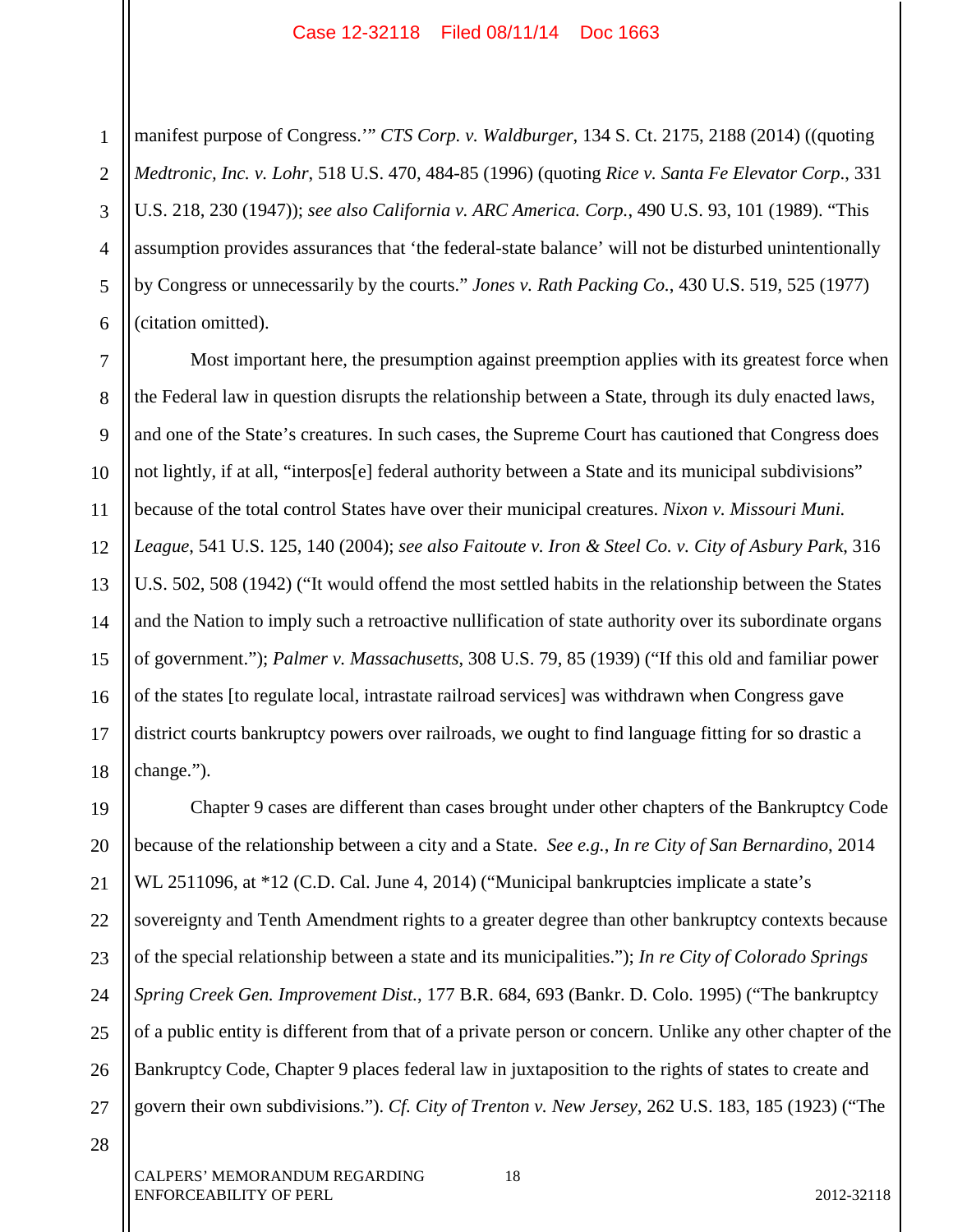1 2 3 4 5 6 7 relations existing between the state and the water company were not the same as those between the state and the city."). Because municipalities are created by State law, and exist to perform State functions at the local level, courts must invoke a "working assumption that federal legislation threatening to trench on the States' arrangements for conducting their own government should be treated with *great skepticism*, and read in a way that preserves a State's chosen disposition of its own power, in the absence of the plain statement *Gregory* requires." *Nixon*, 541 U.S. at 140 (emphasis added).

8 9 10 11 12 13 14 15 16 17 18 19 20 21 22 23 24 25 As for bankruptcy in general, "[e]ven though bankruptcy is one of only two federal legislative powers in Article 1, Section 8 of the Constitution in which the power to make 'uniform' law is made explicit, the presumption against displacing state law by federal bankruptcy law is just as strong in bankruptcy as in other areas of federal legislative power." *PG&E*, 350 F.3d at 943 (discussing *Midlantic Nat'l Bank v. New Jersey Dep't of Envtl. Prot.*, 474 U.S. 494, 501 (1986) & *BFP v. Resolution Trust Corp.*, 511 U.S. 531 (1994)). As the Supreme Court explained: Federal statutes impinging upon important state interests cannot be construed without regard to the implications of our dual system of government. When the Federal Government takes over local radiations in the vast network of our national economic enterprise and thereby radically readjusts the balance of state and national authority, those charged with the duty of legislating must be reasonably explicit. . . . *To displace traditional state regulation in such a manner, the federal statutory purpose must be clear and manifest.* Otherwise, the Bankruptcy Code will be construed to adopt, rather than displace, pre-existing state law. *BFP*, 511 U.S. at 544-545 (citations omitted) (emphasis added); *see also Gregory*, 501 U.S. at 460-61 ("If Congress intends to alter the usual constitutional balance between the States and the Federal Government, it must make its intention to do so unmistakably clear in the language of the statute.... Congress should make its intention clear and manifest if it intends to pre-empt the historic powers of the States.") (quotations and citations omitted). $^{11}$  $\overline{a}$ <sup>11</sup> *Gregory* is a major federalism case. In *Gregory*, one of the issues before the Court was whether the State of Missouri's mandatory retirement requirement for judges violated the Federal Age

<sup>26</sup> 27 28 Discrimination in Employment Act ("ADEA"), which was passed pursuant to Congress's Commerce Clause power under Article 1, section 8 of the Constitution. Given the federalism concerns, the Court employed the "plain statement rule" in interpreting the ADEA to avoid a reading of the statute that would intrude upon the sovereignty of the State of Missouri. 501 U.S. at 464 ("Application of the plain statement rule thus may avoid a potential constitutional problem."); *see also id*. at 461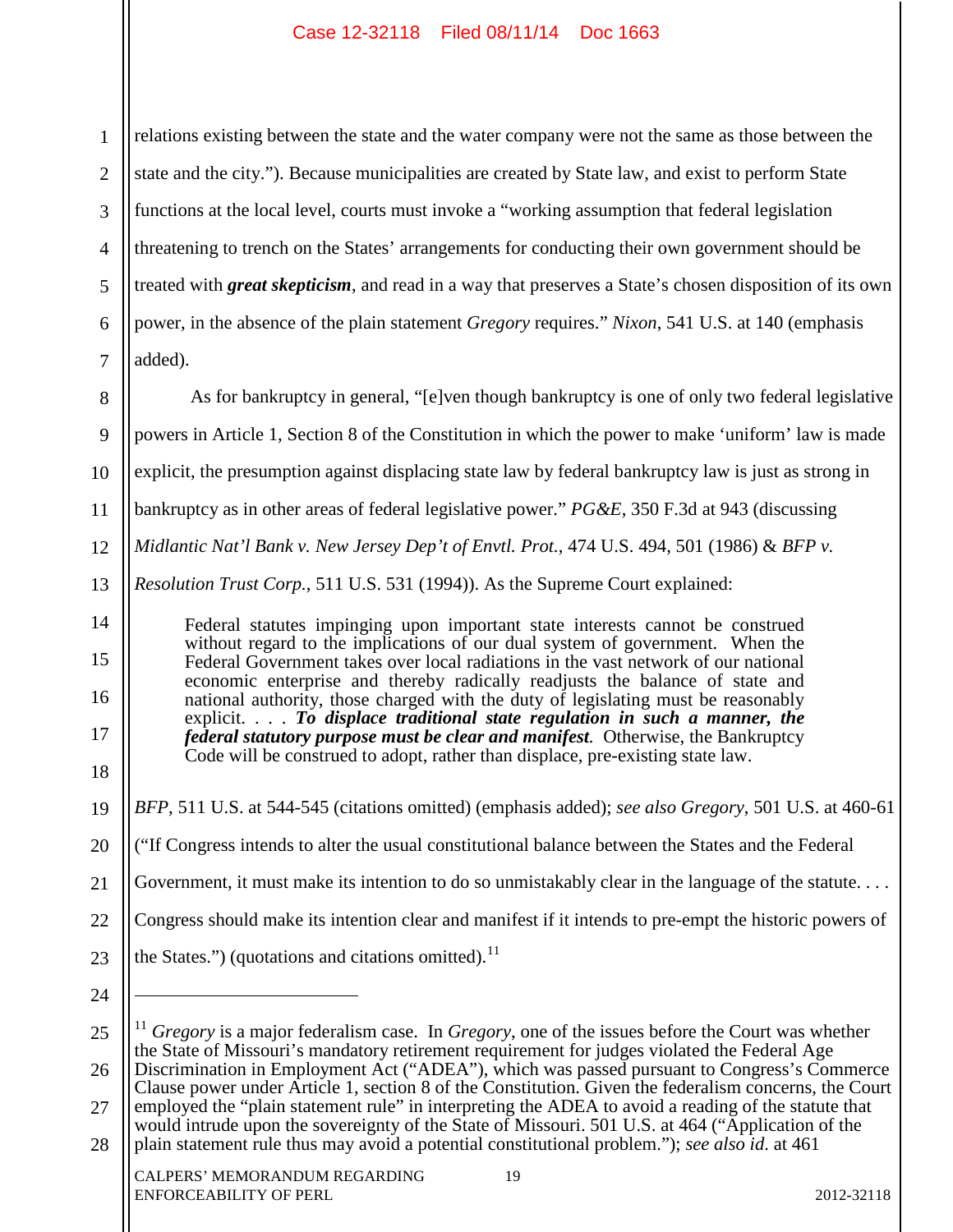There are three forms of preemption: (1) express preemption, (2) field preemption, and (3) conflict preemption. *Arizona v. United States*, 132 S. Ct. 2492, 2500-01 (2012) (citations omitted). As noted, the touchstone of any preemption analysis is congressional purpose. None of these three types of Federal preemption can apply here because of the express anti-preemption provision of section 903, but the following analysis shows that preemption does not occur in any event.

With respect to express preemption, there is no language in the Bankruptcy Code that expressly preempts the PERL. *Compare* 11 U.S.C. § 365(a) *with Riegel v. Medtronic, Inc.*, 552 U.S. 312, 316 (discussing 21 U.S.C. § 360k(a), which contained an "express preemption provision" that said, in part, "no State or political subdivision of a State may establish . . .").

11 12 13 14 15 16 17 18 19 20 Equally meritless is any notion that the Bankruptcy Code amounts to "field preemption," of the PERL as confirmed by the unequivocal pronouncements of the Supreme Court and the Ninth Circuit. *Midlantic*, 474 U.S. at 505 ("Congress did not intend for the Bankruptcy Code to pre-empt all state laws."); *see also In re Tippett*, 542 F.3d 684, 689-690 (9th Cir. 2008) (concluding that Bankruptcy Code does not field-preempt a State statute protecting bona fide purchasers of real estate; *In re Miles*, 430 F.3d 1083, 1092 (9th Cir. 2005) ("it cannot be said that Congress has completely preempted all state regulation which may affect the actions of parties in bankruptcy court") (quotation and citation omitted); *In re Applebaum*, 422 B.R. at 689 (9th Cir. BAP 2009) ("Federal bankruptcy law is not so pervasive, nor is the federal interest so dominant, as to wholly preclude state legislation in the area."). Thus, there is no field preemption of the PERL.

21 22 23 24 As explained in greater detail below, there is likewise no "conflict preemption" of the PERL. The PERL does not conflict with chapter 9, nor stand as an obstacle to its purposes. Even if there were a conflict by implication or in application of one or the other, section 903 explicitly preserves State law, as discussed at other points in this brief.

25 26

 $\overline{a}$ 

1

2

3

4

5

6

7

8

9

10

27 (explaining that "plain statement rule" and "clear and manifest" rule are virtually the same and both derive from the recognition that "States retain substantial sovereign powers under our constitutional scheme, powers with which Congress does not readily interfere.").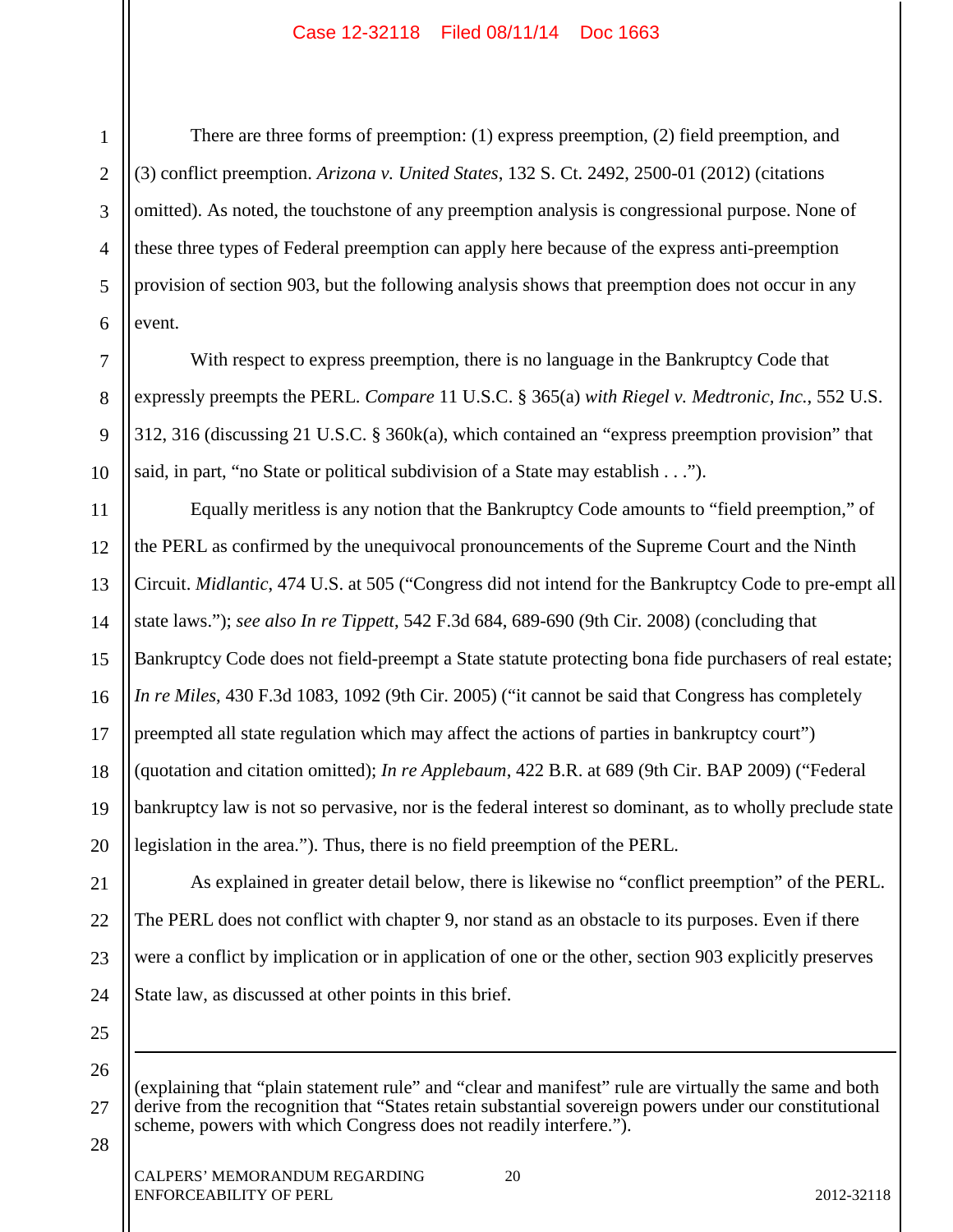1

2 3 4 5 6 7 8 9 10 11 12 13 14 15 16 17 18 19 20 21 22 23 24 25 26 27 28 CALPERS' MEMORANDUM REGARDING 21 ENFORCEABILITY OF PERL 2012-32118 **C. California Government Code § 20487 is Constitutionally Valid and is Not Preempted by Section 365 of the Bankruptcy Code.**  Although the City has not sought to reject, assume or assign its CalPERS contract, and Franklin has not made any real pre-enforcement challenge to section 20487 of the PERL in this case, the Court has queried whether section 20487 is valid. Hr'g Tr. 47:5-7, June 8, 2014. Section 20487 is a valid exercise of the California's Legislature's sovereign control over its political subdivisions and should be respected in a chapter 9 case. The Court appears to direct CalPERS to address the issue of whether section 20487 is unconstitutional on its face, as preempted by federal law. An opinion of the Court on the facial validity of section 20487 would constitute a de facto declaratory judgment against the State of California with respect to the validity of one of its statutes. Both the Supreme Court and the Ninth Circuit have recognized that special care must be taken when a court issues a declaratory judgment against a sovereign defendant: Declaratory proceedings in the federal courts against state officials must be decided with regard to the implications of our federal system. . . . Anticipatory judgment by a federal court to frustrate action by a state agency is even less tolerable to our federalism. . . . The procedures of review usually afford ample protection to a carrier whose federal rights are actually invaded. . . . State courts are bound equally with the Federal Courts by the Federal Constitution and laws. *Exxon Shipping Co. v. Airport Depot Diner, Inc.*, 120 F.3d 166, 170 (9th Cir. 1997) (quoting *Pub. Serv. Comm'n v. Wycoff Co., Inc.*, 344 U.S. 237, 247-48 (1952)). The Supreme Court has consistently acknowledged that a facial challenge to a statute is "the most difficult challenge to mount successfully" because "the challenger must establish that no set of circumstances exists under which the [statute] would be valid." *United States v. Salerno*, 481 U.S. 739, 745 (1987); *see also Anderson v. Edwards*, 514 U.S. 143, 155 n.6 (1995) (applying *Salerno* standard in a preemption case). Thus, for this Court to conclude that section 20487 is preempted and therefore facially unconstitutional, it must decide that under no set of circumstances can this law survive judicial scrutiny. As for the burden of proof, the party claiming preemption bears the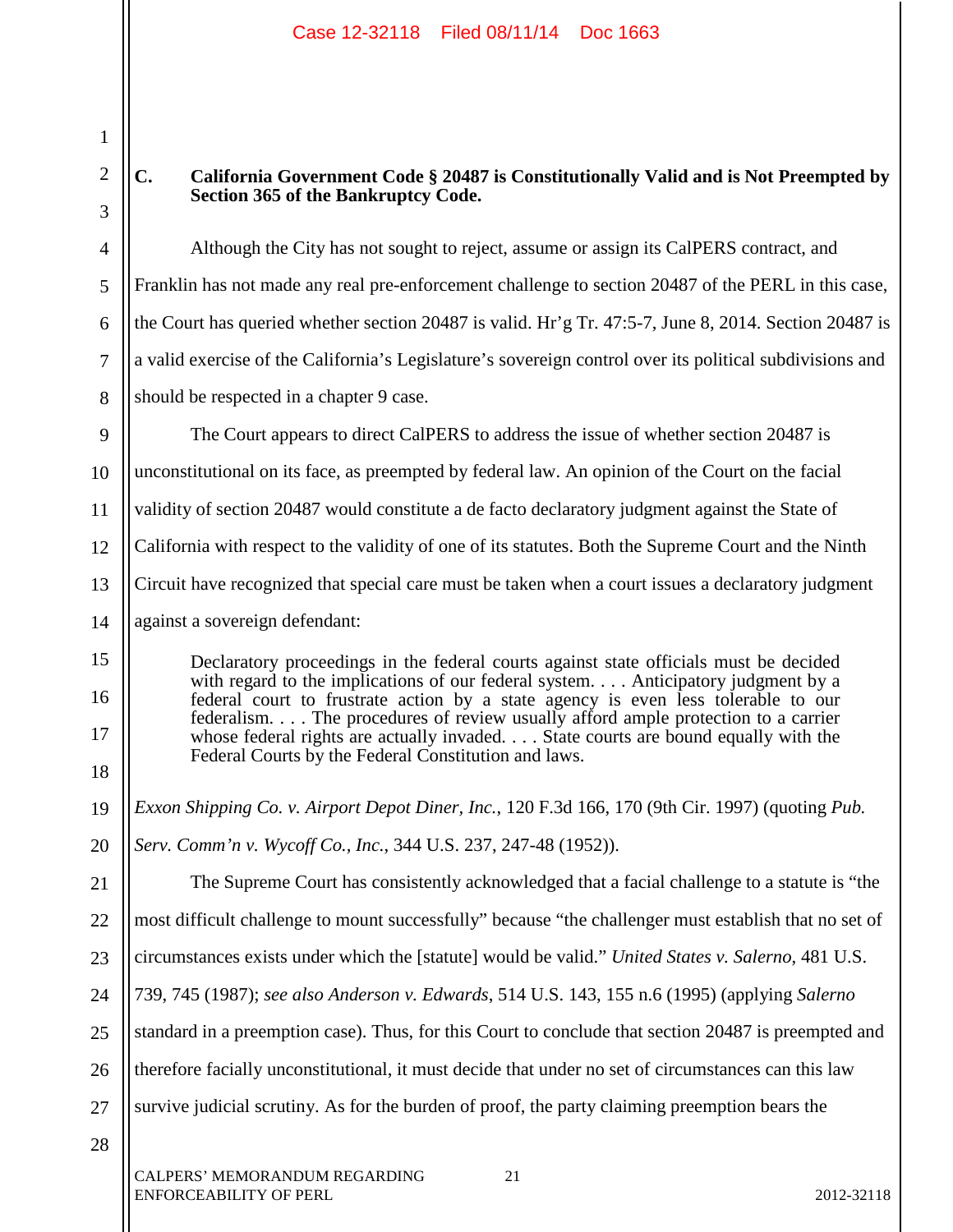1 2 3 burden<sup>12</sup> of proving that "no set of circumstances exist." *See, e.g.*, *Silkwood v. Kerr-McGee Corp.*, 464 U.S. 238, 255 (1984). It is against these principles that any claim of preemption must be analyzed.

4

## 1. Section 20487 Is Part of the State's "Consent" to File for Chapter 9 Protection.

5 6 7 8 9 10 11 12 13 14 15 16 17 The Bankruptcy Code provides that "an entity may be a debtor under chapter 9 of this title if and only if such entity . . . is specifically authorized . . . to be a debtor under such chapter by State law . . . ." 11 U.S.C. § 109(c)(2). There is no inherent right of any municipality to be a chapter 9 debtor, because States act as the gatekeepers to a municipality's entry into chapter 9. *See, e.g.*, *In re City of Harrisburg*, *Pa.*, 465 B.R. 744, 754-55 (Bankr. M.D. Pa. 2011); *In re City of Stockton*, 475 B.R. 720, 728-29 (Bankr. E.D. Cal. 2012) ("*Stockton I*"); *In re City of Stockton*, 478 B.R. 8, 17 (Bankr. E.D. Cal. 2012) ("*Stockton II*") (noting states "may control the prerequisites for consenting" to a chapter 9 filing). This is so because the relationship between a State and one of its subdivisions is safeguarded by the Tenth Amendment to the United States Constitution. *See In re City of Harrisburg*, 465 B.R. at 754 ("Congress amended § 109(c)(2) to clarify that a state must provide 'specific' authorization to comply with Tenth Amendment constraints."); *see also Faitoute*, 316 U.S. at 512 ("The intervention of the state in the fiscal affairs of its cities is plainly an exercise of its essential reserve power to protect the vital interests of its people . . . ."). While some States expressly prohibit their subdivisions from filing for chapter 9 or are silent on the matter,  $^{13}$  other States, like California, place restrictions on the entry to chapter 9. Thus, it is undisputed that States have total control over whether or not their municipalities can file for chapter 9.

 $\overline{a}$ 

Franklin concedes as much. *See* Franklin's Reply Regarding Pension Liabilities, p. 3 [Dkt. No. 1397] ("There is no question that, absent state consent, the Tenth Amendment prohibits a municipality from seeking bankruptcy protection . . . .") (emphasis in original). While CalPERS

26  $12$  Here, there does not appear to be a party claiming preemption of section 20487, making it unclear who bears the burden of proof. Certainly, if the party claiming preemption were Franklin, it has not met the burden.

<sup>27</sup> <sup>13</sup> *See, e.g.*, MARC A. LEVINSON, ET AL., MUNICIPALITIES IN PERIL, THE ABI GUIDE TO CHAPTER 9 75-<br>88 (listing known State municipal bankruptcy authorization laws).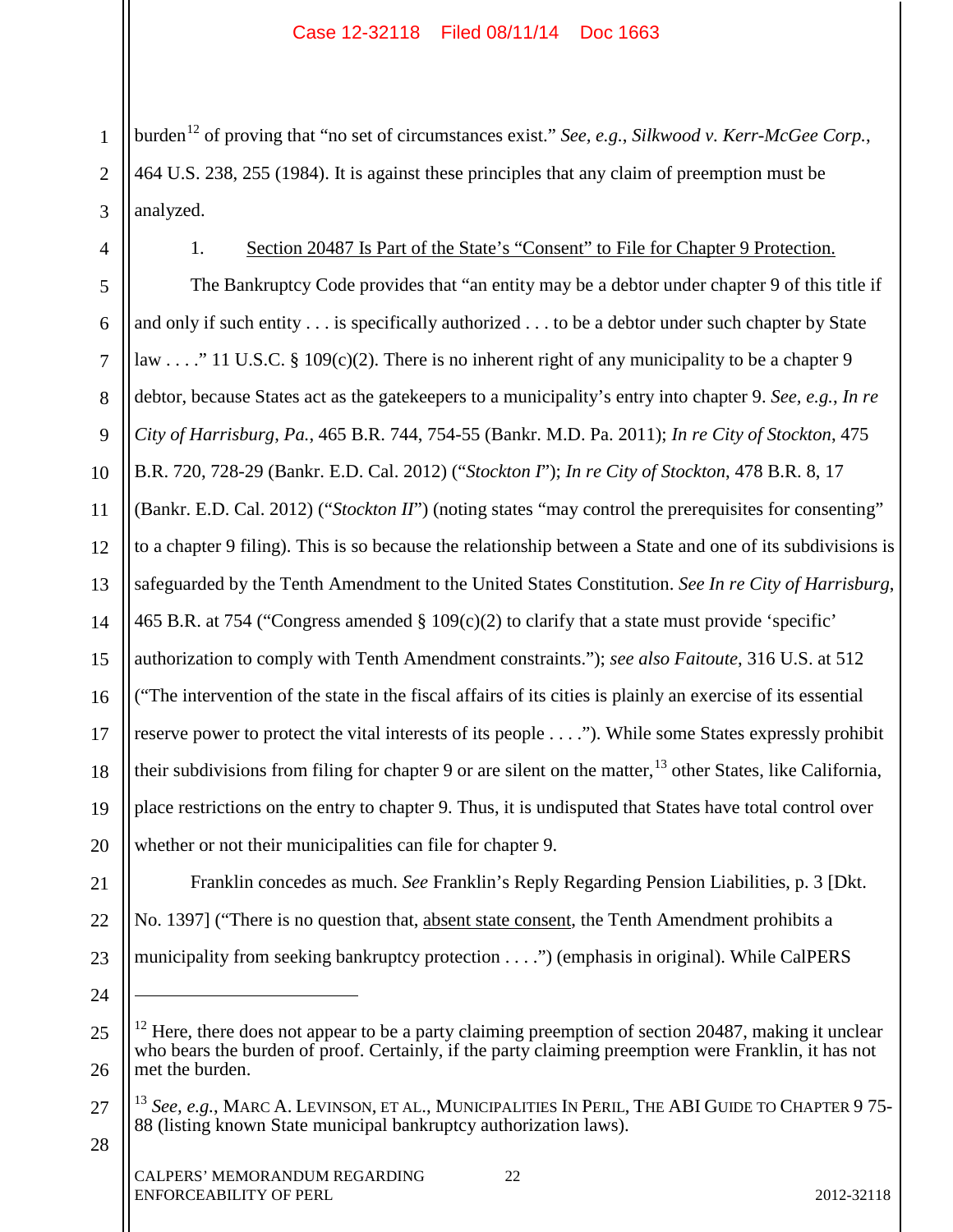| agrees that this is an accurate statement of the law, Franklin's citation to the Supreme Court's<br>$\mathbf{1}$<br>decision in <i>Ashton</i> as the genesis for this conclusion reveals Franklin's misunderstanding of the law.<br>$\overline{2}$<br>In Ashton, the lack of a State "consent" mechanism was not the reason the Court struck down<br>3<br>the first municipal bankruptcy law, contrary to Franklin's claim. The opposite is true. The act in<br>$\overline{4}$<br>question contained a "consent" provision and the State of Texas passed a law authorizing its<br>5<br>municipalities to file for bankruptcy protection. <i>Id.</i> at 526 (quoting $\S$ 80(k), which provided that<br>6<br>States had the "power to require the approval by any governmental agency of the State of the filing of<br>$\tau$<br>any petition hereunder and of any plan of readjustment); id. at 527 (noting Texas law authorizing<br>8<br>filing). Rather, the Supreme Court struck down the law because it interfered with the relationship<br>9<br>between a State and one of its political subdivisions. The Supreme Court held:<br>10<br>11<br>If obligations of states or their political subdivisions may be subjected to the<br>interference here attempted, they are no longer free to manage their own affairs; the<br>12<br>will of Congress prevails over them And really the sovereignty of the state, so<br>often declared necessary to the federal system, does not exist.<br>13<br>.<br>14<br>Neither consent nor submission by the states can enlarge the powers of Congress; none<br>15<br>can exist except those which are granted. The sovereignty of the state essential to its<br>proper functioning under the Federal Constitution cannot be surrendered; it cannot be<br>16<br>taken away by any form of legislation.<br><i>Id.</i> at 531 (internal citations omitted).<br>17<br>Further, if Franklin were correct, the Supreme Court would not have upheld Congress's<br>18<br>second attempt at a municipal bankruptcy law because that law <i>did not</i> have any mechanism for State<br>19 |  |
|-------------------------------------------------------------------------------------------------------------------------------------------------------------------------------------------------------------------------------------------------------------------------------------------------------------------------------------------------------------------------------------------------------------------------------------------------------------------------------------------------------------------------------------------------------------------------------------------------------------------------------------------------------------------------------------------------------------------------------------------------------------------------------------------------------------------------------------------------------------------------------------------------------------------------------------------------------------------------------------------------------------------------------------------------------------------------------------------------------------------------------------------------------------------------------------------------------------------------------------------------------------------------------------------------------------------------------------------------------------------------------------------------------------------------------------------------------------------------------------------------------------------------------------------------------------------------------------------------------------------------------------------------------------------------------------------------------------------------------------------------------------------------------------------------------------------------------------------------------------------------------------------------------------------------------------------------------------------------------------------------------------------------------------------------------------------------------------------------------------------------|--|
|                                                                                                                                                                                                                                                                                                                                                                                                                                                                                                                                                                                                                                                                                                                                                                                                                                                                                                                                                                                                                                                                                                                                                                                                                                                                                                                                                                                                                                                                                                                                                                                                                                                                                                                                                                                                                                                                                                                                                                                                                                                                                                                         |  |
|                                                                                                                                                                                                                                                                                                                                                                                                                                                                                                                                                                                                                                                                                                                                                                                                                                                                                                                                                                                                                                                                                                                                                                                                                                                                                                                                                                                                                                                                                                                                                                                                                                                                                                                                                                                                                                                                                                                                                                                                                                                                                                                         |  |
|                                                                                                                                                                                                                                                                                                                                                                                                                                                                                                                                                                                                                                                                                                                                                                                                                                                                                                                                                                                                                                                                                                                                                                                                                                                                                                                                                                                                                                                                                                                                                                                                                                                                                                                                                                                                                                                                                                                                                                                                                                                                                                                         |  |
|                                                                                                                                                                                                                                                                                                                                                                                                                                                                                                                                                                                                                                                                                                                                                                                                                                                                                                                                                                                                                                                                                                                                                                                                                                                                                                                                                                                                                                                                                                                                                                                                                                                                                                                                                                                                                                                                                                                                                                                                                                                                                                                         |  |
|                                                                                                                                                                                                                                                                                                                                                                                                                                                                                                                                                                                                                                                                                                                                                                                                                                                                                                                                                                                                                                                                                                                                                                                                                                                                                                                                                                                                                                                                                                                                                                                                                                                                                                                                                                                                                                                                                                                                                                                                                                                                                                                         |  |
|                                                                                                                                                                                                                                                                                                                                                                                                                                                                                                                                                                                                                                                                                                                                                                                                                                                                                                                                                                                                                                                                                                                                                                                                                                                                                                                                                                                                                                                                                                                                                                                                                                                                                                                                                                                                                                                                                                                                                                                                                                                                                                                         |  |
|                                                                                                                                                                                                                                                                                                                                                                                                                                                                                                                                                                                                                                                                                                                                                                                                                                                                                                                                                                                                                                                                                                                                                                                                                                                                                                                                                                                                                                                                                                                                                                                                                                                                                                                                                                                                                                                                                                                                                                                                                                                                                                                         |  |
|                                                                                                                                                                                                                                                                                                                                                                                                                                                                                                                                                                                                                                                                                                                                                                                                                                                                                                                                                                                                                                                                                                                                                                                                                                                                                                                                                                                                                                                                                                                                                                                                                                                                                                                                                                                                                                                                                                                                                                                                                                                                                                                         |  |
|                                                                                                                                                                                                                                                                                                                                                                                                                                                                                                                                                                                                                                                                                                                                                                                                                                                                                                                                                                                                                                                                                                                                                                                                                                                                                                                                                                                                                                                                                                                                                                                                                                                                                                                                                                                                                                                                                                                                                                                                                                                                                                                         |  |
|                                                                                                                                                                                                                                                                                                                                                                                                                                                                                                                                                                                                                                                                                                                                                                                                                                                                                                                                                                                                                                                                                                                                                                                                                                                                                                                                                                                                                                                                                                                                                                                                                                                                                                                                                                                                                                                                                                                                                                                                                                                                                                                         |  |
|                                                                                                                                                                                                                                                                                                                                                                                                                                                                                                                                                                                                                                                                                                                                                                                                                                                                                                                                                                                                                                                                                                                                                                                                                                                                                                                                                                                                                                                                                                                                                                                                                                                                                                                                                                                                                                                                                                                                                                                                                                                                                                                         |  |
|                                                                                                                                                                                                                                                                                                                                                                                                                                                                                                                                                                                                                                                                                                                                                                                                                                                                                                                                                                                                                                                                                                                                                                                                                                                                                                                                                                                                                                                                                                                                                                                                                                                                                                                                                                                                                                                                                                                                                                                                                                                                                                                         |  |
|                                                                                                                                                                                                                                                                                                                                                                                                                                                                                                                                                                                                                                                                                                                                                                                                                                                                                                                                                                                                                                                                                                                                                                                                                                                                                                                                                                                                                                                                                                                                                                                                                                                                                                                                                                                                                                                                                                                                                                                                                                                                                                                         |  |
|                                                                                                                                                                                                                                                                                                                                                                                                                                                                                                                                                                                                                                                                                                                                                                                                                                                                                                                                                                                                                                                                                                                                                                                                                                                                                                                                                                                                                                                                                                                                                                                                                                                                                                                                                                                                                                                                                                                                                                                                                                                                                                                         |  |
|                                                                                                                                                                                                                                                                                                                                                                                                                                                                                                                                                                                                                                                                                                                                                                                                                                                                                                                                                                                                                                                                                                                                                                                                                                                                                                                                                                                                                                                                                                                                                                                                                                                                                                                                                                                                                                                                                                                                                                                                                                                                                                                         |  |
|                                                                                                                                                                                                                                                                                                                                                                                                                                                                                                                                                                                                                                                                                                                                                                                                                                                                                                                                                                                                                                                                                                                                                                                                                                                                                                                                                                                                                                                                                                                                                                                                                                                                                                                                                                                                                                                                                                                                                                                                                                                                                                                         |  |
|                                                                                                                                                                                                                                                                                                                                                                                                                                                                                                                                                                                                                                                                                                                                                                                                                                                                                                                                                                                                                                                                                                                                                                                                                                                                                                                                                                                                                                                                                                                                                                                                                                                                                                                                                                                                                                                                                                                                                                                                                                                                                                                         |  |
|                                                                                                                                                                                                                                                                                                                                                                                                                                                                                                                                                                                                                                                                                                                                                                                                                                                                                                                                                                                                                                                                                                                                                                                                                                                                                                                                                                                                                                                                                                                                                                                                                                                                                                                                                                                                                                                                                                                                                                                                                                                                                                                         |  |
| consent. United States v. Bekins, 304 U.S. 27, 49 (1938) (discussing differences between former<br>20                                                                                                                                                                                                                                                                                                                                                                                                                                                                                                                                                                                                                                                                                                                                                                                                                                                                                                                                                                                                                                                                                                                                                                                                                                                                                                                                                                                                                                                                                                                                                                                                                                                                                                                                                                                                                                                                                                                                                                                                                   |  |
| section $80(k)$ and new section $83(i)$ ). See also David L. Dubrow, Chapter 9 of the Bankruptcy Code:<br>21                                                                                                                                                                                                                                                                                                                                                                                                                                                                                                                                                                                                                                                                                                                                                                                                                                                                                                                                                                                                                                                                                                                                                                                                                                                                                                                                                                                                                                                                                                                                                                                                                                                                                                                                                                                                                                                                                                                                                                                                            |  |
| A Viable Option for Municipalities in Fiscal Crisis?, 24 Urb. Law 539, 551 (1992) (arguing that the<br>22                                                                                                                                                                                                                                                                                                                                                                                                                                                                                                                                                                                                                                                                                                                                                                                                                                                                                                                                                                                                                                                                                                                                                                                                                                                                                                                                                                                                                                                                                                                                                                                                                                                                                                                                                                                                                                                                                                                                                                                                               |  |
| Supreme Court's composition was the key to the about-face in Bekins because the new "Chapter 10<br>23                                                                                                                                                                                                                                                                                                                                                                                                                                                                                                                                                                                                                                                                                                                                                                                                                                                                                                                                                                                                                                                                                                                                                                                                                                                                                                                                                                                                                                                                                                                                                                                                                                                                                                                                                                                                                                                                                                                                                                                                                   |  |
| was in one respect weaker than Chapter 9 with respect to state sovereignty. While Chapter 9 required<br>24                                                                                                                                                                                                                                                                                                                                                                                                                                                                                                                                                                                                                                                                                                                                                                                                                                                                                                                                                                                                                                                                                                                                                                                                                                                                                                                                                                                                                                                                                                                                                                                                                                                                                                                                                                                                                                                                                                                                                                                                              |  |
| state consent for a municipality to file for relief, Chapter 10 did not do so."). In fact, the Bekins court<br>25                                                                                                                                                                                                                                                                                                                                                                                                                                                                                                                                                                                                                                                                                                                                                                                                                                                                                                                                                                                                                                                                                                                                                                                                                                                                                                                                                                                                                                                                                                                                                                                                                                                                                                                                                                                                                                                                                                                                                                                                       |  |
| deemed the fact that the law did not require the consent of the parent State to file for bankruptcy to be<br>26                                                                                                                                                                                                                                                                                                                                                                                                                                                                                                                                                                                                                                                                                                                                                                                                                                                                                                                                                                                                                                                                                                                                                                                                                                                                                                                                                                                                                                                                                                                                                                                                                                                                                                                                                                                                                                                                                                                                                                                                         |  |
| 27                                                                                                                                                                                                                                                                                                                                                                                                                                                                                                                                                                                                                                                                                                                                                                                                                                                                                                                                                                                                                                                                                                                                                                                                                                                                                                                                                                                                                                                                                                                                                                                                                                                                                                                                                                                                                                                                                                                                                                                                                                                                                                                      |  |
| 28                                                                                                                                                                                                                                                                                                                                                                                                                                                                                                                                                                                                                                                                                                                                                                                                                                                                                                                                                                                                                                                                                                                                                                                                                                                                                                                                                                                                                                                                                                                                                                                                                                                                                                                                                                                                                                                                                                                                                                                                                                                                                                                      |  |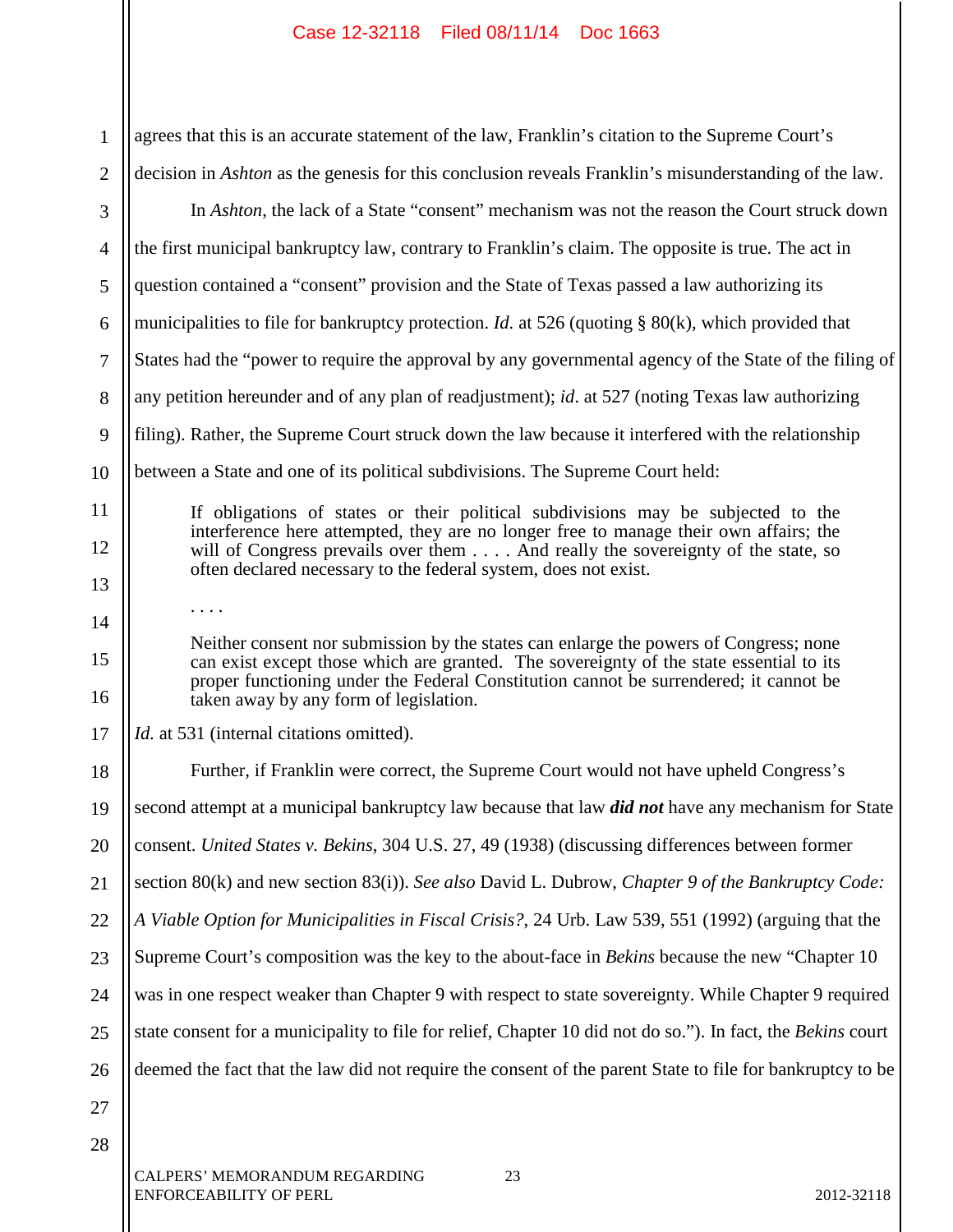1 2 3 4 5 6 7 8 9 10 11 12 13 14 15 16 17 18 19 20 21 22 23 "immaterial." *Bekins*, 304 U.S. at 49.<sup>14</sup> Thus, Franklin grossly overstates the doctrinal point by claiming that State consent was the *sine qua non* of the Court's holdings in *Ashton* and *Bekins*. Franklin's Reply Regarding Pension Liabilities, p. 3. Rather, the Court made it clear that it was upholding the revised municipal bankruptcy law not because the State had consented, but because: The statute is carefully drawn so as not to impinge on the sovereignty of the State. The *State retains control of its fiscal affairs*. The bankruptcy power is exercised in relation to a matter normally within its province and *only in a case where the action of the taxing agency in carrying out a plan of composition approved by the bankruptcy court is authorized by state law***.** *Bekins*, 304 U.S. at 51 (emphasis added). In other words, both *Ashton* and *Bekins* were predicated on the notion that federal courts should not interfere with the States and their creatures and that municipal debtors would continue to comply with State laws while they were in bankruptcy. *See, e.g.*, *Ropico*, 425 F. Supp. 970, 983 (S.D.N.Y. 1976). Indeed, scholars at the time noted that, far from undermining *Ashton's* non-interference principles, *Bekins* reaffirmed that principle. *See also* Giles J. Patterson, *Municipal Debt Adjustment Under the Bankruptcy Act*, 90 U. PA. L. REV. 520, 531 (1942) ("The court can make no order that will even indirectly interfere with the sovereignty of the state, nor compel action by the debtor. The *Bekins* case did not reverse this principle of constitutional law announced in the *Ashton* case. It reaffirmed it."). There is no doubt that State limitations on a municipality's powers in bankruptcy are constitutional given that political subdivisions are mere creatures of State law. Their existence, powers, duties, constraints and attributes are functions of State law. In fact, State control is so absolute that the legislative history of chapter 9 indicates that "withdrawal of State consent at *any time* will terminate the case . . . ." H.R. REP. NO. 94-686, at 8, *reprinted in* 1976 U.S.C.C.A.N. 539, 545 (emphasis added). Thus, simply because a court had already determined that a municipal debtor

26 27  $\overline{a}$ 

28

24

25

was eligible, does not mean that the eligibility decision is not subject to revision at any time, because

the State could withdraw its consent to remain in chapter 9 at any time during the pendency of the

<sup>&</sup>lt;sup>14</sup> In *Bekins* the State of California did in fact consent to the filing via an authorization statute. *Bekins*, 304 U.S. at 47.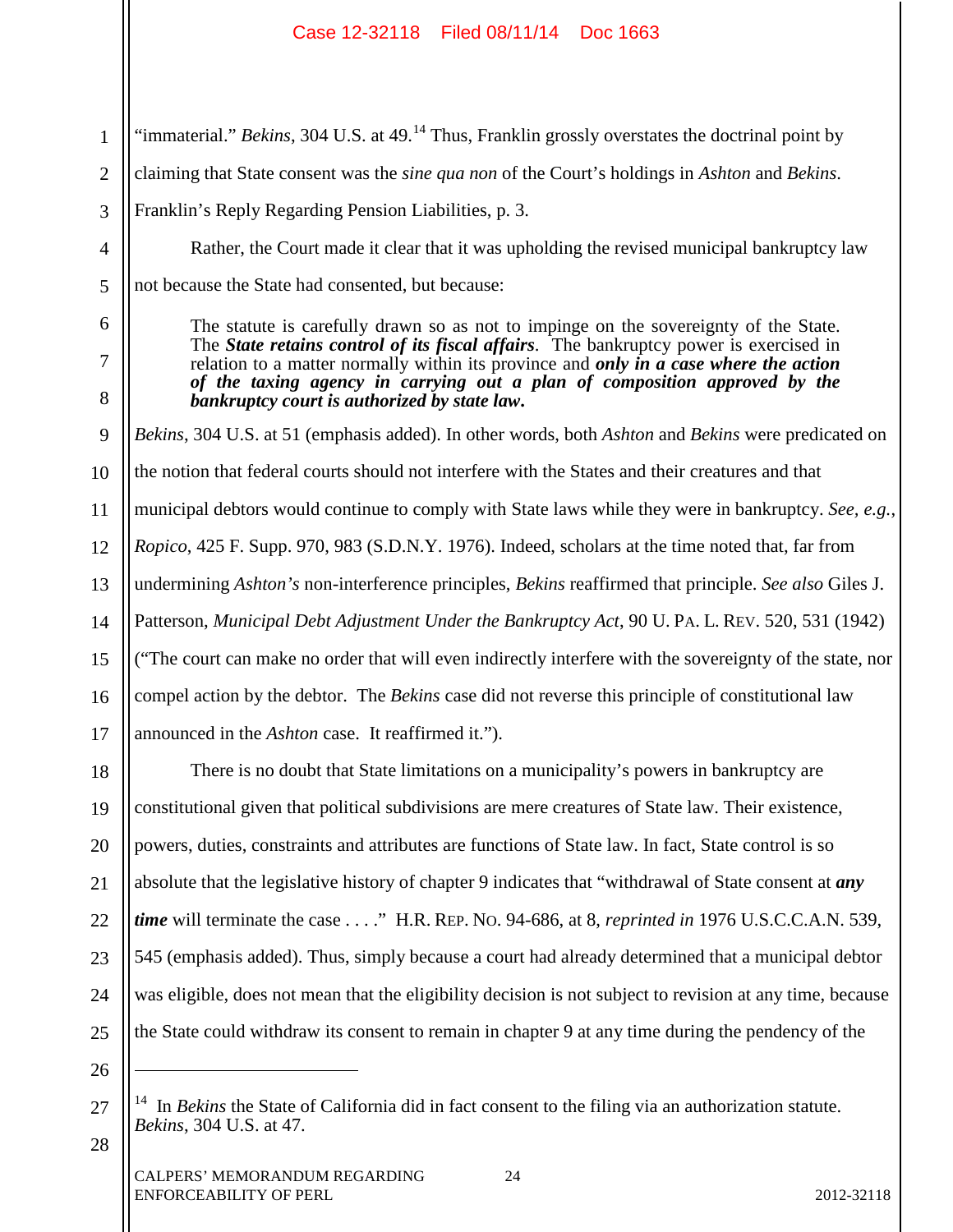Ш

 $\mathsf{I}$ 

| 1              | bankruptcy proceedings. Cf. In re Richmond Unified Sch. Dist., 133 B.R. 221, 223-26 (Bankr. N.D.                                                               |  |  |  |  |  |  |
|----------------|----------------------------------------------------------------------------------------------------------------------------------------------------------------|--|--|--|--|--|--|
| $\overline{2}$ | Cal. 1991) (chapter 9 debtor, under influence of State, has unqualified right to dismiss chapter 9 case                                                        |  |  |  |  |  |  |
| 3              | over objection of creditors). If a municipal debtor chose to reject its relationship with CalPERS under                                                        |  |  |  |  |  |  |
| 4              | section 365, it would be in direct contravention of a specific limitation that California placed on its                                                        |  |  |  |  |  |  |
| 5              | political subdivision's entry into chapter 9. If a municipality chose to seek to reject its relationship                                                       |  |  |  |  |  |  |
| 6              | with CalPERS, it would no longer be eligible for chapter 9. And, as the legislative history above                                                              |  |  |  |  |  |  |
| 7              | confirms, this would be completely consistent with Congress's intent because a State can withdraw                                                              |  |  |  |  |  |  |
| 8              | its "consent at any time" during the pendency of the chapter 9 proceeding and doing so "will                                                                   |  |  |  |  |  |  |
| 9              | terminate the case."                                                                                                                                           |  |  |  |  |  |  |
| 10             | 2.<br>California's Municipal Bankruptcy Authorization Statute, Cal. Gov. Code § 53760,<br>Did Not Repeal Section 20487 of the PERL.                            |  |  |  |  |  |  |
| 11<br>12       | California's municipal bankruptcy authorization law, Cal. Gov. Code § 53760, which became                                                                      |  |  |  |  |  |  |
| 13             | effective on January 1, 2012, provides:                                                                                                                        |  |  |  |  |  |  |
| 14             | A local public entity in this state may file a petition and exercise powers pursuant to<br>applicable federal bankruptcy law if either of the following apply: |  |  |  |  |  |  |
| 15<br>16       | The local public entity has participated in a neutral evaluation process pursuant<br>(a)<br>to Section 53760.3.                                                |  |  |  |  |  |  |
| 17<br>18       | The local public entity declares a fiscal emergency and adopts a resolution by a<br>(b)<br>majority vote of the governing board pursuant to Section 53760.5.   |  |  |  |  |  |  |
| 19             | It is noteworthy that the introductory paragraph of the authorization statute does not say that a local                                                        |  |  |  |  |  |  |
| 20             | public agency can exercise <i>all</i> powers under the Federal bankruptcy law. By referencing "applicable"                                                     |  |  |  |  |  |  |
| 21             | bankruptcy law, the authorization constrains the debtor to operate within the confines of section 903                                                          |  |  |  |  |  |  |
| 22             | and, at plan confirmation, sections $943(b)(4)$ and (6). Indeed, section 53760.7 expressly notes that the                                                      |  |  |  |  |  |  |
| 23             | State did not waive its immunity from suit in federal court by authorizing its municipalities to file for                                                      |  |  |  |  |  |  |
| 24             | chapter 9. While the State's authorization for filing is broad, it is not a blanket delegation of authority                                                    |  |  |  |  |  |  |
| 25             | to the State's creatures.                                                                                                                                      |  |  |  |  |  |  |
| 26             | Section 20487 of the PERL, which was originally enacted in 1996, long before the municipal                                                                     |  |  |  |  |  |  |
| 27             | bankruptcy authorization law, states:                                                                                                                          |  |  |  |  |  |  |
| 28             |                                                                                                                                                                |  |  |  |  |  |  |
|                | CALPERS' MEMORANDUM REGARDING<br>25<br><b>ENFORCEABILITY OF PERL</b><br>2012-32118                                                                             |  |  |  |  |  |  |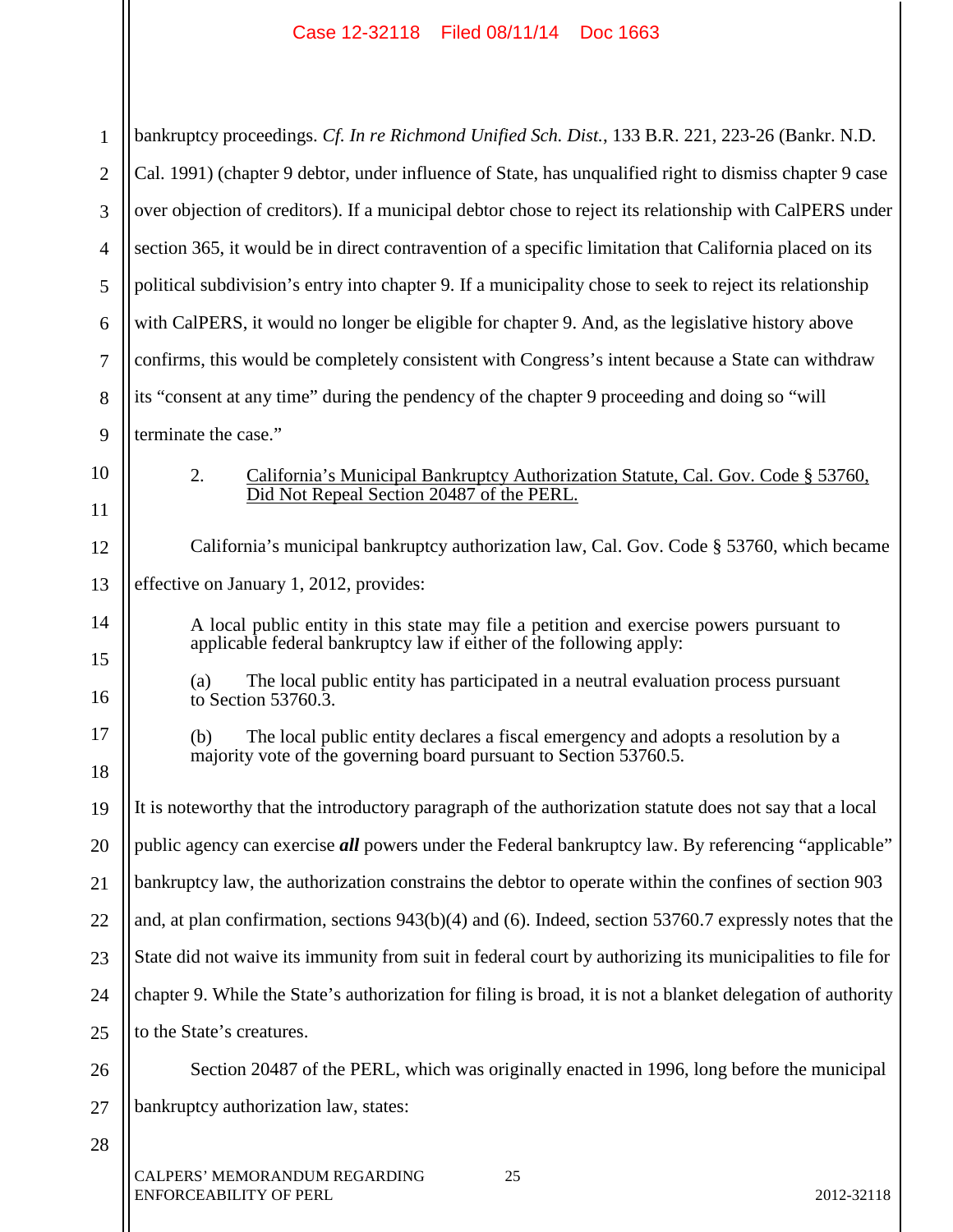*Notwithstanding any other provision of law*, no contracting agency or public agency that becomes the subject of a case under the bankruptcy provisions of Chapter 9 (commencing with Section 901) of Title 11 of the United States Code shall reject any contract or agreement between the agency and the board pursuant to Section 365 of Title 11 of the United States Code or any similar provision of law; nor shall the agency, without prior written consent of the board, assume or assign any contract or agreement between that agency and the board pursuant to Section 365 of Title 11 of the United States Code or any similar provision of law.

(emphasis added). Given its singular focus, this statute is a *specific* statute. Moreover, the emphasized "notwithstanding" phrase means what it says. *Watkins v. Cnty. of Alameda*, 98 Cal. Rptr. 3d 847, 866 (2009) ("The clause means what it says."). As the California Court of Appeals said: "'Notwithstanding' means 'without prevention or obstruction from or by' or '*in spite of*'' or 'despite.'" *Klajic v. Castaic Lake Water Agency*, 16 Cal. Rptr. 3d 746, 751 (2004) (quoting dictionaries) (emphasis in original). The phrase is a "term of art that declares the legislative intent to override all contrary law. By use of this term, the Legislature expresses its intent to have the specific control despite the existence of other law which *might* otherwise govern." *Id.* (citations & quotations omitted) (emphasis added); *see also In re Marriage of Cutler*, 94 Cal. Rptr. 2d 156, 166 (2000) ("The phrase 'notwithstanding any other provision of law' is a very comprehensive phrase. This phrase signals a broad application *overriding all other code sections* unless it is specifically modified by use of a term applying it only to a particular code section or phrase.") (emphasis added).

Here, the Court must analyze the interplay between section 20487 and section 53760, two California statutes both located in the Government Code. Because it is construing two California statutes, the Court must apply California's rules regarding statutory interpretation. *Powell's Books Inc. v. Kroger*, 622 F.3d 1202, 1209 (9th Cir. 2010) (Federal courts interpreting State statutes apply State rules of statutory construction). Since no controlling decision from the California Supreme Court exists interpreting the interplay between these two statutes, this Court must "predict" how the California Supreme Court would interpret these two laws in conjunction with one another. *See, e.g.*, *In re Kirkland*, 915 F.2d 1236, 1239 (9th Cir. 1990).

There are several statutory construction rules that come into play here:

(1) The "'ultimate task' in statutory interpretation 'is to ascertain the legislature's intent.'" *In re First T.D. & Investment*, *Inc.*, 253 F.3d 520, 527 (9th Cir. 2001) (quoting *People v. Massie*, 19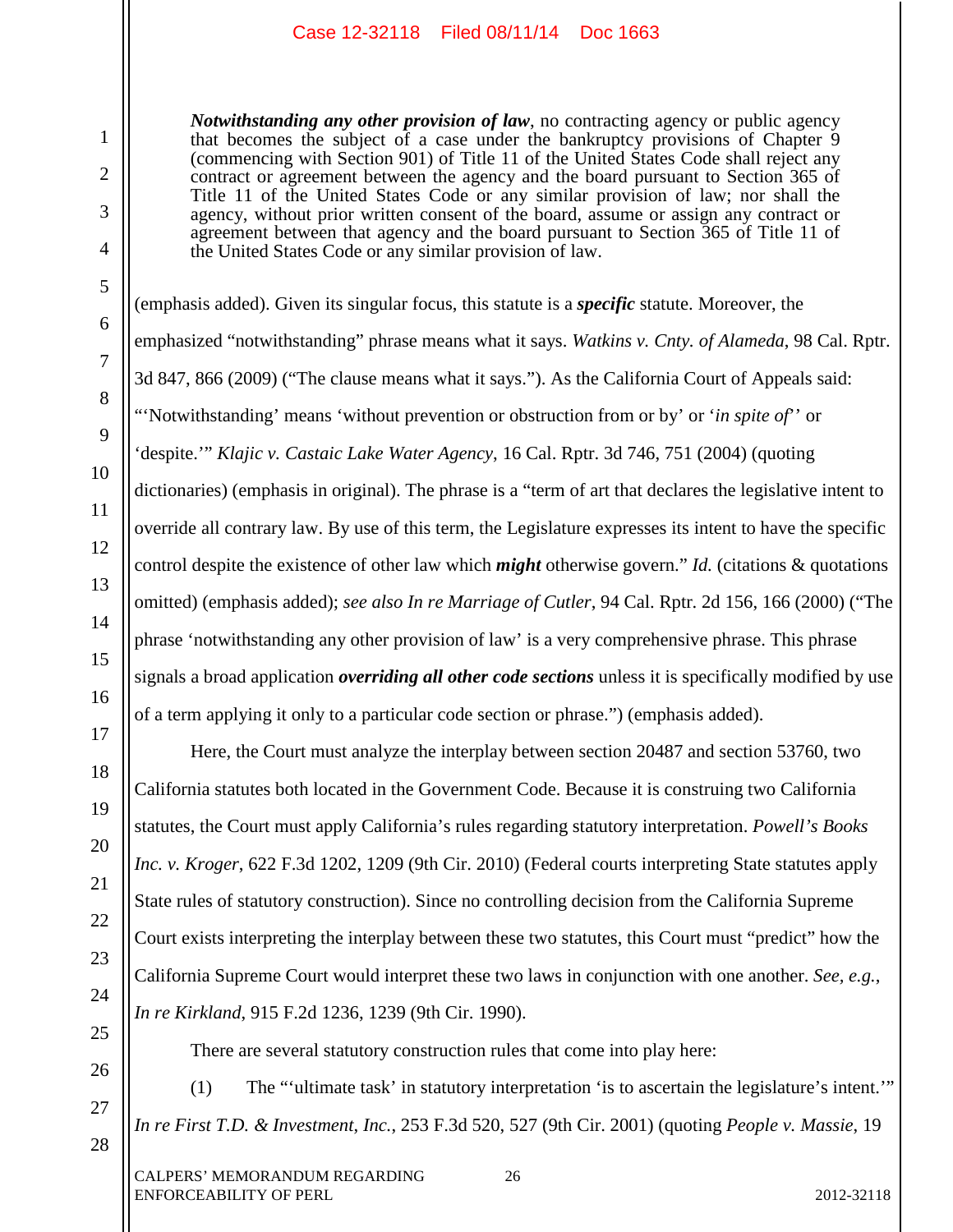1 2

3

4

5

6

7

8

9

Cal. 4th 550, 569 (1998)).

(2) "[W]hen two statutes relate to the same subject, the more specific one will control unless they can be reconciled." *Royalty Carpet Mills, Inc. v. City of Irvine*, 23 Cal. Rptr. 3d 282, 287 (2005) (collecting cases).

(3) "When the two statutes can be reconciled, they must be construed in reference to each other, so as to harmonize the two in such a way that no part of either becomes surplusage." *Id.* (quotation omitted).

(4) Repeals by implication are strongly disfavored. *W. Oil & Gas Ass'n v. Monterey Bay Unified Air Pollution Control Dist.*, 49 Cal. 3d 408, 419-20 (1989).

10 11 12 13 14 15 16 17 18 19 (5) If there is a "reasonable construction of a statute which avoids constitutional infirmity" courts applying California law "must adopt that construction." *Cent. Delta Water Agency v. State Water Res. Control Bd.*, 21 Cal. Rptr. 2d 453, 463 (1993). A corollary to this is the rule of construction providing that California courts will not decide constitutional issues unless absolutely necessary. *See, e.g.*, *Palermo v. Stockton Theatres, Inc.*, 32 Cal. 2d 53, 65 (1948) ("We are of the view that this issue, unnecessary to our decision, should not be decided here or made the subject of dictum."). Likewise, California courts will interpret statutes to avoid even raising constitutional issues. *See id.* at 60 ("A like duty requires us to avoid a construction which raises grave and doubtful constitutional questions if the statute can reasonably be construed so as to avoid such questions.") (quotation omitted).

20 21 22 23 24 25 26 27 Applying these rules of statutory construction, it becomes apparent that section 20487 must be construed as part of the State's consent to file a chapter 9 case. The broad "notwithstanding" phrase, as a matter of California law, demonstrates that the California Legislature made its intentions clear: regardless of any other law, a California municipal debtor cannot reject its contract with CalPERS or assign or assume such a contract without the CalPERS Board's consent. Thus, while California generally authorized its municipalities to file for chapter 9, it expressly prohibited them from rejecting their contracts with CalPERS. The legislative intent is clear. Both section 20487 and section 53760 relate to the same subject: municipal bankruptcy. As a result, the more specific statute (section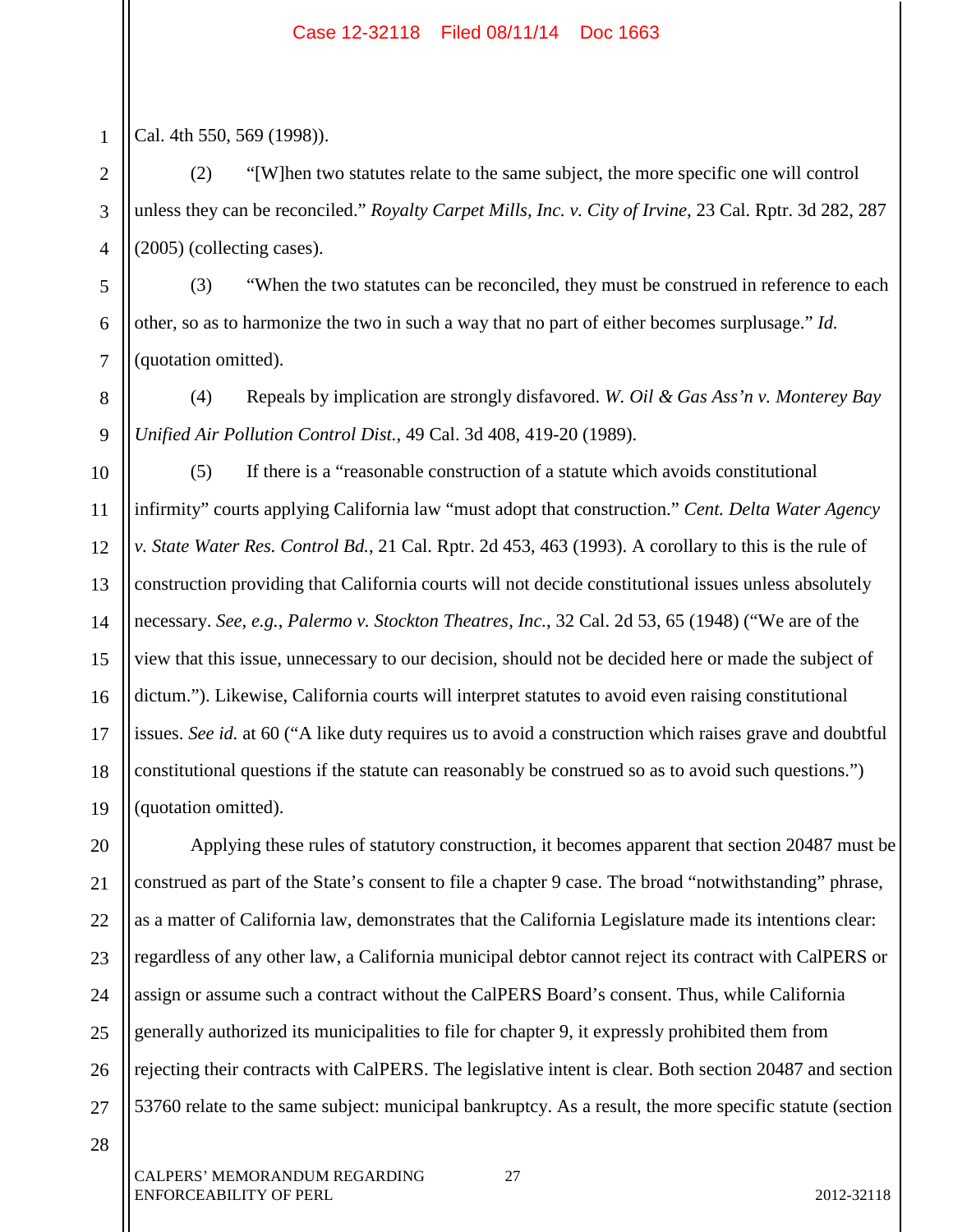1 2 3 4 5 6 7 8 20487) must control over the general (section 53760). The two statutes can easily be reconciled. Section 53760 is a general authorization statute, while section 20487 is an exception to this general authorization. In this regard, another rule of California statutory construction becomes important. The California Legislature is deemed to be aware of its own laws when enacting new laws. *Shirk v. Vista Unified Sch. Dist.*, 42 Cal. 4th 201, 212 (2007) ("The Legislature is deemed to be aware of existing statutes, and we assume that it amends a statute in light of those preexisting statutes."). Thus, if the California Legislature had desired that its creatures could use chapter 9 to reject CalPERS contracts, it would have directly repealed section 20487. There is no question it did not.

9 10 11 12 13 14 15 16 17 18 19 20 21 Franklin has suggested that the California Legislature implicitly repealed section 20487 when it enacted section 53760. Franklin's Reply Regarding Pension Liabilities, p. 6-7. This is contrary to California law. California law imposes a strong presumption against implied repeal. The presumption against implied repeal is so strong that, "[t]o overcome the presumption the two acts must be irreconcilable, clearly repugnant, and so inconsistent that the two cannot have concurrent operation." *W. Oil & Gas*, 49 Cal. 3d at 419 (quotations omitted). Courts are bound "to maintain the integrity of both statutes if the two may stand together. There must be *no possibility* of concurrent operation." *Id*. at 419-420 (quotations omitted) (emphasis in original). Moreover, "Courts have also noted that implied repeal should not be found unless the later provision gives *undebatable evidence* of an intent to supersede the earlier provision." *Id*. at 420 (emphasis in original) (internal quotations & alterations omitted). *Accord Morton v. Mancari*, 417 U.S. 535, 550-51 (1974). Here, there is no evidence, let alone "undeniable evidence," evincing any intent on behalf of the California Legislature that section 20487 was repealed by section 53760. Indeed, the two statutes coexist quite peacefully.

22 23 24 25 26 27 Simply predicating a political subdivision's entry into chapter 9 on a condition—that a municipal debtor cannot reject its contract with CalPERS—does not nullify section 53760. In fact, this case proves the point. The City, without seeking to reject its relationship with CalPERS, has consensually compromised with all of its creditors, save one. And, its Plan sets it on a course of fiscal stability into the foreseeable future. In that sense, section 53760 has achieved its purposes without doing violence to section 20487. Under California law, this Court must determine whether the two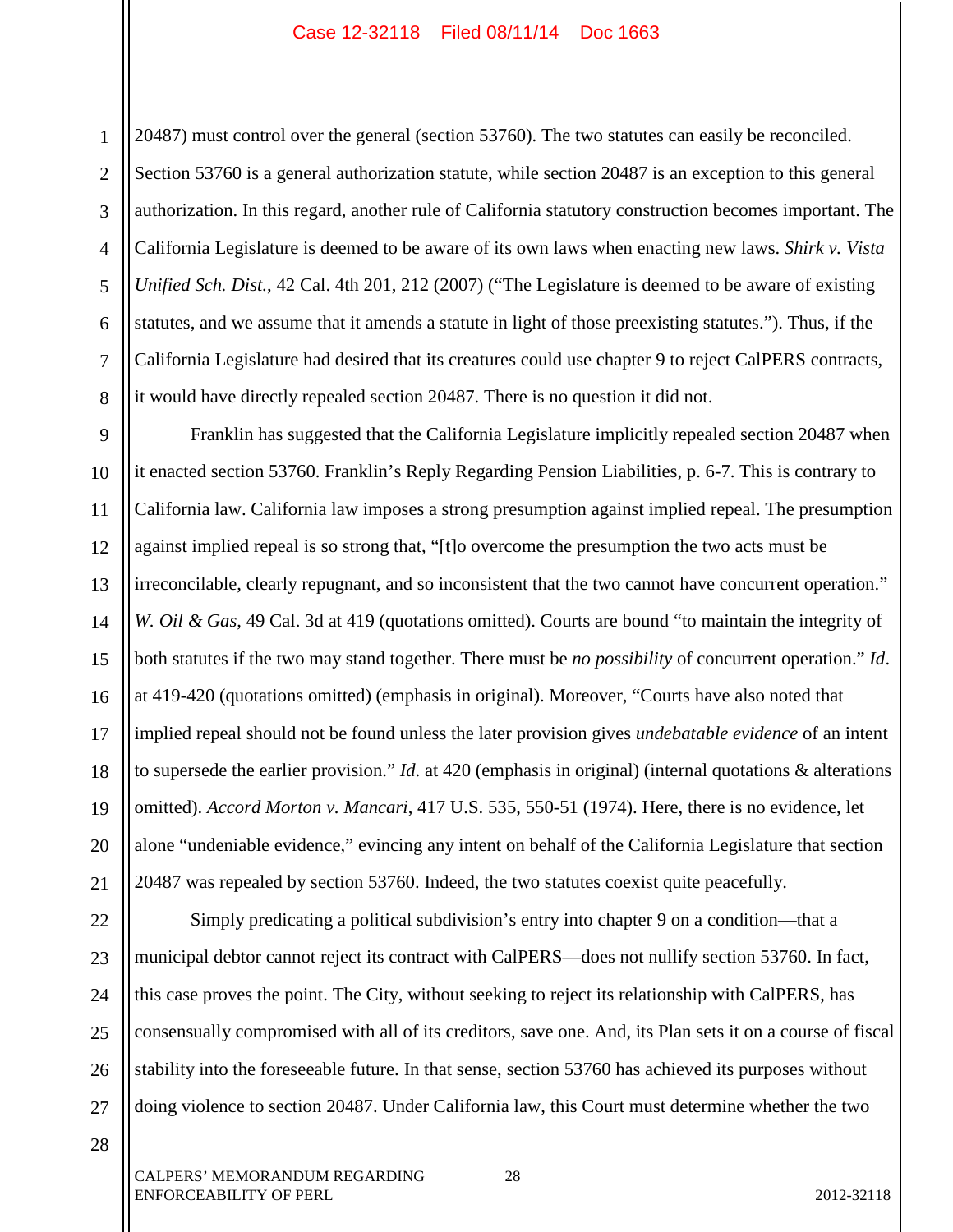1 2 3 4 statutes can "stand together." The evidence at trial demonstrates that the two laws easily "stand together" and the operation of one is not so "irreconcilable, clearly repugnant, and so inconsistent that the two cannot have concurrent operation." *W. Oil & Gas* at 419-20. Accordingly, the municipal bankruptcy authorization statute did not implicitly repeal section 20487.

5 6 7 8 9 10 11 12 13 14 15 16 The legislative history of section 20487 also makes clear that the California Legislature viewed section 20487's prohibition on rejection as part of its "consent" to allow California's political subdivisions to *file* for chapter 9 protection. For example, numerous portions of the legislative history of section 20487 reference how other States have placed "conditions on the right to seek bankruptcy relief." *See, e.g.*, Legislative History Research Report Regarding Cal. Gov. Code § 20487, pp. 25-27. Likewise, the legislative history of section 20487 specifically references the fact that the State has the authority to require "preconditions for filing a Chapter 9 bankruptcy." *See, e.g., id*. at p. 59, 89, 97, 184. Further, the legislative history of section 20487 specifically references California's former authorization statute on several occasions. *See, e.g*., *id.* at 26. This is all probative evidence of the California Legislature's intent and this evidence tilts sharply in favor of finding that section 20487 is part and parcel of California's authorization statute and part of the "consent" the State of California has given its municipalities to file for chapter 9.

17 18 19 20 21 22 23 24 25 26 27 Based on all of this, it is well within reason to construe section 20487 as part of California's consent to allow its municipalities to file for chapter 9. After all, this Court's task under the California statutory construction principles set forth above is not to conclude that such a construction is the best one, but only a "reasonable" one or one that is "fairly debatable." *Cent. Delta Water*, 21 Cal. Rptr. 2d at 463; *CalFarm Ins. Co. v. Deukmejian*, 48 Cal. 3d 805, 814-15 (1989) ("If the validity of the measure is 'fairly debatable,' it must be sustained."). This is premised on the fact that, under California law, "statutes are not presumed unconstitutional unless proven constitutional, but rather the reverse." *Cent. Delta Water*, 21 Cal. Rptr. 2d*.* at 463 (citing *CalFarm Ins.*). Consequently, in making its "prediction" on what the California State Supreme Court would say on the matter, this Court must conclude that section 20487 is part of the State's consent to authorize the filing of a chapter 9 petition by one of its creatures.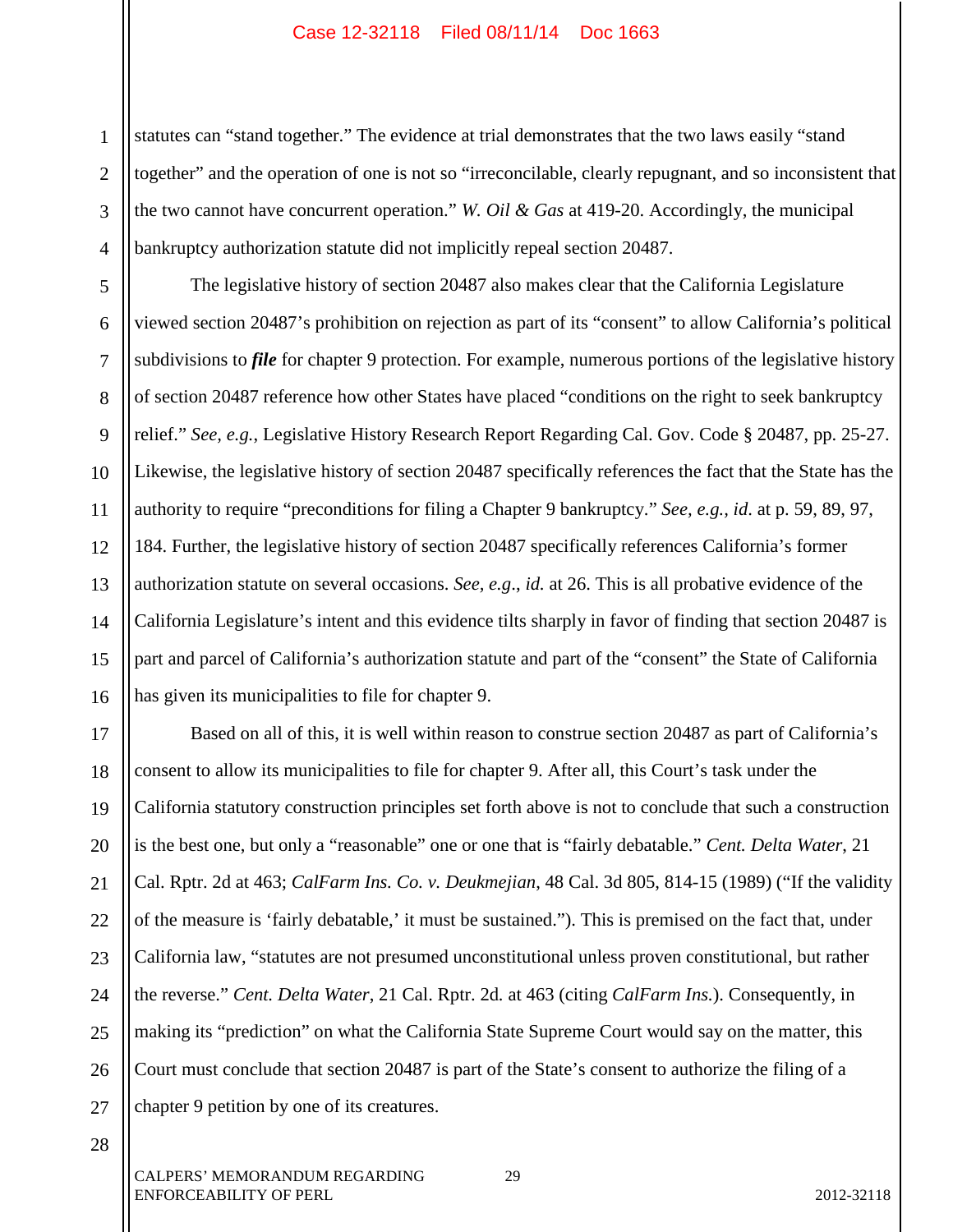## 3. Section 20487 Is Protected by Section 903 of the Code and Is Not Preempted by the Bankruptcy Code.

Section 20487 of the PERL is the type of law that section 903 of the Bankruptcy Code was designed to protect from preemption because it reflects the State of California's control over its municipalities' governmental and political powers. As such, under the express will of Congress as reflected in section 903, section 20487 must stand. Furthermore, there is no indication that Congress, by enacting section 365, clearly and manifestly intended to preempt section 20487. In fact, given the history and context of chapter 9 the opposite is true.

## *i. Section 20487 Is Protected From Preemption By Section 903.*

Through section 903 Congress created a constitutional boundary between the bankruptcy court, the debtor and the State. Its command could not be clearer, as it is prefaced with the phrase "This chapter does not limit or impair the power of the State . . . ." The phrase "this chapter" obviously means chapter 9, and by incorporation through section 901, section 365 of the Code. Thus, the powers granted to a municipal debtor in bankruptcy are limited by section 903. That is clear from the face of the statute. Section 20487 falls well within the ambit of the requirement that a State is able to control the "political and governmental powers of such municipalities" during a chapter 9 case.

Under Cal. Gov. Code § 45341, a city may establish a pension plan "in order to effect economy and efficiency in the public service," which are the same goals expressed by the California Legislature when it created the State retirement system. Cal. Gov. Code § 20001. The Stockton Charter mandates that the City "provide for a retirement and death benefit plan for officers and employees of the City." Stockton City Charter Art. XXVI, § 2600; *see also id.* at § 2601 ("The City Council may provide for such a plan by participation in any retirement system and death benefit plan now existing or hereafter created under the laws of the State of California which municipalities and municipal officers and employees are eligible to join."). "The authority to provide for pensions . . . [is] a municipal affair." *Richards v. Wheeler*, 10 Cal. App. 2d 108, 111 (1935) (citing cases); *see also Bellus v. City of Eureka*, 69 Cal. 2d 336, 345 (1968) ("The City here agrees that establishment of an employee pension plan is a municipal affair."). The California Supreme Court has recognized that the term "municipal affairs" encompasses "governmental activity." *Cal. Fed. Savings & Loan Ass'n v.* 

1

2

3

4

5

6

7

8

9

10

11

12

13

14

15

16

17

18

19

20

21

22

23

24

25

26

27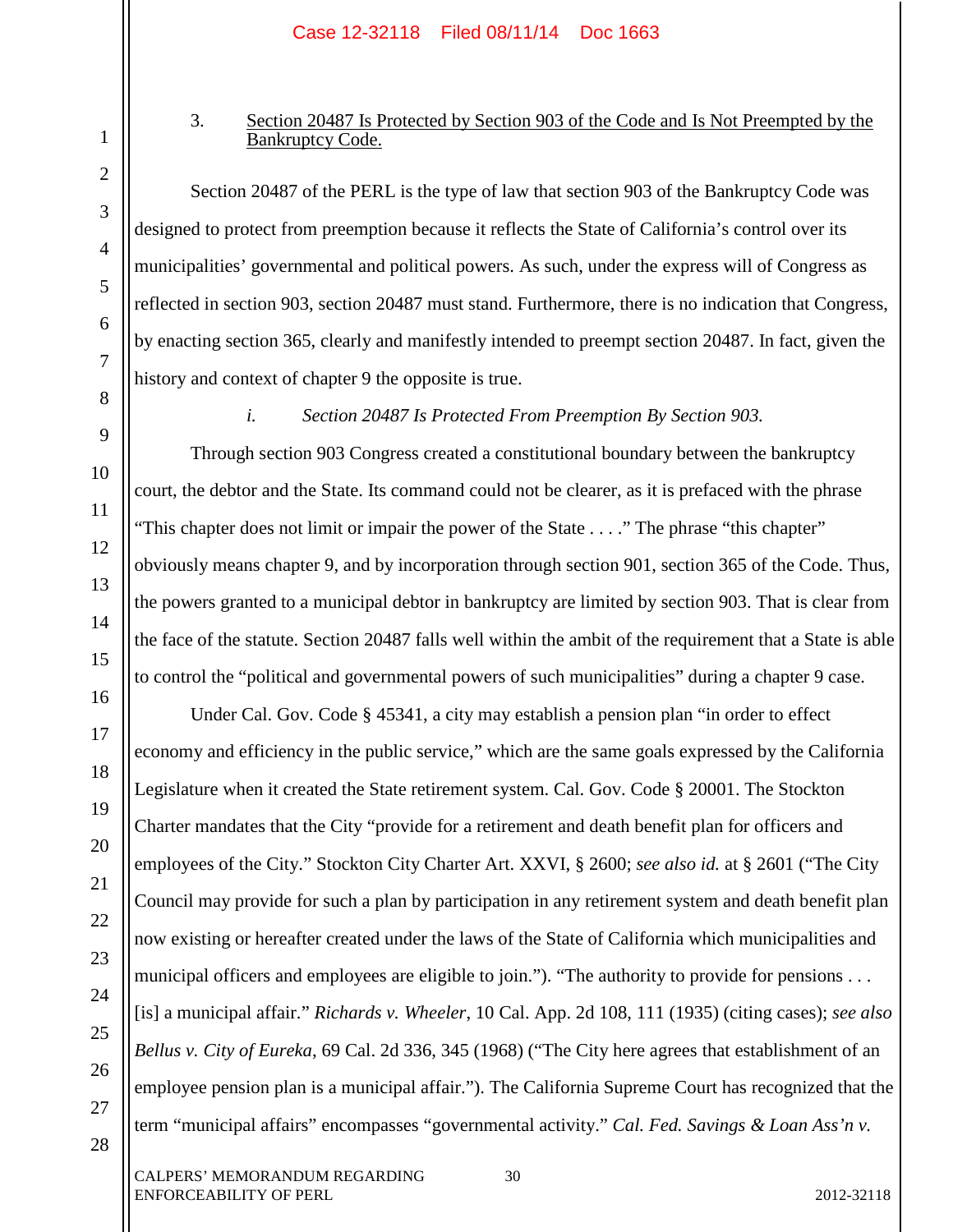1 2 3 4 5 6 7 8 9 10 11 12 13 14 *City of Los Angeles*, 54 Cal. 3d 1, 17-18 (1991). Thus, by providing for pension benefits, the City is exercising one of its "political or governmental powers" as envisioned in section 903. *See* M. McConnell & R. Picker, W*hen Cities Go Broke: A Conceptual Introduction to Municipal Bankruptcy*, 60 U. Chi. L. Rev. 425, 462-63 (1993) ("The application [of § 903] to only political or governmental powers seems to recognize the traditional distinction in local government law between proprietary and nonproprietary activities of municipalities. . . . This may or may not have any practical significance, because the governmental/proprietary distinction has all but collapsed"). Stockton chose to participate in CalPERS. *See* Cal. Gov. Code § 45345. By doing so, it agreed to be bound "to all provisions of this part and all amendments thereto." Cal. Gov. Code § 20506. This, of course, includes section 20487 of the PERL. Thus, given that pensions are considered to be a governmental function as a matter of both Federal (*see* CalPERS' Supplemental PERL Brief), and State law, by agreeing to participate in CalPERS, Stockton expressly ceded this particular governmental function back to the State through its agency, CalPERS.<sup>15</sup> As such, it has no right to reject its relationship with CalPERS via the Bankruptcy Code because section 903 expressly prohibits

15 interference with the State's ability to control its municipalities in the exercise of its political or

- 16 governmental powers.
- 17

 $\overline{a}$ 

<sup>18</sup> 19 20 21 22 23 24 25 26 27 28 CALPERS' MEMORANDUM REGARDING 31 <sup>15</sup> The concept that the provision and administration of a public pensions system is a governmental function has been recognized by several other courts. *See, e.g.*, *Crosby v. City of Gastonia*, 682 F. Supp. 2d 537, 546 (W.D.N.C. 2010) ("the act of funding the [Gastonia Supplementary Pension Fund] would be a governmental function rather than a proprietary one. This is because such action, purportedly required by state statute, would be more political, legislative, and performed for the public good, as opposed to commercial or proprietary in nature."); *Commerce Bank of Kansas City, N.A. v. Housing Auth. of Kansas City, Mo.*, 62 F.3d 1123, 1125 (8th Cir. 1995) (noting funds in pension plan assisting in performing "governmental function" because public agency "can only function through its employees, and to hire and retain competent employees the [agency] reasonably determined to provide a pension plan."); *Currigan v. Stone*, 317 P.2d 1044, 1049 (Colo. 1959) ("Creation of the Police Pension and Relief Fund, control and administration thereof by the City . . . are all a part of and are inextricably interwoven into the creation and maintenance of the Police Department of the City of Denver, and the exercise of control over the fund is a governmental function."); *Glassman v. Glassman*, 131 N.E.2d 721, 727 (N.Y. 1956) ("That the Retirement System is an arm or agency of the State performing the public function of providing and regulating pensions for public employees cannot be doubted."); *Bd. of Trustees of Police Pension Fund of Glen Ellyn v. Village of Glen Ellyn*, 85 N.E.2d 473, 481 (Ct. App. Ill. 1949) ("the duties imposed upon a municipality with reference to the establishment of police pension funds are government in character."); *Ayers v. City of Tacoma*, 108 P.2d 348, 352 (Wash. 1940) (holding local "pension system" is a "governmental function directed toward more effective public service, which is a benefit to the city.").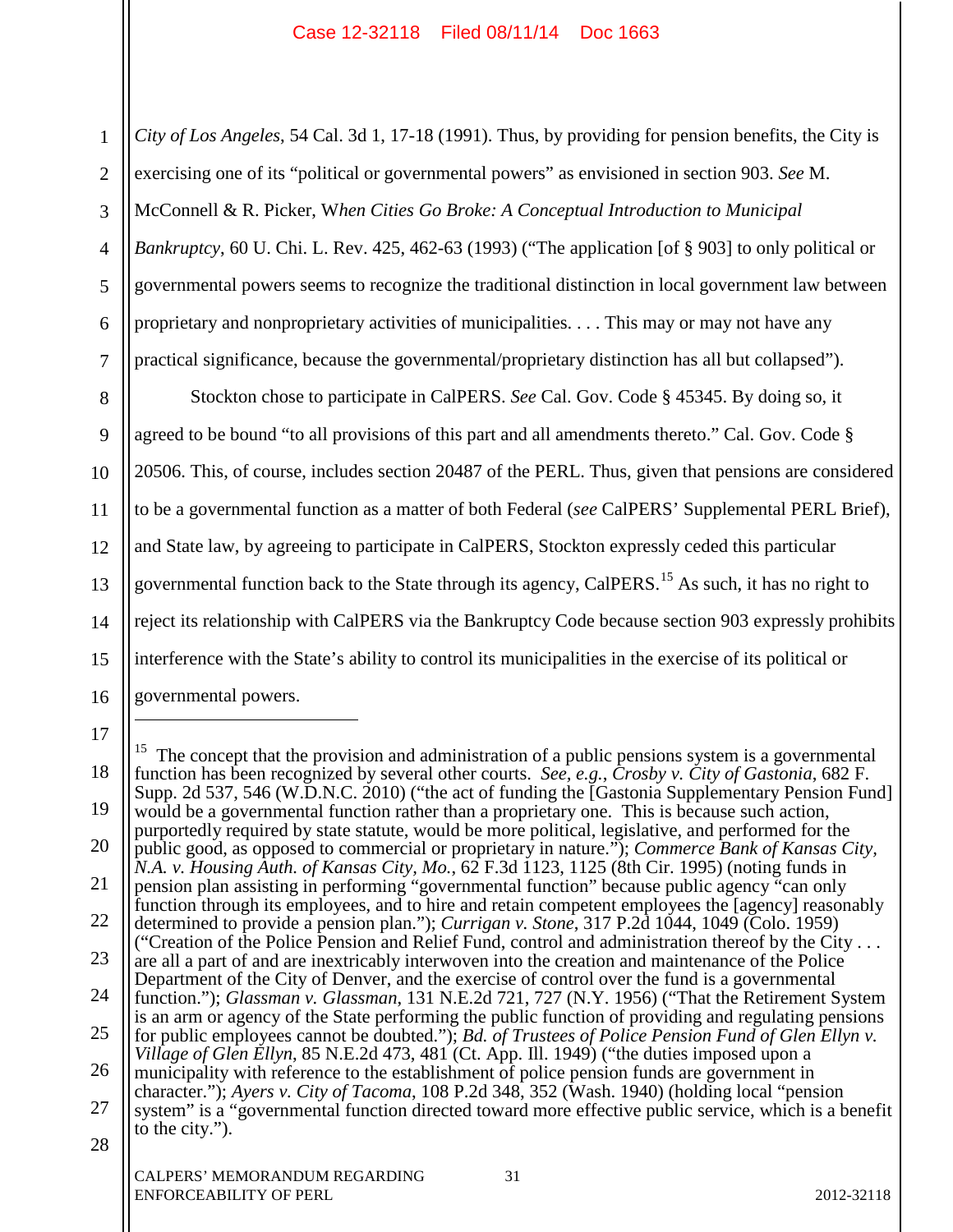1 2 3 4 5 6 7 8 9 10 11 12 13 14 15 16 17 18 *ii. In Any Event, Section 20487 Is Not Preempted by the Bankruptcy Code*. As discussed above with respect to the conclusion that the Bankruptcy Code does not generally preempt the PERL, neither express nor field preemption apply so as to render section 20487 ineffective in chapter 9. The only remaining form of preemption which could apply so as to preempt section 20487 is conflict preemption. Conflict preemption occurs only when (1) "compliance with both federal and state regulations is a physical impossibility;" or (2) in "those instances where the challenged state law stands as an obstacle to the accomplishment and execution of the full purposes and objectives of Congress." *Arizona v. United States*, 132 S. Ct. 2492, 2501 (2012) (quotations and citations omitted); *see also In re Thorpe Insulation Co.*, 677 F.3d 869, 889 (9th Cir. 2012), *cert. denied*, 133 S. Ct. 119 (2012). "Implied preemption analysis *does not* justify a 'freewheeling judicial inquiry into whether a state statute is in tension with federal objectives'; such an endeavor 'would undercut the principle that *it is Congress rather than the courts* that preempts state law.'" *Chamber of Commerce of the U.S. v. Whiting*, 131 S. Ct. 1968, 1985 (2011) (emphasis added) (quoting *Gade v. Nat'l Solid Wastes Mgmt. Ass'n.*, 505 U.S. 88, 111 (1992) (Kennedy, J., concurring)). "Our precedents 'establish that a high threshold must be met if state law is to be preempted for conflicting with the purposes of a federal Act.'" *Id.* at 1985 (quoting *Gade*, 505 U.S. at 110)). Under binding Supreme Court preemption precedents, section 20487 comes to this Court with a very strong presumption in favor of its constitutionality.

19 20

(a) Physical Impossibility Preemption Does Not Apply.

21 22 23 24 25 26 27 Any claim that "physical impossibility" applies is easily dispatched. Section 365(a) provides that a debtor "*may* assume or reject any executory contract." 11 U.S.C. § 365(a) (emphasis added). Thus, under 365(a) the choice to assume or reject rests within the discretion of the municipal debtor. If it does neither, the contract "rides through" the bankruptcy. *See, e.g.*, *Smith v. Hill*, 317 F.2d 539, 542 n.6 (9th Cir. 1963). However, section 20487 prohibits rejection and requires approval for assumption. There is no "physical impossibility" between the two because under section 365(a), a municipal debtor has the option of deciding what to do with its executory contracts. If the Code required otherwise—that a debtor must reject such contracts—physical impossibility might have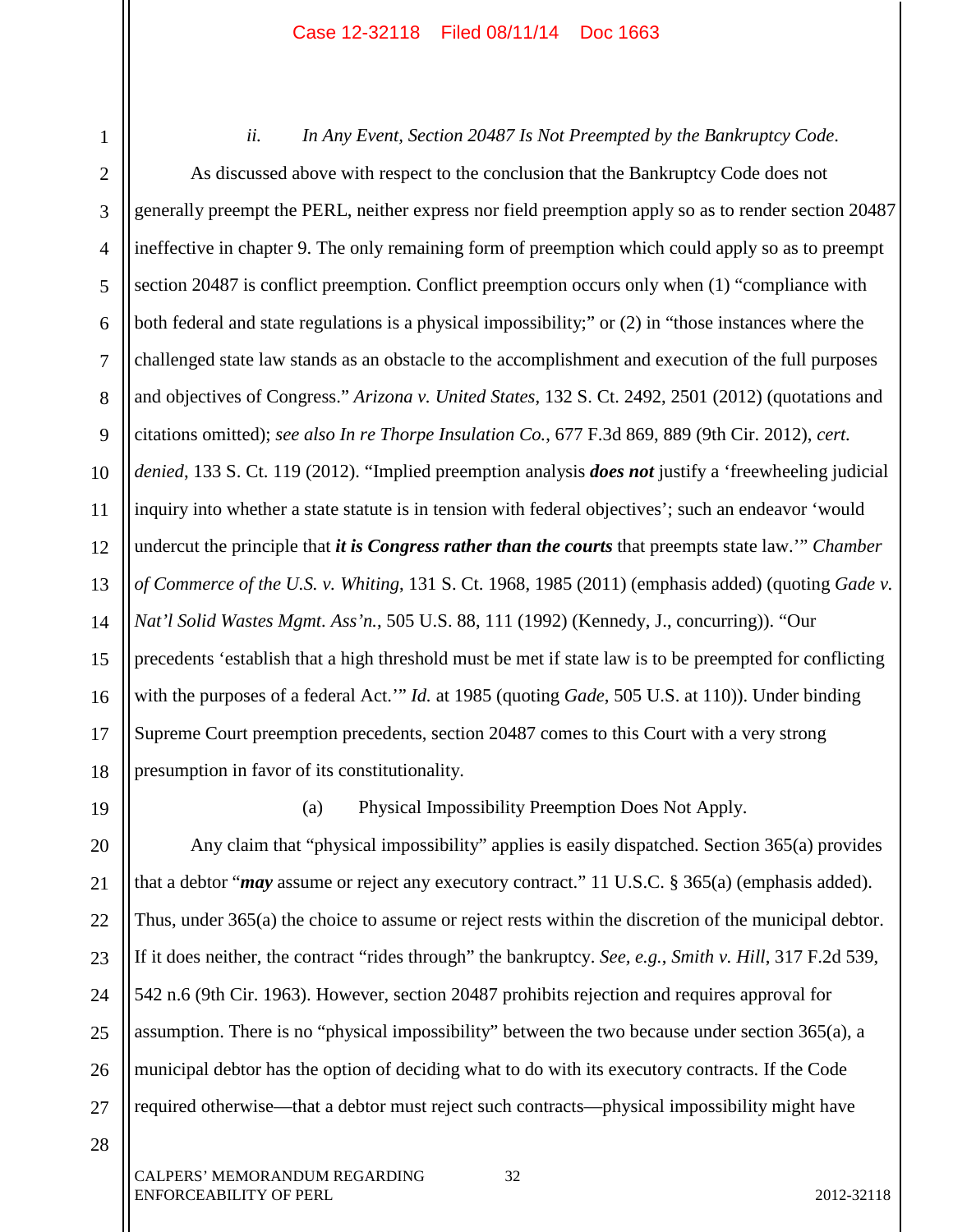1 2 some role to play. Because it expressly does not, "physical impossibility" preemption does not exist because a debtor can, like Stockton, comply with both federal and State law.

3

4

5

6

7

8

9

10

11

(b) Obstacle Preemption Does Not Apply.

The key to "obstacle" preemption, as noted, is whether the State law "stands as an obstacle to the accomplishment and execution of the full purposes and objectives of Congress." *Arizona*, 132 S. Ct. at 2501 (quotations and citations omitted). Again, the "two cornerstones" of every preemption analysis are (1) Congressional intent and (2) the presumption against preemption. *Wyeth v. Levine*, 555 U.S. 555, at (2009). In assessing Congress's intent to preempt, courts must first focus on the statutory language which, of course, "contains the best evidence of Congress's pre-emptive intent." *CSX Transp., Inc. v. Easterwood*, 507 U.S. 658, 664 (1993); *CTS Corp. v. Waldburger*, 134 S. Ct. 2175, 2185 (2014) ("Congressional intent is discerned primarily from the statutory text.").

12 13 14 15 16 17 18 19 20 21 22 23 Here, Congress gave no indication through the statutory text of section 365(a) into whether it intended to preempt State laws protecting pension rights in chapter 9. Section 365(a) is completely silent on that matter. Nor is CalPERS aware of any legislative history indicating whether section 365(a) was intended to displace State laws expressly precluding rejection of a debtor's relationship with its State-run pension system. Thus, it cannot be said that Congress expressed its intent in a "clear" and manifest" enough manner in section 365(a) to overcome the presumption against preemption that applies to Cal. Gov. Code § 20487. *BFP v. Resolution Trust Corp.*, 511 U.S. 531, 544 (1994). The administration and provision of public pensions is an area of traditional State regulation and exercise of the historic police powers of the States. *See* CalPERS' Supplemental PERL Brief, § II.A.1. As the Supreme Court made clear, absent such a "clear and manifest" expression by Congress, "the Bankruptcy Code will be construed to adopt, rather than displace, pre-existing state law." *Id.* at 544- 45.

24 25 26

27 Likewise, given the relationship that exists between a municipal debtor and the laws of the State of California, which has expressly forbidden contracting agencies to reject their relationship with CalPERS, any such "liberating preemption would come only by interposing federal authority between a State and its municipal subdivision] . . . ." *Nixon v. Missouri Muni. League*, 541 U.S. 125,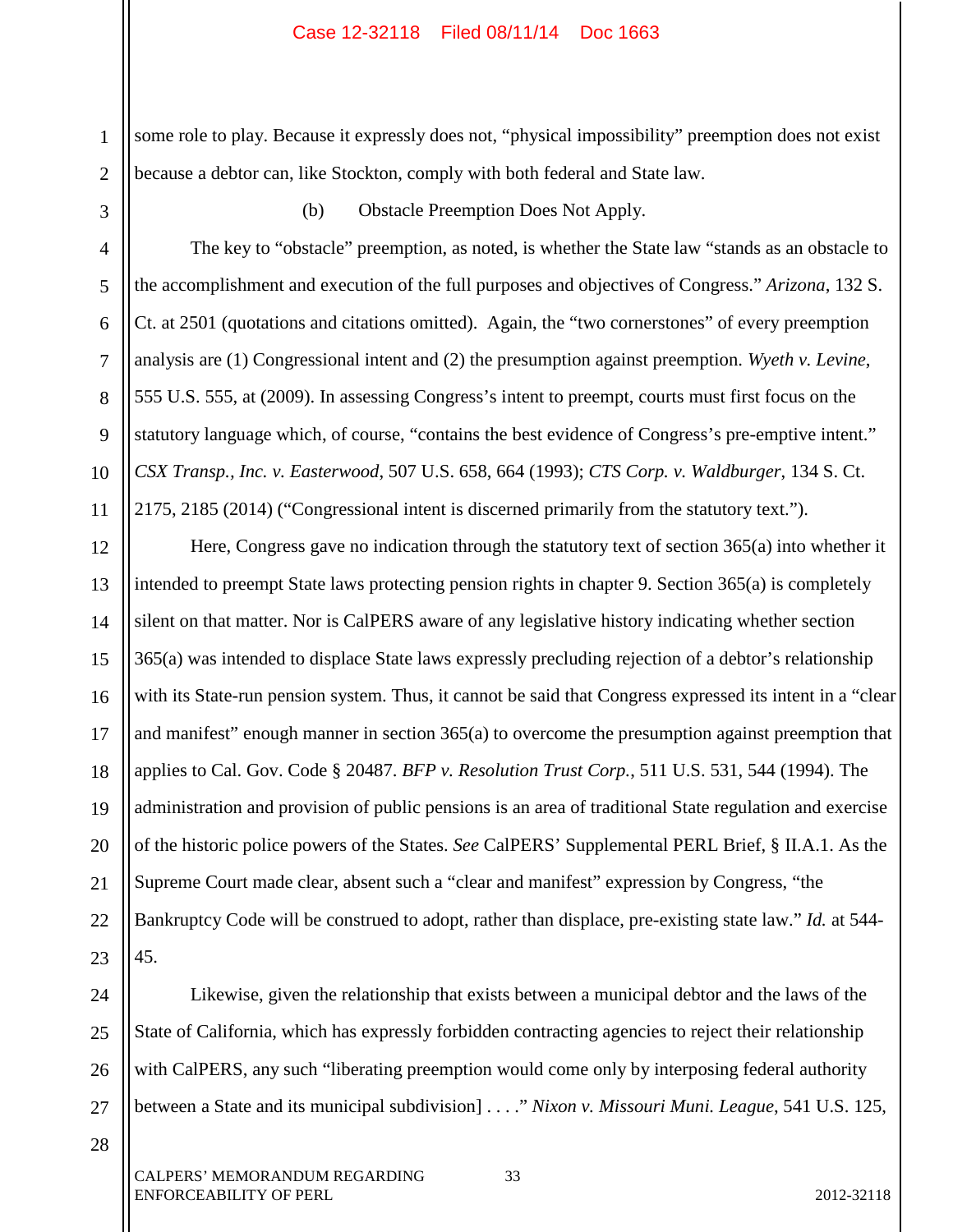1 2 3 4 5 140 (2004). Thus, the Supreme Court has instructed that courts apply a "working assumption that federal legislation threatening to trench on the States' arrangements for conducting their own governments should be treated with *great skepticism* . . . ." *Id.* Applying the required "great skepticism" leads to but one conclusion: that Congress did not intend to preempt laws like Cal. Gov. Code § 20487 by means of section 365 of the Bankruptcy Code.

6 7 8 9 10 11 12 13 14 15 16 17 18 19 Reliance on the "broad remedial purposes" of the Code as a justification for preemption of section 20487 would be inappropriate as the Supreme Court has rejected such purpose-driven statutory construction. "After all, almost every statute might be described as remedial in the sense that all statutes are designed to remedy some problem." *CTS Corp.*, 134 S. Ct. at 2185. This is so because "no legislation pursues its purposes at all costs." *Rodriguez v. United States*, 480 U.S. 522, 525-26 (1987) (per curiam); *see also In re Transcon Lines*, 58 F.3d 1432, 1437-38 (9th Cir. 1995) ("Invocation of the 'plain purpose' of legislation . . . takes no account of the processes of compromise and, in the end, prevents the effectuation of congressional intent.") (quoting *Bd. of Governors of the Fed. Reserve Sys. v. Dimension Fin. Corp.*, 474 U.S. 361, 373-74 (1986)). In fact, the Supreme Court has referred to the invocation of such "purposes" as the "last redoubt of losing causes" because "[e]very statute proposes, not only to achieve certain ends, but also to achieve them by particular means—and there is often a considerable legislative battle over what those means ought to be." *Dir., Office of Workers' Comp. Programs, Dep't of Labor v. Newport News Shipbuilding & Dry Dock Co.*, 514 U.S. 122, 136 (1995).

20 21 22 23 24 25 26 27 The Supreme Court has recognized that the Bankruptcy Code does not reflect any such "broad remedial purpose." In rejecting similar reasoning, the Supreme Court concluded that "the Bankruptcy Code . . . is not a remedial statute" in the sense that it is designed to protect and secure specific interests. *Florida Dep't of Revenue. v. Piccadilly Cafeterias, Inc.*, 554 U.S. 33, 51 (2008); *see also Schwab v. Reilly*, 560 U.S. 770, 791 (2010) ("none of Reilly's policy arguments can overcome the Code provisions" because such an "approach threatens to convert a fresh start into a free pass."); *In re Flores*, 735 F.3d 855, 861 (9th Cir. 2013) (en banc) (noting that the "fresh start" generality is "not the end of the story")); *In re Dumont*, 581 F.3d 1104, 1111 (9th Cir. 2009) (looking to the purposes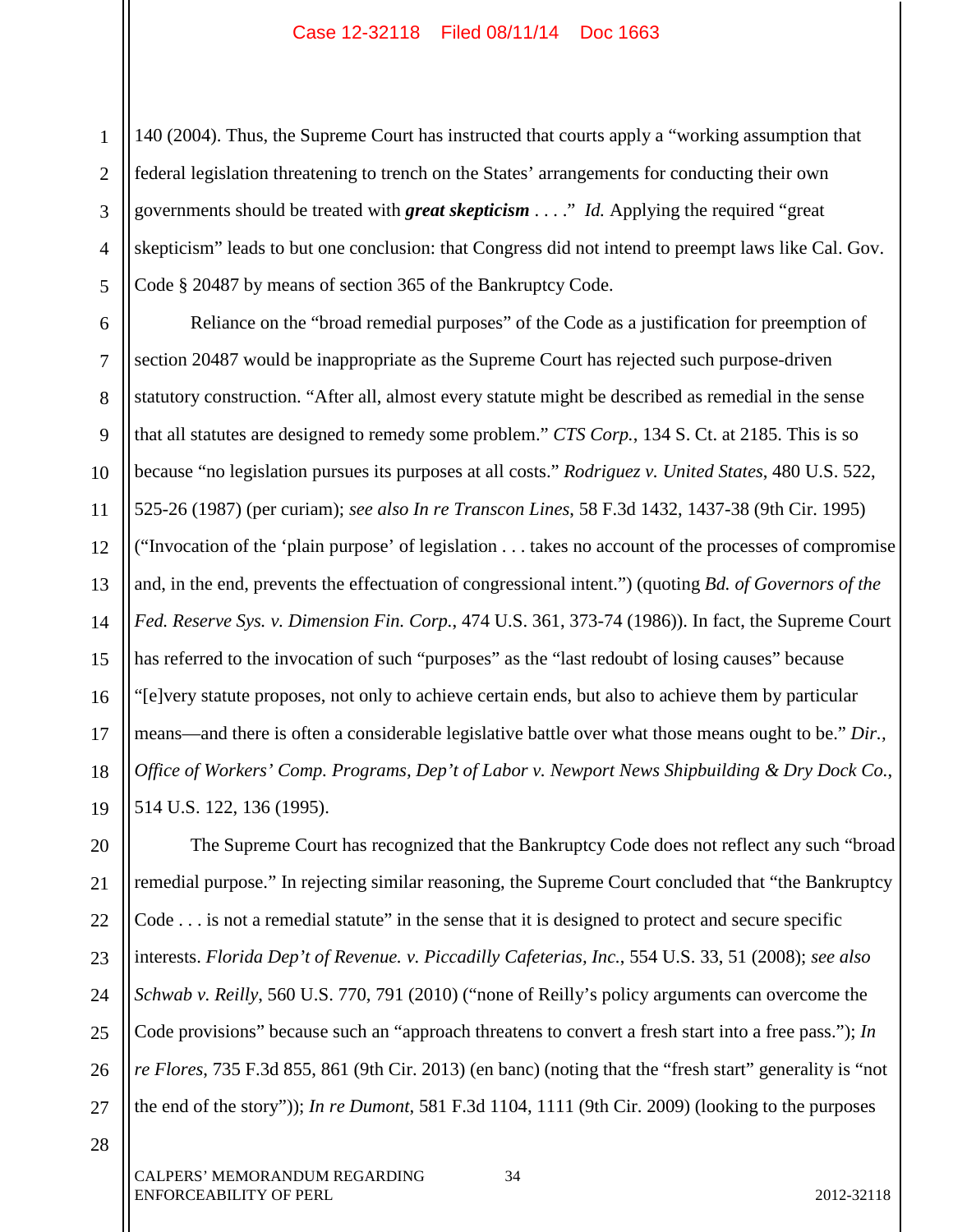1 2 of the Bankruptcy Code is not helpful because "Bankruptcy law serves two central but often conflicting interests"); *Myers v. TooJay's Mgmt. Corp.*, 640 F.3d 1278, 1286 (11th Cir. 2011).

3 4 5 6 7 8 9 10 11 12 13 14 15 16 17 Moreover, any claim that not allowing a City to reject its relationship with CalPERS might make it more difficult to reorganize in some hypothetical sense is not supported by the actual facts of this case. In any event, the Ninth Circuit has said "'[s]imply making a reorganization more difficult for a particular debtor . . . does not rise to the level of 'standing as an obstacle to the accomplishment of the full purposes and objectives of Congress.'" *In re Thorpe*, 677 F.3d at 890-91 ((quoting *In re Baker & Drake*, *Inc*., 35 F.3d 1348, 1354 (9th Cir. 1994) (quoting *Schneidewind v. ANR Pipeline Co.*, 485 U.S. 293, 300 (1988)).<sup>16</sup> Thus, there is no evidence that, by not allowing the City to hypothetically reject its relationship with CalPERS, section 20487 somehow stands as an obstacle to the realization of Congress's purposes in enacting chapter 9 and there is no basis to conclude that section 20487 is preempted by the Bankruptcy Code.  $\overline{a}$ <sup>16</sup> Any suggestion that the Bankruptcy Code is the *only* means by which contracts may be impaired is incorrect. In upholding a New Jersey law, the Supreme Court recognized that "a state insolvency act

<sup>18</sup> 19 20 21 22 23 24 25 26 27 28 CALPERS' MEMORANDUM REGARDING 35 is limited by the Contract Clause," but such limitations depended "on what is affected by such composition and what state power it brings into play. The dictum from *Sturges v. Crowninshield* [4 Wheat. 122 (1819)] is one of those *inaccurate generalizations that has gained momentum from uncritical repetition*." *Faitoute Iron & Steel Co. v. City of Asbury Park*, 316 U.S. 502, 513 (1942) (emphasis added). Contracts may also be impaired under California law, notwithstanding California's Contracts Clause. *See, e.g.*, *Sonoma Cnty. Org. of Pub. Emps v. Cnty of Sonoma*, 23 Cal. 3d 296, 305 (1976) ("Our inquiry, then, concerns not whether the state may in some cases impair the obligation of contracts, but the circumstances under which such impairment is permissible"). Since *Faitoute*, the Supreme Court has affirmed that the Contracts Clause should not be so broadly interpreted. *See Allied Structural Steel Co. v. Spannaus*, 438 U.S. 234, 240 (1978) (stating that while the language of the Contracts Clause appears absolute, "it is not . . . the Draconian provision that its words might seem to imply"). Rather, State laws which impair contracts do not violate the clause so long as they serve "a legitimate public purpose such as remedying a general social or economic problem," and "the means chosen to accomplish this purpose [are] reasonable and necessary." *Buffalo Teachers Federation v. Tobe*, 464 F.3d 362, 368 (2d Cir. 2006) (citing *Energy Reserves Group, Inc. v. Kansas Power & Light Co.*, 459 U.S. 400, 41-13 (1983)). Furthermore, the "Contracts Clause has been construed narrowly in order to ensure that local governments retain the flexibility to exercise their police powers effectively." *Ching Young v. City & Cnty. of Honolulu*, 639 F.3d 907, 913 (9th Cir. 2011) (quotations omitted).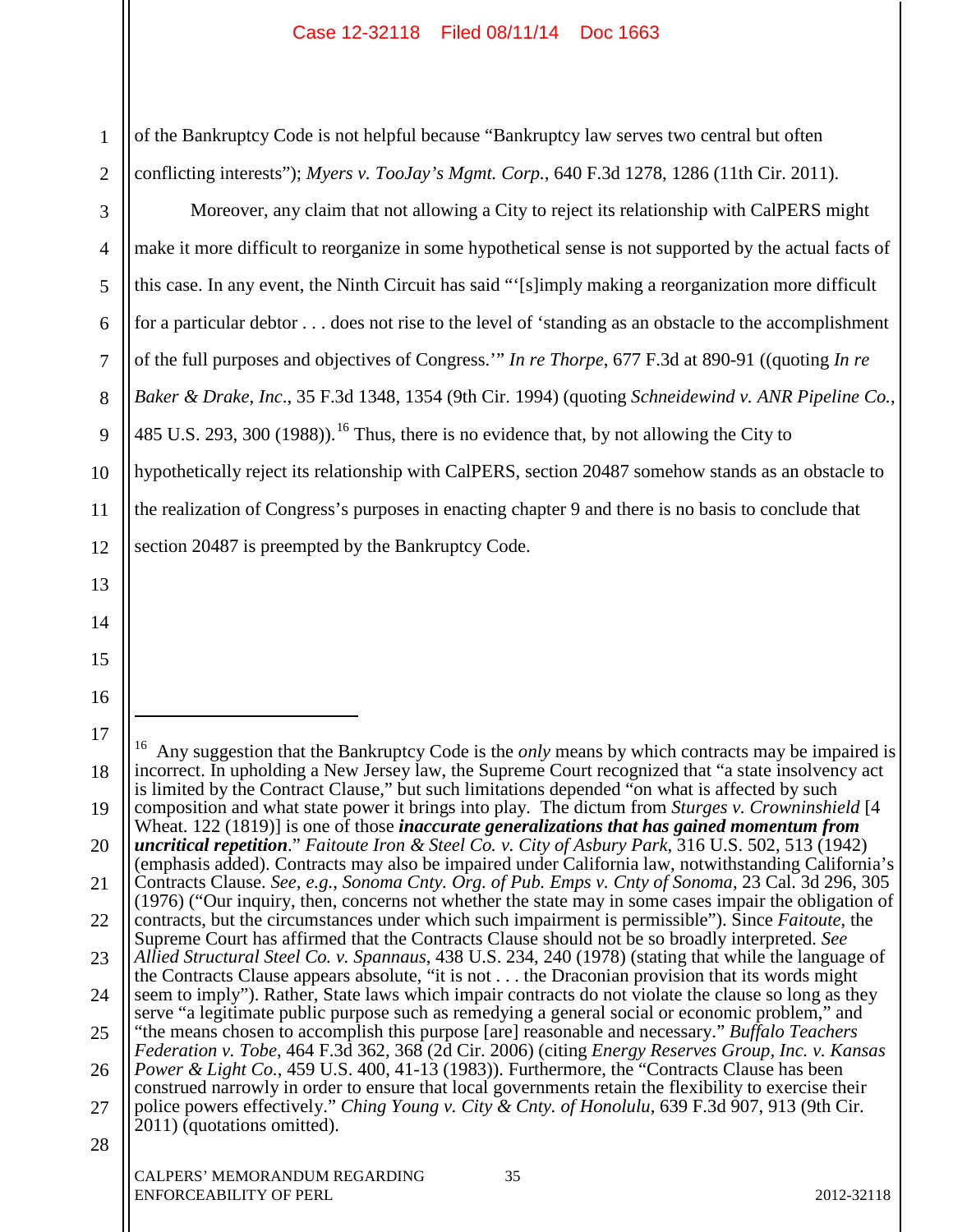1

## **D.** *Mission Independent* **Has No Application In this Case.**

2 3 4 5 6 7 8 9 10 11 12 13 Franklin's past reliance on the enigmatic dictum in *Mission Independent School District v. Texas*, 116 F.2d 175 (1940), is misplaced. Franklin's Reply Regarding Pension Liabilities, p. 5 [Dkt. No. 1397]. In that case, the court made an alternate, albeit dispositive, ruling on the question of whether a 1939 law violated the Texas Constitution's prohibition against "deceptive and misleading" titles to legislative acts. *Id.* at 178. On that ground alone, the court could have ordered the remand (to confirm the plan) that it did, without addressing any of the federal constitutional issues, because the 1939 law did not repeal a 1935 law that authorized Texas's subdivisions to file for bankruptcy. *See id.* at 177. Under settled principles of judicial restraint at that time, this would have been the correct way to resolve this case. *See, e.g., Siler v. Louisville & Nashville R. Co.*, 213 U.S. 175, 193 (1909). At best, the portion of *Mission Independent* on which Franklin and certain courts rely is dictum, which has no precedential value. *See, e.g.*, *Boykin v. Boeing Co.*, 128 F.3d 1279, 1282 (9th Cir. 1997) ("Because this is dictum, we accord it no precedential value.").

In any event, *Mission Independent* is distinguishable or just plain wrong under modern day jurisprudence. *First*, unlike today, the municipal bankruptcy law in effect at that time *did not* contain any requirement that a municipality actually have any State authorization, let alone the "specific authorization" now mandated by section 109(c)(2). *United States v. Bekins,* 304 U.S. 27, 49 (1938). The decision is therefore contrary to the current chapter 9 because the legislative history of currently applicable chapter 9 makes it clear that "withdrawal of State consent *at any time* will terminate the case . . . ." H.R. REP. NO. 94-686, at 8, *reprinted in* 1976 U.S.C.C.A.N. 539, 545 (emphasis added).

24 25 26 27 *Second*, the Fifth Circuit did not construe the 1939 law as a bankruptcy authorization statute; rather, it interpreted the law as excluding "bonds so owned [by the permanent school fund of Texas] *from the operation* of any composition made." 116 F.2d at 177 (emphasis added). In its view, this reading was the most "natural meaning" of the law in question. *See id.* Thus, in the Fifth Circuit's view, Texas sought to exempt its own bonds from treatment in bankruptcy independently of its authorization to be in bankruptcy. In fact, at the time *Mission Independent* was decided, Texas had two authorization laws on the books. *See id.* Thus, the case says nothing about whether or not a State

28

14

15

16

17

18

19

20

21

22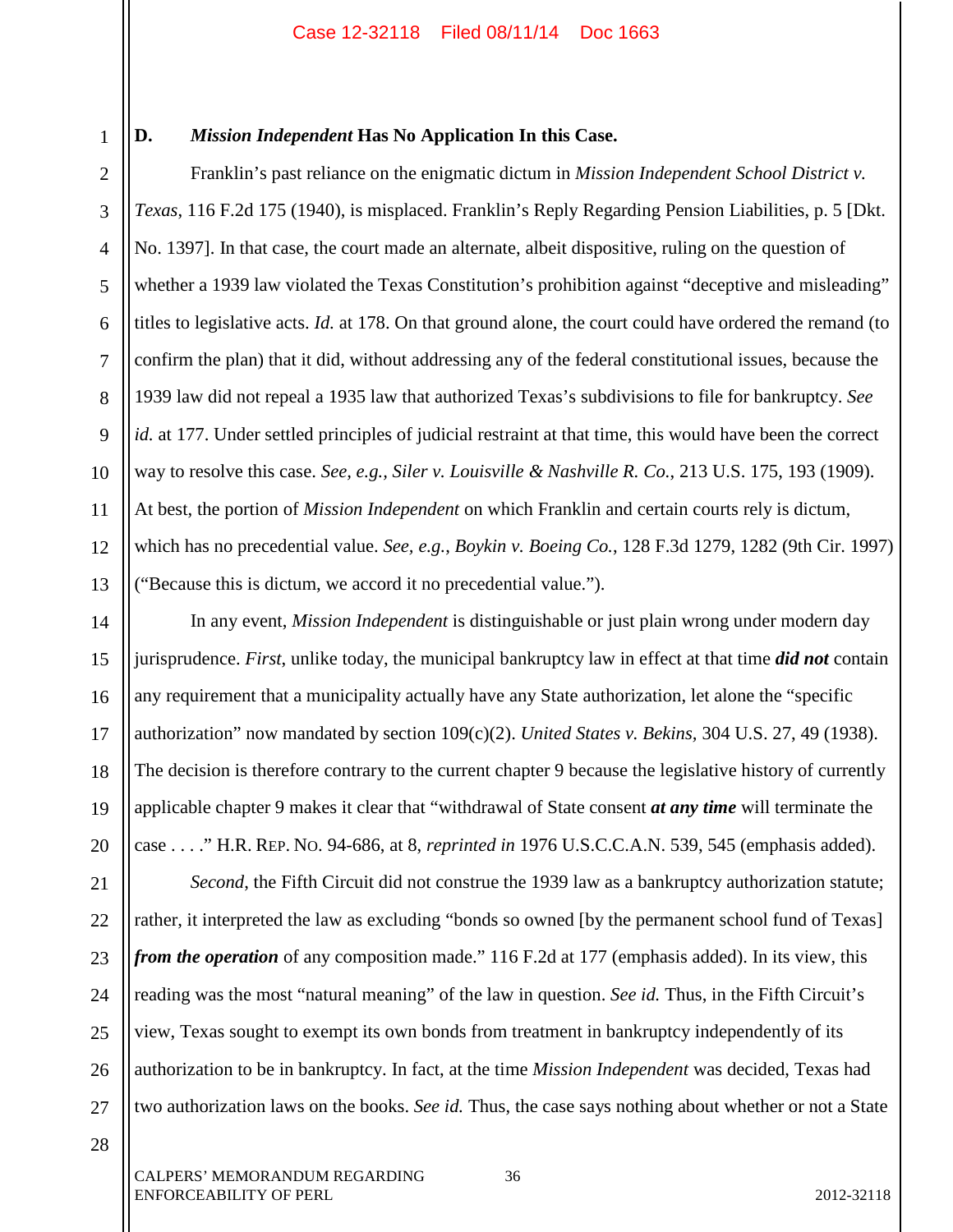1 can or cannot attach conditions in an authorization statute. States obviously can do so given that the control they have over their municipal creatures is absolute. In contrast, the district court in that case construed the law in question as an authorization statute and determined that the bankruptcy case must be dismissed for lack of state authority to file. *See In re Mission Independent School Dist.*, 35 F. Supp. 37, 39 (S.D. Tex. 1940). Had the Fifth Circuit read the statute as a bankruptcy authorizing statute—which, as explained above, is how the California courts would construe section 20487—the result would have ben dismissal of the bankruptcy case.

*Third*, and perhaps most importantly from a factual standpoint, the Fifth Circuit said:

The State of Texas *bought the bonds it holds for the school fund, and paid for them just as others did*. It obtained no better right to repayment. The bonds it holds against its own subdivisions *as an investment* stand just as though they were municipal bonds issued in another state. The State of Texas is simply a bond creditor as others are.

116 F.2d at 178 (emphasis added). In sharp contrast, CalPERS is not appearing in this case as a holder of Stockton bonds. Nor does California, through CalPERS, hold the money in the PERF as an investment to fill the State's coffers with funds that the State is then free to spend. The exact opposite is true. The funds California holds, through CalPERS, are trust funds and they can only be used to pay out pension benefits and to administer the State-run system. *See* Cal. Gov. Code § 20170; *see also* CAL. CONST., art. XVI, § 17(a). The funds held in the PERF stand on much different footing than the bonds that Texas bought as an investment because their purpose is not to enrich the State treasury or to help pay for the educational needs of California's citizens, but to instead fulfill a core governmental objective in sustaining a viable public employee retirement system.

*Fourth*, nothing in the *Mission Independent* case mentions former section 83(i) of Chapter 10, which largely mirrors section 903. As a result, the decision has absolutely nothing to say about what section 903 does or does not mean. The decision is neutral on the matter. Moreover, it was only because the court ruled the 1939 law unconstitutional under *Texas law* (but left in place the 1935 authorization statute), that it was able to avoid having to wrestle with the question of whether the proposed plan, which it ordered to be confirmed, was consistent with State law as was required by *Bekins* and the Federal act in effect at that time. Thus, *Mission Independent* does not address whether section 943(b)(4) would prohibit a plan of adjustment that was inconsistent with State law.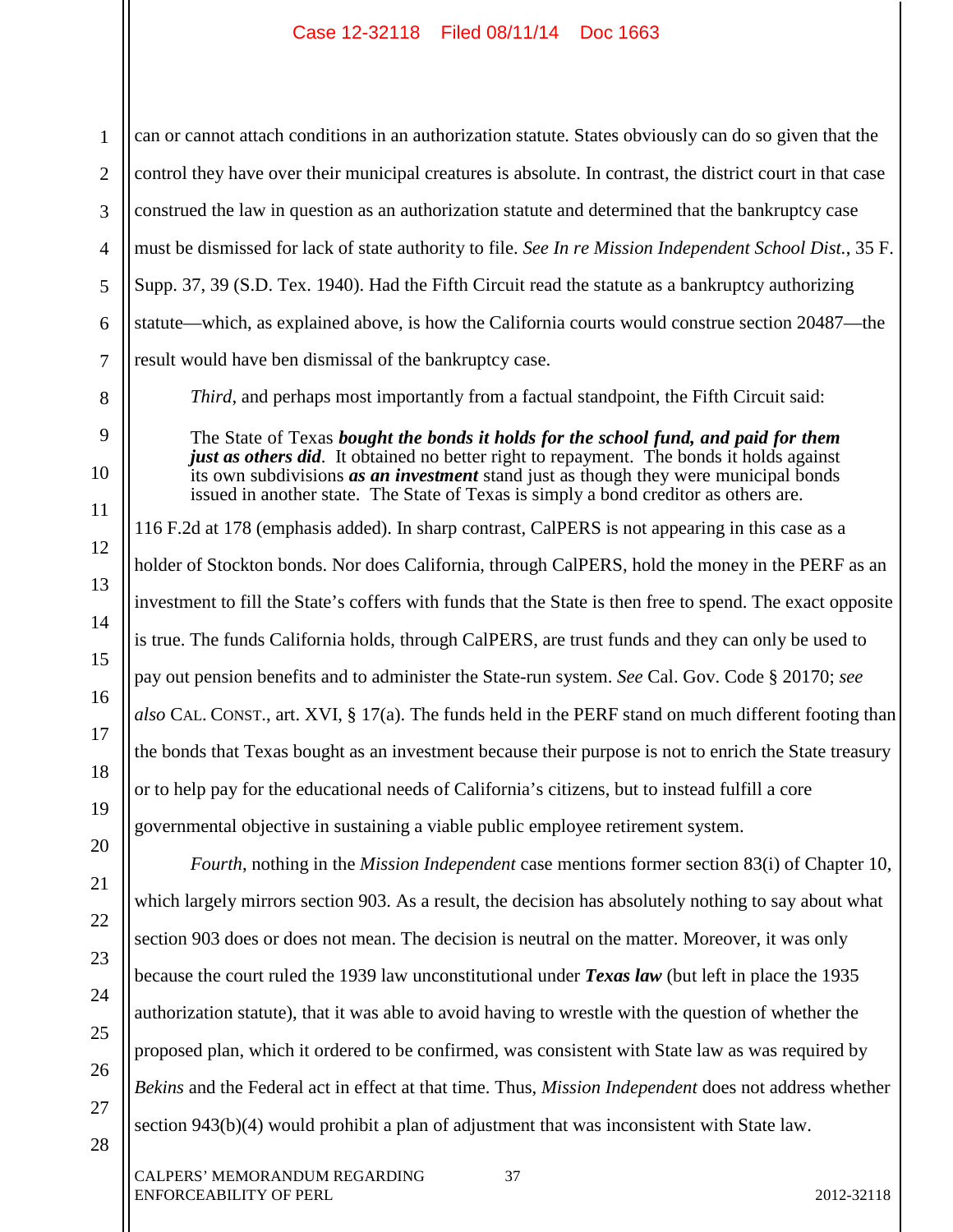$\mathbf{\mathsf{H}}$ 

 $\mathbb{I}$ 

| $\mathbf{1}$   | Finally, the Mission Independent court's 30,000 foot approach to preemption is not the law                                                                                                                                                                                     |  |  |  |  |  |  |  |
|----------------|--------------------------------------------------------------------------------------------------------------------------------------------------------------------------------------------------------------------------------------------------------------------------------|--|--|--|--|--|--|--|
| $\overline{2}$ | today. For example, the court never discussed Congress's intent nor did it even discuss any                                                                                                                                                                                    |  |  |  |  |  |  |  |
| 3              | presumption against preemption, let alone the heightened one that exists if a court is intruding into                                                                                                                                                                          |  |  |  |  |  |  |  |
| $\overline{4}$ | the relationship between a State and one of its municipalities. Nixon, 541 U.S. at 140. Rather, by                                                                                                                                                                             |  |  |  |  |  |  |  |
| 5              | simple <i>ipse dixit</i> , it declared that bankruptcy law reigned supreme. Such an approach is incompatible                                                                                                                                                                   |  |  |  |  |  |  |  |
| 6              | with the modern-day Supreme Court's preemption analysis. Had the court employed the required                                                                                                                                                                                   |  |  |  |  |  |  |  |
| $\tau$         | "working assumption that federal legislation threatening to trench on the States' arrangement for                                                                                                                                                                              |  |  |  |  |  |  |  |
| 8              | conducting their own governments should be treated with great skepticism," id., the Fifth Circuit                                                                                                                                                                              |  |  |  |  |  |  |  |
| 9              | would have been compelled to come to a contrary result.                                                                                                                                                                                                                        |  |  |  |  |  |  |  |
| 10             | E.<br>Congress's Attempt to Abrogate State Sovereign Immunity Pursuant to 11 U.S.C. §<br>$106(a)$ is Inapposite in This Case.                                                                                                                                                  |  |  |  |  |  |  |  |
| 11<br>12       | During the July 8, 2014 hearing, this Court suggested that 11 U.S.C. § 106(a) had some role                                                                                                                                                                                    |  |  |  |  |  |  |  |
| 13             | to play in this Court's analysis, saying:                                                                                                                                                                                                                                      |  |  |  |  |  |  |  |
| 14<br>15       | And another item that is listed in Section $106(a)(1)$ is Section 944. Of course, 944 is<br>the effect of confirmation and includes the discharge, and the conventional analysis is<br>that the State of California by authorizing filing the Chapter 9 invokes Section 106 on |  |  |  |  |  |  |  |
| 16             | itself. And then, of course, the City of Stockton, to the extent it can avail itself of<br>sovereign immunity, invoked Section 106 on itself when it filed this case.                                                                                                          |  |  |  |  |  |  |  |
| 17             | Hr'g Tr. 44-45, July 8, 2014. In fact, Franklin goes so far as to claim that "California has waived                                                                                                                                                                            |  |  |  |  |  |  |  |
| 18             | whatever sovereignty protections CalPERS otherwise might possess by authorizing its municipalities                                                                                                                                                                             |  |  |  |  |  |  |  |
| 19             | to file for bankruptcy." Franklin's Reply Regarding Pension Liabilities, p. 8 (citing Stockton II's                                                                                                                                                                            |  |  |  |  |  |  |  |
| 20             | citation to $\S$ 106(a)). In making this claim, Franklin misses the basic constitutional distinction                                                                                                                                                                           |  |  |  |  |  |  |  |
| 21             | between State sovereignty and sovereign immunity.                                                                                                                                                                                                                              |  |  |  |  |  |  |  |
| 22             | As the Second Circuit explained:                                                                                                                                                                                                                                               |  |  |  |  |  |  |  |
| 23             | While both Amendments protect the States, they deal with different aspects of state                                                                                                                                                                                            |  |  |  |  |  |  |  |
| 24             | sovereignty. The Tenth Amendment protects states from intrusion by the federal<br>government. It addresses state sovereignty generally and limits Congress' exercise of<br>power pursuant to Article I                                                                         |  |  |  |  |  |  |  |
| 25             | The Eleventh Amendment protects States from suits by its citizens in federal court. It                                                                                                                                                                                         |  |  |  |  |  |  |  |
| 26             | is concerned with judicial authority and limits the power of Article III courts over<br>actions brought against States.                                                                                                                                                        |  |  |  |  |  |  |  |
| 27             |                                                                                                                                                                                                                                                                                |  |  |  |  |  |  |  |
| 28             |                                                                                                                                                                                                                                                                                |  |  |  |  |  |  |  |
|                | 38<br>CALPERS' MEMORANDUM REGARDING<br>ENFORCEABILITY OF PERL<br>2012-32118                                                                                                                                                                                                    |  |  |  |  |  |  |  |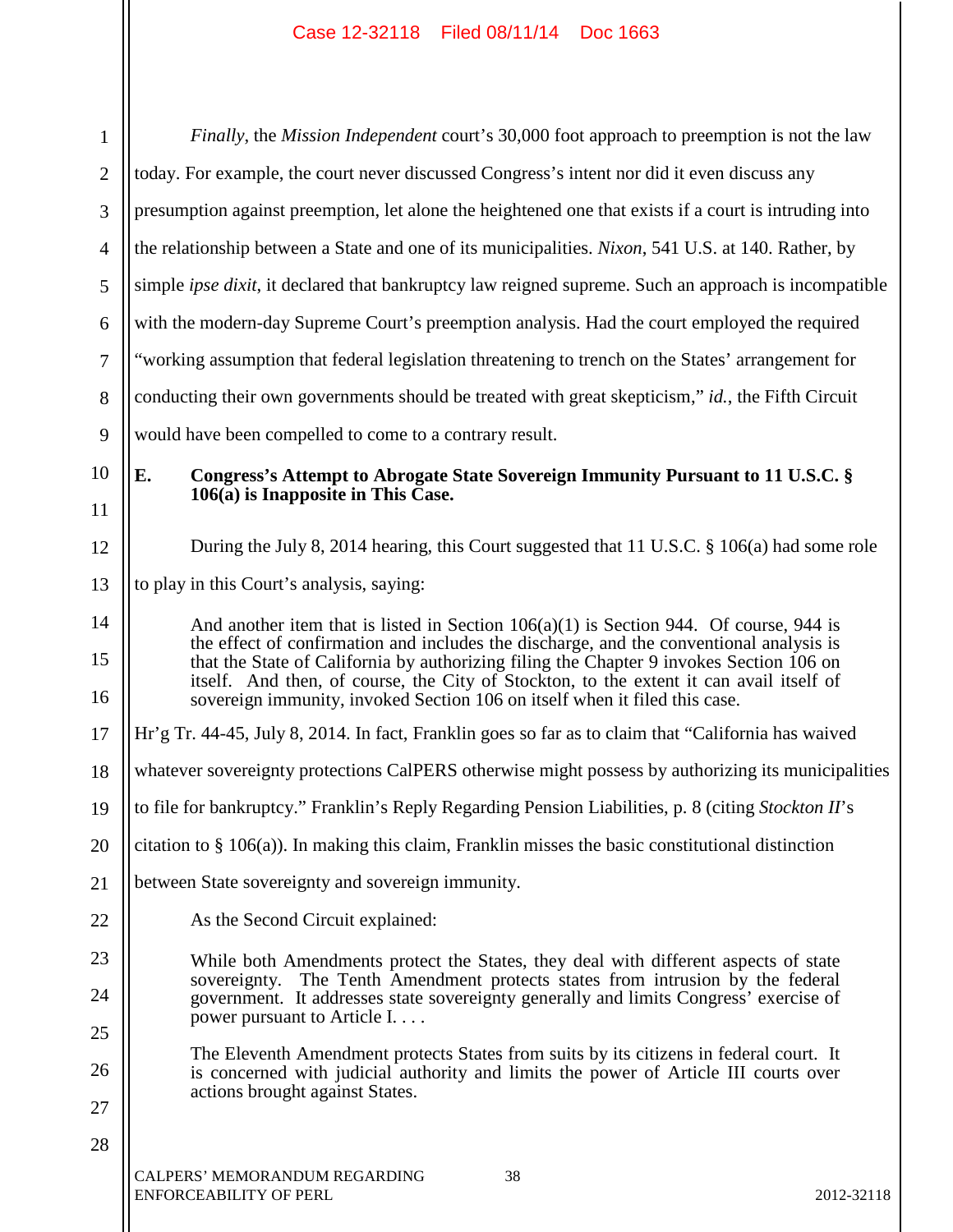1 2 3 4 5 6 7 8 9 10 11 *Close v. State of New York*, 125 F.3d 31, 39 (2d Cir. 1997). In *Printz*, the Supreme Court made this exact point by noting that the Tenth Amendment's federalism protections are broader than the Eleventh Amendment's immunity from suit. *Printz v. United States*, 521 U.S. 898, 931 n.15 (1997). The former protects the States and their municipalities, while the latter protects only the States. It is for this reason that States and their arms have sovereign immunity, while municipalities do not. *See, e.g.*, *Jinks v. Richland Cnty.*, *S.C.*, 538 U.S. 456, 466 (2003) ("[M]unicipalities, unlike States, do not enjoy a constitutional immunity from suit."); *Alden v. Maine*, 527 U.S. 706, 756 (1999) ("The immunity does not extend to suits prosecuted against a municipal corporation or other governmental entity which is not an arm of the State."); *Monell v. Dep't of Social Servs. of City of New York*, 436 U.S. 658, 691 n.54 ("Our holding today is, of course, limited to local government units which are not considered part of the State for Eleventh Amendment purposes.").<sup>17</sup>

As explained above, while a State may waive its sovereign immunity, it may not waive the protections of federalism because the protections, unlike sovereign immunity, do not belong to the States alone. *See supra* § III.A.2 (discussing the Supreme Court's *Bond I* and *New York* decisions). Putting this question aside, even on its own terms, Franklin's argument is incorrect.

16 17 18 19 20 21 22 23 24 The "test for determining whether a State has waived its immunity from federal-court jurisdiction is a stringent one. A State's consent to suit must be unequivocally expressed *in the text of the relevant statute* [and] [w]aiver may not be implied." *Sossaman v. Texas*, 131 S. Ct. 1651, 1658 (2011) (quotations and citations omitted) (emphasis added). "There can be no consent by implication or by use of ambiguous language. Courts must indulge every reasonable presumption against waiver . . . ." *Holley v. Cal. Dep't of Corrections*, 599 F.3d 1108, 1111-12 (9th Cir. 2010) (quotations, alteration & citation omitted). Franklin's suggestion that California waived its sovereign immunity, or any aspect of its sovereignty, by merely authorizing its creatures to file for chapter 9 is wrong as a matter of constitutional law.

26

 $\overline{a}$ 

25

12

13

14

15

<sup>27</sup> Under these cases, the Court's comment that the City invoked  $106(a)$  on itself by filing this case is incorrect. Section 106(a) has no role to play with respect to the City because Congress did not need to attempt to abrogate the City's sovereign immunity because the City does not enjoy such immunity.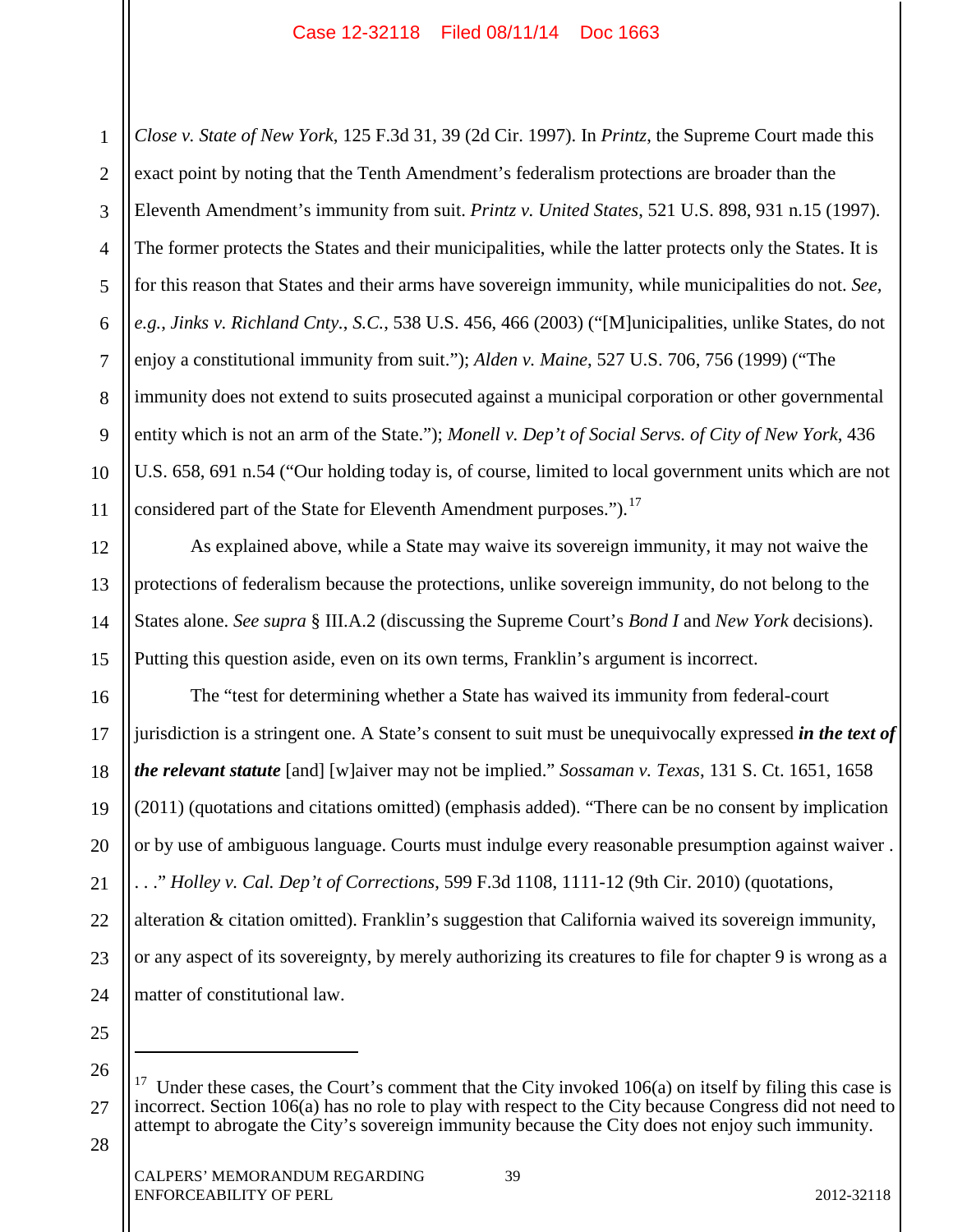Nothing in the language of the Municipal Bankruptcy Authorization Statute expressly or unequivocally states that California waived anything, including its immunity from suit. Indeed, the opposite is true. Cal. Gov. Code § 53760.7 states, in pertinent part:

No cause of action against the state, or any department, agency, entity of the state, or any officer or employee of the state acting in their official capacity may be maintained for any activity authorized by this article, or for the act of a local public entity filing under Chapter 9 of Title 11 of the United States Code, including any proceeding following a local public entity's filing.

7 8 9 10 Thus, under the authorization statute, California expressly sought to retain its immunity from being haled into federal court against its will by one of its subdivisions. And by extension, even if California could waive its sovereignty, as Franklin claims, nothing in the authorization statute does that. As a result, California waived nothing by generally authorizing its municipalities to file for

11 chapter 9.

1

2

3

4

5

6

12 13 14 15 16 17 18 19 20 21 22 23 24 25 26 27 Nothing in section 106(a) supports a contrary result. Section 106(a) states: "Notwithstanding an assertion of sovereign immunity, sovereign immunity is abrogated as to a governmental unit to the extent set forth in this section . . . ." In enacting the Bankruptcy Reform Act of 1994, Congress sought, through section 106(a), to "overrule two Supreme Court cases that have held that the States and Federal Government are not deemed to have waived their sovereign immunity by virtue of [Congress] enacting section 106(c) of the Bankruptcy Code." H.R. Rep. No. 103-835, at \*42 (1994), *reprinted in* 1994 U.S.C.C.A.N. 3340, 3342 (discussing *Hoffman v. Connecticut Dep't of Income Maint.*, 492 U.S. 96 (1989) & *United States v. Nordic Village, Inc.*, 503 U.S. 30 (1992)). For example, in *Hoffman*, the Supreme Court held, in enacting former section 106(c), which contained the phrase "notwithstanding any assertion of sovereign immunity," that Congress did not make its intention to abrogate State sovereign immunity with respect "to over 100 Code provisions" unmistakably clear. 492 U.S. at 101-04 (plurality). As such, former 106(c) was insufficient to constitute a valid abrogation of State sovereign immunity. In his concurrence, Justice Scalia (who on this point was joined by Justice O'Connor) went even further and concluded that under the Bankruptcy Clause Congress lacked the power to abrogate State sovereign immunity. 492 U.S. at 105 (Scalia, J., concurring in the judgment).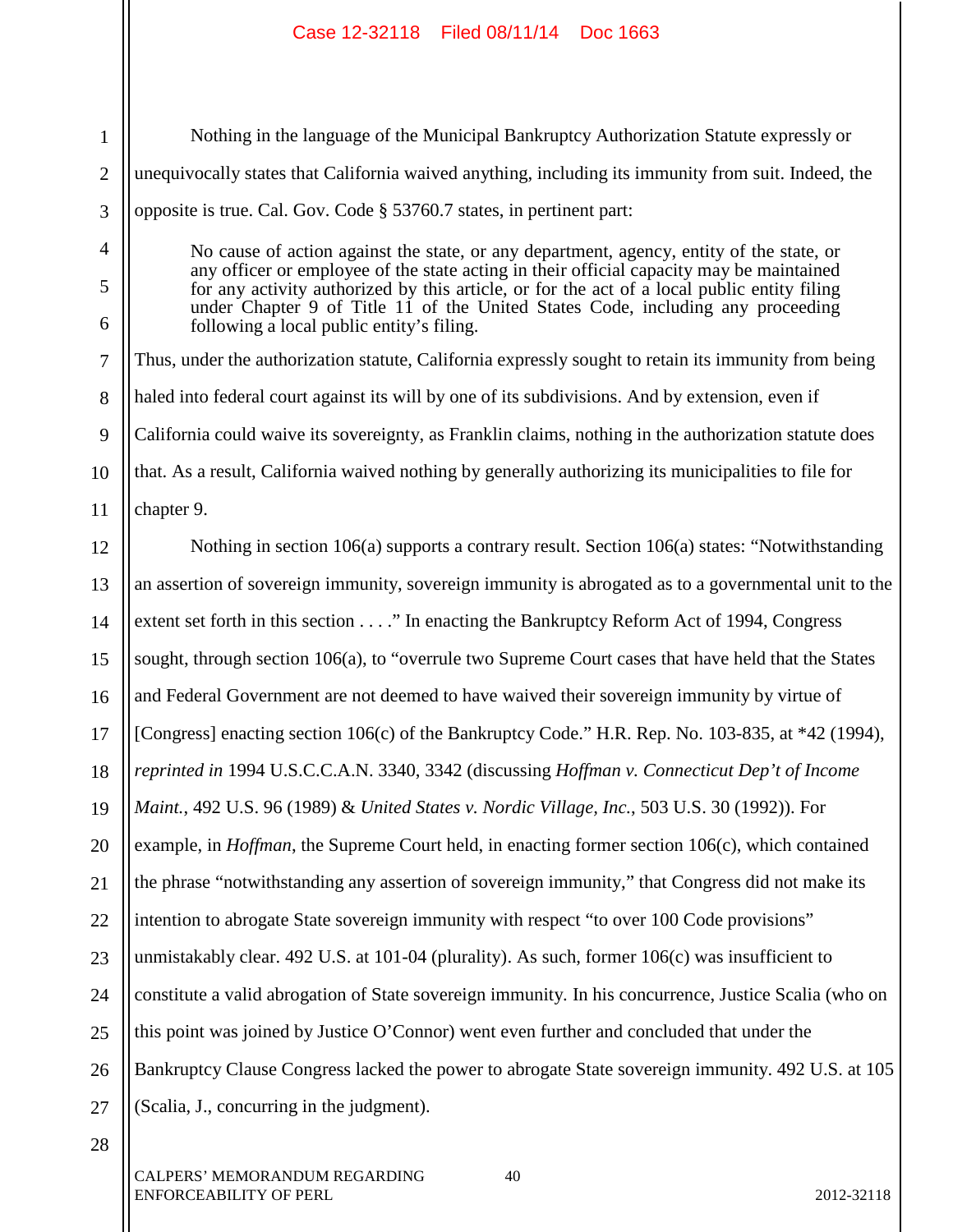5

7

9

18

19

20

21

22

23

24

25

26

 $\overline{a}$ 

1

4 6 8 In *Seminole Tribe of Florida v. Florida*, 517 U.S. 44 (1996), the Supreme Court adopted Justice Scalia's position and held that, while Congress had the authority to abrogate State sovereign immunity under Section 5 of the Fourteenth Amendment, it could not do so under its Article I powers. 517 U.S. 44, 72-73 (1996) ("The Eleventh Amendment restricts the judicial power under Article III, and Article I cannot be used to circumvent the constitutional limitations placed upon federal jurisdiction."). The Court reaffirmed this principle several times. *Bd. of Trustees of Univ. of Alabama v. Garrett*, 531 U.S. 356, 364 (2001); *Kimel v. Florida Bd. of Regents*, 528 U.S. 62, 79 (2000); *Florida Prepaid Postsecondary Educ. Expense Bd. v. Coll. Sav. Bank*, 527 U.S. 627, 628 (1999).

10 11 12 13 14 15 16 17 Based on these precedents, the Ninth Circuit held that, although section 106(a) was sufficiently clear to demonstrate Congress's intent to abrogate State sovereign immunity, this did not matter because Congress lacked the constitutional authority to abrogate State sovereign immunity under the Bankruptcy Clause. *In re Mitchell*, 209 F.3d 1111, 1121 (9th Cir. 2000) ("Thus, we conclude that Congress did not act within the scope of its abrogation power in enacting § 106(a)."). In other words, section 106(a)'s purported abrogation of sovereign immunity is ineffective and unconstitutional. *Accord In re Death Row Records, Inc.*, 2012 WL 952292, at \*5 (9th Cir. BAP Mar. 21, 2012).

Here, the question of whether pensions can be impaired does not turn on whether or not Congress validly abrogated State sovereign immunity in section 106(a). Under *Mitchell*, we know that it has not. After all, sovereign immunity is an immunity from suit and nothing more. Thus, whether or not California or CalPERS waived its sovereign immunity is beside the point.

Franklin's suggestion that the Supreme Court's decisions in *Van Huffel v. Harklerode*, 284 U.S. 225 (1931), and *New York v. Irving Trust Co.*, 288 U.S. 329 (1933), which both predate chapter 9, stand for the broad proposition that pensions can be impaired completely misses the mark. Franklin's Reply Regarding Pension Liabilities, p. 8.<sup>18</sup> Neither case involved a municipal debtor. As

<sup>27</sup> 28 18 Likewise, the Supreme Court's decision in *Gardner v. New Jersey*, 329 U.S. 565 (1947) has no application here because that case merely stands for the proposition that, if a State files a proof of claim, it waives its sovereign immunity. *See, e.g.*, *In re Pegasus Gold Corp.*, 394 F.3d 1189, 1195-96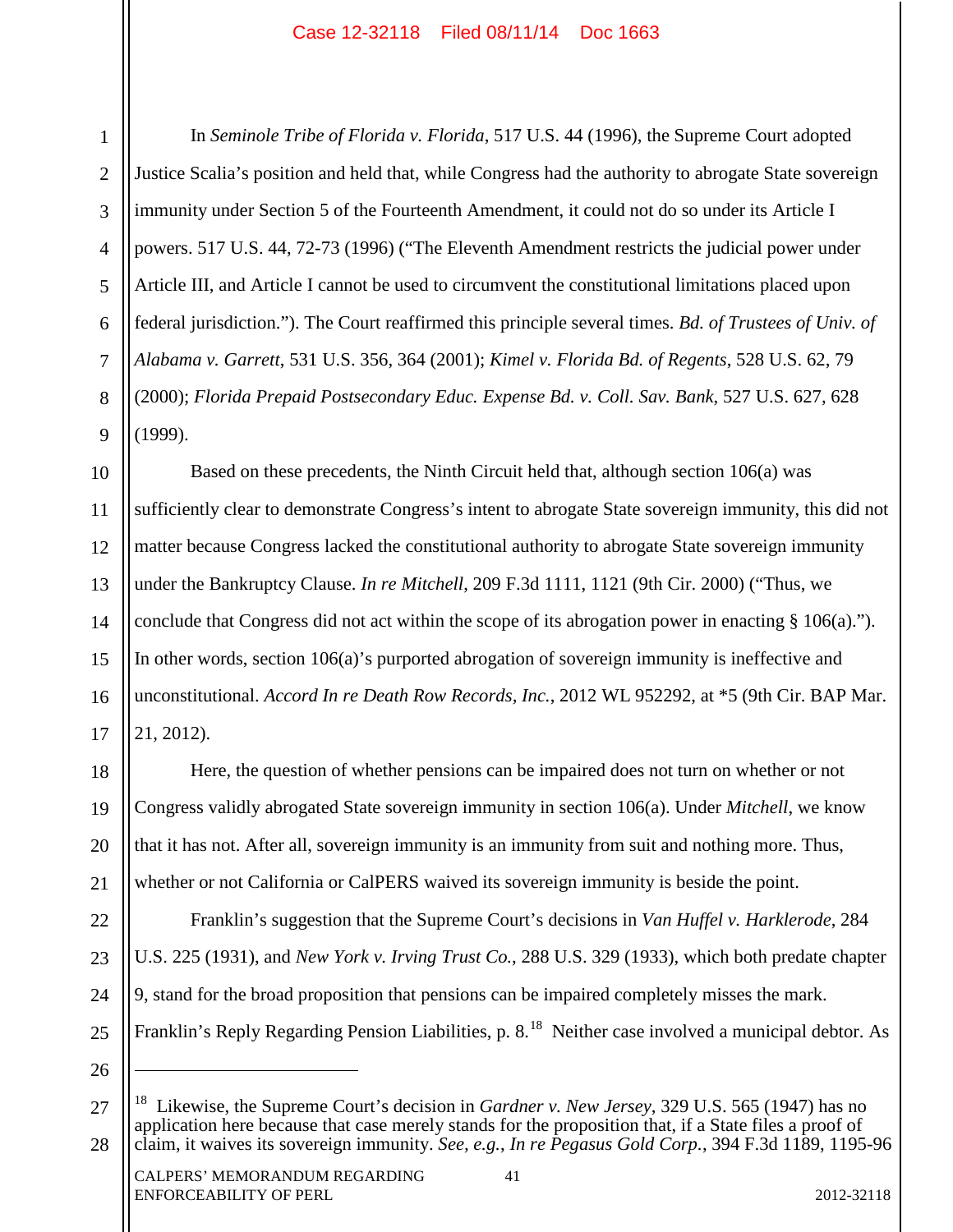1 2 3 4 5 6 7 8 9 10 the district court in San Bernardino recently noted, this alone changes the analysis, given the relationship that exists between a State and one of its subdivisions. *In re City of San Bernardino*, 2014 WL 2511096, at \*12 (C.D. Cal. June 4, 2014) ("Municipal bankruptcies implicate a state's sovereignty and Tenth Amendment rights to a greater degree than other bankruptcy contexts because of the special relationship between a state and its municipalities."). Also, neither case says anything about the Tenth Amendment, but only address general questions regarding the treatment of States in bankruptcy proceedings. For example, *Irving Trust* addresses only the question of whether a State is bound by a discharge order whether or not they participate in the bankruptcy. *Irving Trust*, 288 U.S*.* at 333. Neither of those cases address, even remotely, the substance of any of the issues that might be before this Court with respect to the power to impair or adjust pensions.

At the end of the day, while the intersection of bankruptcy and State sovereign immunity presents complex questions, the question of sovereign immunity is inapposite to the resolution of this case and the question of whether a chapter 9 plan of adjustment can impair or adjust pension obligations.

## **III. CONCLUSION**

16 17 18 19 20 21 To the extent the Court addresses any of these issues, constitutional principles of sovereignty embodied in the Tenth Amendment to the Constitution, section 903 of the Bankruptcy Code, and State law, including the PERL, all must be given meaning, leading to the inescapable conclusion that a municipality may not impair or adjust its statutory obligations to CalPERS through a chapter 9 plan of adjustment and may not reject its relationship with CalPERS pursuant to section 365 of the Bankruptcy Code.

24 25 26 27 28 (9th Cir. 2005). CalPERS has not filed a proof of claim in this case, so *Gardner* cannot form the basis for any claim of waiver. Indeed, 11 U.S.C. § 106(b) merely codifies *Gardner*. *In re Jackson*, 184 F.3d 1046, 1049 (9th Cir. 1999). Similarly, the Court's decision in *Tennessee Student Assistance Corp. v. Hood*, 541 U.S. 440 (2004), does not apply. There, the Court determined that a bankruptcy court's exercise of its *in rem* jurisdiction in deciding an adversary proceeding relating to an undue hardship finding was not a "suit" for purposes of the Eleventh Amendment. *Id.* at 451 ("We thus hold that the undue hardship determination sought by Hood in this case is not a suit against a State for purposes of the Eleventh Amendment.").

11

12

13

14

15

22

23

 $\overline{a}$